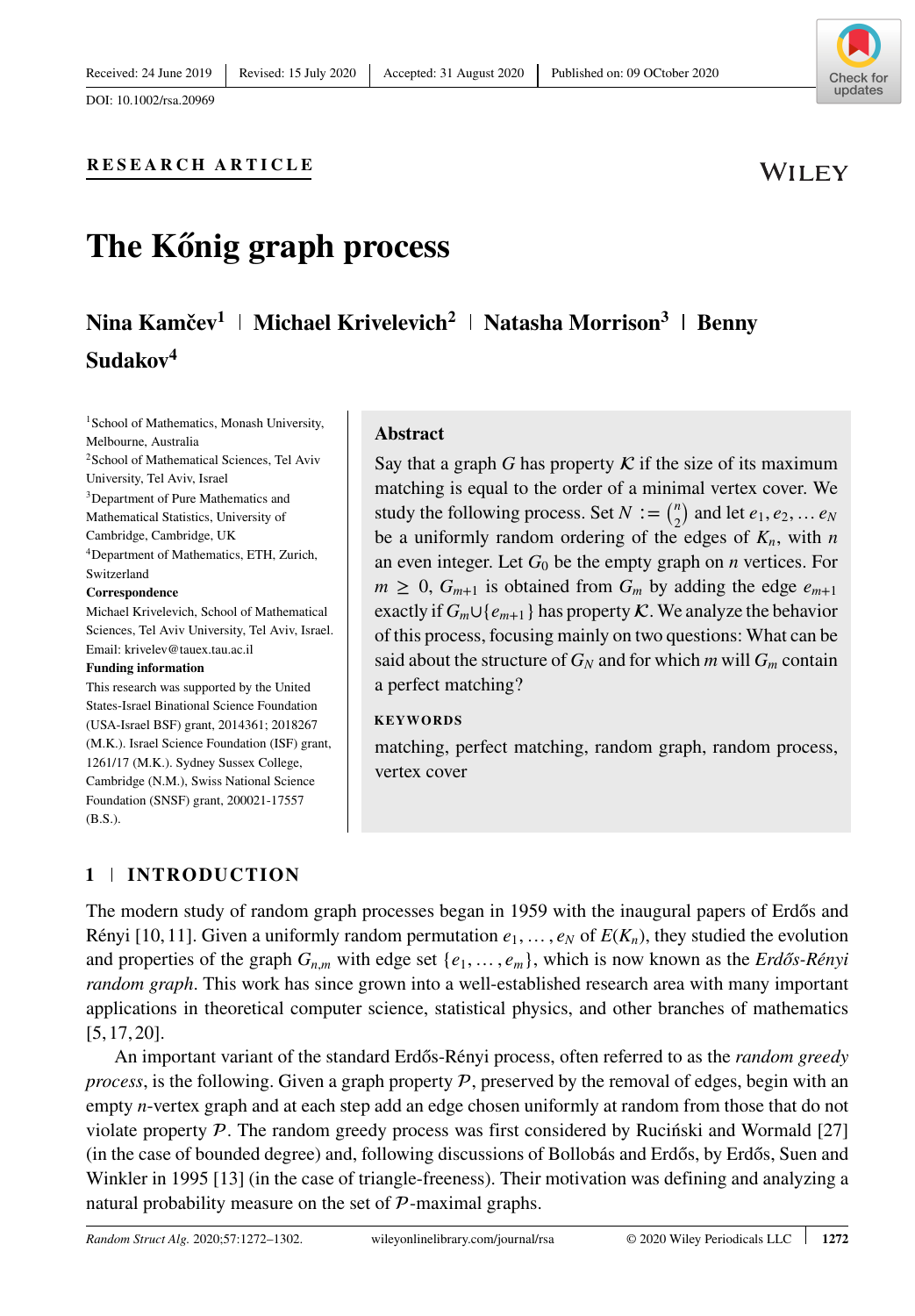A particularly well studied property is that of being *H*-free for a general graph *H*. In many cases, the final graph obtained at the end of the *H*-free process has been used to give constructions of interest in extremal combinatorics. In particular, such constructions have been found to improve lower bounds on Turán numbers (see [3, 29]) and on off-diagonal Ramsey numbers (e.g., [1, 3, 4, 16]).

In addition to looking at the structure and properties of the final graph, one often asks questions about the evolution of the process itself (see, e.g., [3,26]). The properties mentioned so far are *decreasing* (closed under removal of edges) and *local*. Monotonicity of  $P$  guarantees that the final graph  $G_N$ is maximal in  $P$  and facilitates the use of some common techniques such as coupling with a modified process. So far, global properties are far less well understood and there is no standard approach to analyzing these processes (see for instance, the properties of being planar [19], *r*-colourable [26] and *k*-matching-free [23]).

In this paper we consider a global nonmonotone property of a graph *G*, that the size of a maximum matching  $v(G)$  is equal to the cardinality of an optimal vertex cover  $\tau(G)$ . A *vertex cover* in *G* is a set of vertices incident to any edge of *G*. Equivalently, the complement of a vertex cover contains no edges of *G* and is thus an *independent set*. We say that the vertex cover *C* is *optimal* if there is no vertex cover of cardinality less than *C*. It is easy to see that in general  $\nu(G) \leq \tau(G) \leq 2\nu(G)$ . We say that *G* is a *Konig graph* (or has property  $\mathcal{K}$ ) if  $v(G) = \tau(G)$ .

The properties  $v(G)$  and  $\tau(G)$  and the relationship between them have been studied in many contexts. A foundational theorem of Kőnig and independently Egerváry  $[9, 22]$  says that bipartite graphs have the Kőnig property. The problem of finding an optimal vertex cover NP-hard but it can be solved in polynomial time in Kőnig graphs via the maximum matching. However, most graphs are closer to the other end of the spectrum, where  $\tau(G) \sim 2\nu(G)$ . As, with high probability,  $G_{n,m}$  with *m* =  $\frac{1}{2}n(\log n + \omega(1))$  $\frac{1}{2}n(\log n + \omega(1))$  $\frac{1}{2}n(\log n + \omega(1))$  has a perfect matching [12], whereas  $\tau(G_{n,m}) \sim n$  for *m* ≫ *n* [20].<sup>1</sup>

In light of this, we are interested in the evolution of a random graph process constrained by the König property, defined as follows. Let  $G_0$  be the empty graph on vertex set *V*, where  $|V| = n$  and  $N = {n \choose 2}$ . Let  $e_1, e_2, \ldots e_N$  be a uniformly random ordering of the edges of the complete graph on  $K_n$  on *V*. At each step  $m \ge 0$ , the edge  $e_{m+1}$  is *offered* to  $G_m$ . Say that a vertex pair *f* is *acceptable* for  $G_m$  if *f* ∉ { $e_1, \ldots, e_m$ } and  $G_m + f$  has property  $\mathcal K$ . If  $e_{m+1}$  is acceptable for  $G_m$ , we set  $G_{m+1} := G_m + e_{m+1}$ and say that the edge  $e_{m+1}$  is *accepted*. Otherwise we say that  $e_{m+1}$  is *rejected* and set  $G_{m+1} := G_m$ . An important observation is that an edge  $e$  is acceptable for  $G<sub>m</sub>$  if and only if  $e$  is incident to an optimal cover in  $G_m$  or extends a maximum matching in  $G_m$ . In the remainder of the paper, we assume that the number of vertices *n* is even. Let  $G_m^{\text{all}}$  be the graph whose edge set is  $\{e_1, \ldots, e_m\}$ . Note that  $G_m^{\text{all}}$  is distributed as  $G_{n,m}$ . All the proofs translate to odd *n* if we define a perfect matching to be a matching of order  $\frac{n}{2}$  $\vert$ .

We remark that it is also natural to consider an alternative process in which  $\tau(G) = \nu(G)$  is maintained not just for *Gm*, but for every subgraph of it. However, this condition is equivalent to bipartiteness and yields precisely the bipartite graph process considered by Erdős, Suen and Winkler [13]. Our process and the resulting graph are rather different.

Let us return to the Kőnig process and consider what can be said about the structure of  $G_N$ . We start with a simple proposition which is proved in Section 4.

**Proposition 1.1.** *For all m*  $\geq 1$ *, the graph*  $G_m$  *has a maximum matching that intersects every edge of Gall m .*

<span id="page-1-0"></span><sup>&</sup>lt;sup>1</sup>As usual, we say an event occurs *with high probability* if it occurs with probability tending to 1 as  $n \to \infty$ . We write  $f \sim g$  if  $f/g \to 1, f = o(g)$  or  $f \ll g$  if  $f/g \to 0, f = O(g)$  if  $|f| \le Cg$  for some constant C. We write  $\omega(1)$  to denote a function tending to infinity with underlying parameter *n*; we also write  $\omega(n)$  for  $\omega(n) = \omega(1) \cdot n$ .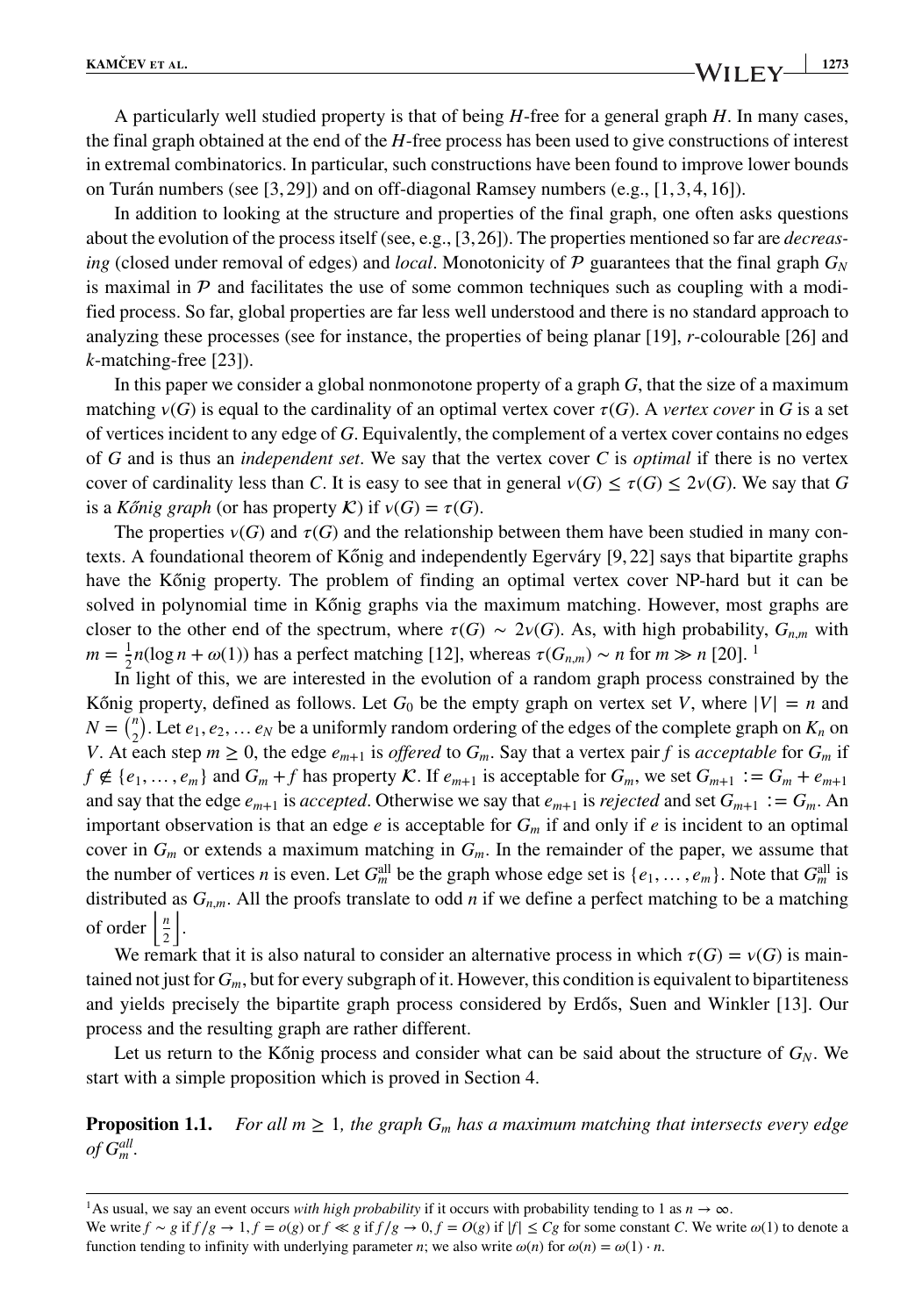At the end of the process, since all the edges of  $K_n$  have been offered, deterministically the final graph  $G_N$  has a perfect matching. This settles the value of  $v(G_N)$  and raises a number of further questions about the typical structure of *GN* and the evolution of the process (in particular, appearance of a perfect matching). As  $G_N$  has a vertex cover C of order  $\frac{n}{2}$ , it is a subgraph of the classical Erdős-Gallai graph  $G_n^*$ , which consists of a clique on  $\frac{n}{2}$  vertices that is completely joined to an independent set on the other  $\frac{n}{2}$  vertices. Given this, we wonder how close is the graph  $G_N$  to  $G^*_n$ , or in other words, how many vertex pairs incident to *C* are missing? How "volatile" is the optimal cover typically in the initial stages of the process, and at which point does it become "rigid" or unique? This question is also important for understanding the evolution of the process, in particular the proportion of acceptable edges. Our first main result is the following.

**Theorem 1.2.** *Let*  $\epsilon > 0$ *. With high probability, the Kőnig process satisfies the following properties.* 

- *(i)*  $G_{(1+\epsilon)n \log n}$  *contains a perfect matching.*
- *(ii)*  $G_{4n \log n}$  *has a unique optimal vertex cover C.*
- *(iii)* There are  $O(n)$  *vertex pairs incident to C that are not present in*  $G_N$ *.*

Furthermore, we analyze in more detail the appearance of a perfect matching in *Gm*. In the Erdős-Rényi process  $(G_{n,m})$ , Bollóbas and Thomason [7] proved that the very edge that links the last isolated vertex to another vertex makes the graph connected and completes a perfect matching with high probability if *n* is even. This happens when  $m = \frac{1}{2}n(\log n + \omega(1))$ . In fact, they showed that if  $m \geq \frac{1}{4}n(\log n + \omega(1))$ , then  $G_{n,m}$  contains a perfect matching on all but at most one nonisolated vertex with high probability. For  $m < \frac{1}{4}n \log n$ , there are other structural obstructions to containing a perfect matching—in this regime,  $G_{n,m}$  is likely to contain vertices with two neighbors of degree one, only one of which can be contained in a perfect matching. However, *quantitatively*, the isolated vertices are the main obstruction throughout the evolution of the process, as shown by Frieze [18].

Our second main result is an analog of [7] for our process. We show that, with high probability, a perfect matching in  $G_m$  occurs significantly later than in  $G_{n,m}$ .

**Theorem 1.3.** Let 
$$
m := \left(\frac{1}{2} + \frac{1}{70}\right) n \log n
$$
. With high probability,  $G_m$  contains isolated vertices.

This delay in *Gm* is surprising, as one might guess that the number of isolated vertices decays roughly at the same rate as in  $G_{n,m}$ . This would indeed be the case if most pairs containing isolated vertices in  $G_m$  were to extend the current maximum matching.

The delay is, in spirit, similar to *Achlioptas processes*, which were conceived for the sake of influencing the typical appearance of graph theoretic properties. Initiating a fruitful line of research, Bohman and Frieze exhibited an Achlioptas process with a delayed phase transition [2]. Besides the phase transition, several other graph properties were considered. For instance, it is known that connectivity and occurrence of a Hamilton cycle (and hence a perfect matching) can be accelerated [21, 24].

As property  $\mathcal K$  is nonmonotone and global, many of our arguments involve novel ideas (to our knowledge) and could be of their own interest or be adapted to study other global properties. Our approach combines probabilistic arguments with combinatorial maximum-matching methods, resulting in intuitive and conceptually simple proofs.

The paper is structured as follows. In the next section, we introduce standard notation that will be used throughout and outline in detail how the proof will proceed. Then in Section 3 we recall some standard probabilistic tools and prove some preliminary results. In Section 4 we use standard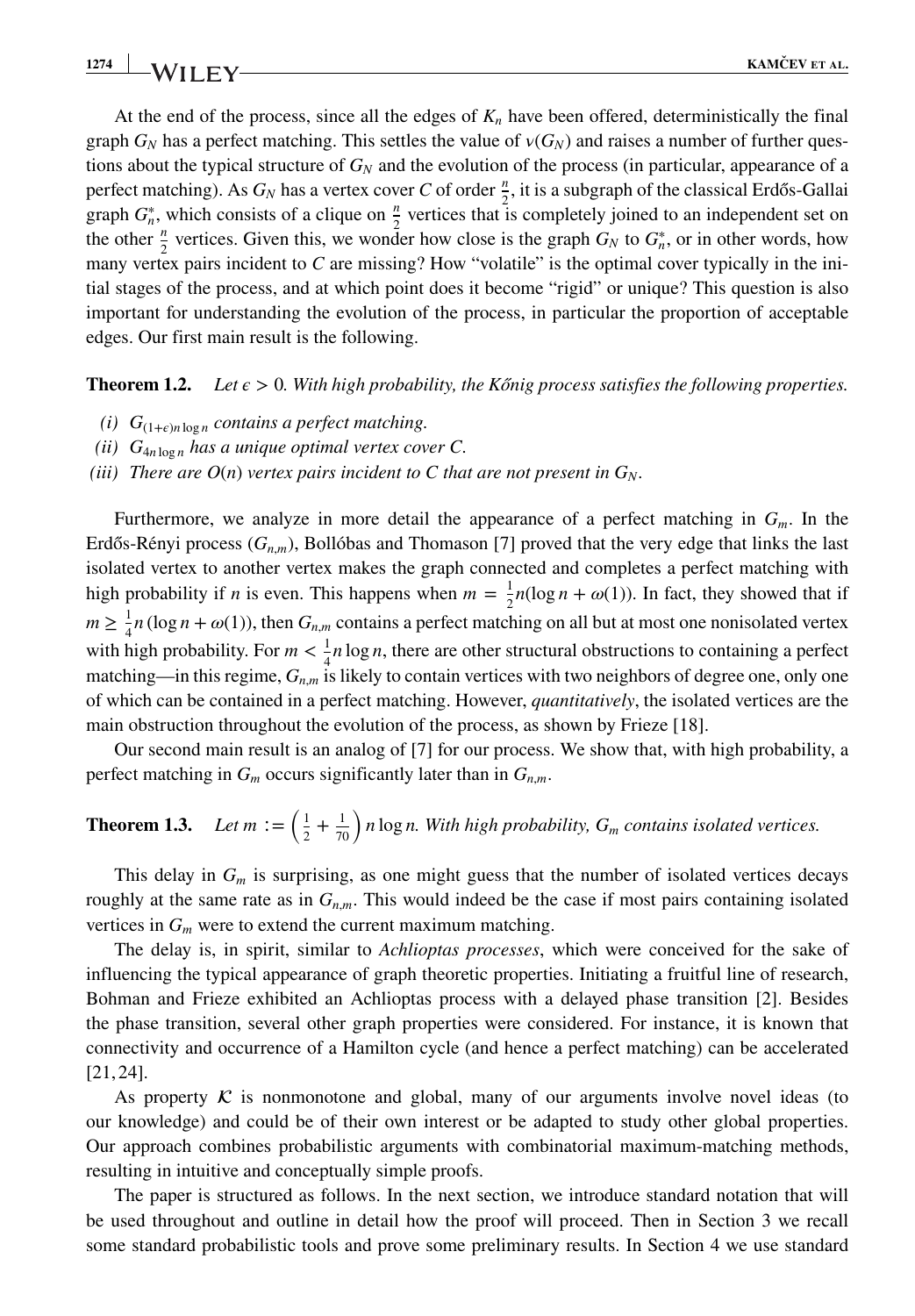techniques to find bounds on  $v(G_m)$  for various time steps *m* and prove Theorem 1.2(i). Theorem 1.2(iii) is proved in Section 5. In Section 6 we prove Theorem 1.2(ii). We also show that, at almost all time steps from  $c_1n \log n$  to  $2n \log n$ , the number of vertices contained in an optimal cover is close to  $\frac{n}{2}$ . This will be used in Section 7 to prove Theorem 1.3. We conclude in Section 8 by mentioning some related open problems.

# **2 OVERVIEW OF PROOF**

In this section we give a brief overview of the arguments to come, introduce our main lemmas and define some notation that will be used throughout. Throughout the proof *n* will be taken to be sufficiently large when needed. Any statements made during the discussion in this section about *Gm* hold with high probability (but we may not write this every time). Of course, any formal statements are made explicit.

Throughout the paper, the probability measure conditional on  $(e_1, \ldots, e_m)$  is  $\mathbb{P}_m$ , and the corresponding expectation is  $\mathbb{E}_m$ . In a slight abuse of notation, we use  $(G_m)$  for the probability space as well as the sampled process. The logarithm to base *e* is denoted by log.

Our first goal in Section 4 is to show that, with high probability, when *m* is not too small, *Gm* contains a matching of size  $\frac{n}{2}(1 - o(1))$ . More precisely, we will prove the following.

**Lemma 2.1.** *Let*  $\gamma > 0$  *be a sufficiently large constant and let*  $\gamma n \leq m \leq 2n \log n$ *. With probability*  $1 - O(n^{-2}),$ 

$$
\nu(G_m) \ge \frac{n}{2} \left( 1 - e^{-3m/(10n)} \right).
$$

This lemma will follow from the fact that each vertex is typically in linearly many acceptable pairs and fairly standard graph-theoretic arguments (see, for example, [17, Section 6.1]) relying on expansion properties of the graph. The same reasoning yields that, with high probability, after  $m := (1 + \epsilon)n \log n$ steps, each vertex has degree at least Ω(log *n*) and *Gm* has a perfect matching. This proves statement (i) of Theorem 1.2.

In Section 5 we prove Theorem 1.2(iii). Let  $C_N$  be an optimal cover in  $G_N$  and let  $D_m \subseteq V(G_m)$ be the set of vertices contained in some optimal cover of  $G_m$ . How can an edge *e* incident to  $C_N$ be rejected during the process? This is only possible if *e* is not incident to a current optimal cover at the time step *m* when it is offered (i.e.,  $e \cap D_m = \emptyset$ ). The key idea in controlling those rejected edges is to show that for  $m' = 1.1n \log n$ , most vertices in an optimal vertex cover of  $G_{m'}$  have been in an optimal cover for most  $m < m'$ . Therefore we rarely rejected an edge touching such a vertex. We also know that with high probability, *Gm*′ has a perfect matching. Then deterministically, no edges incident to  $C_N$  will be rejected after the time step  $m'$ , since  $C_N$  is also an optimal cover in *Gm*′ .

The question considered in Section 6 is how "rigid" an optimal cover of *Gm* is during the earlier evolution of the process. We will see that if  $|D_m|$  is significantly larger than  $\frac{n}{2}$  in a positive proportion of steps *m*, we are accepting *too many* edges into our graph to maintain an independent set of order  $\frac{n}{2}$ . Let us state the lemma formally. For  $m_0$ ,  $t \ge 0$ , let  $T(m_0, t)$  be the time period of length *t* beginning at *m*<sub>0</sub>, that is,  $T(m_0, t) := \{m_0, \ldots, m_0 + t - 1\}.$ 

**Lemma 2.2.** *Let*  $m_0 := n\sqrt{\log n}$ *. For*  $\gamma > 0$ *, let*  $T := T(m_0, \gamma n \log n)$ *. With high probability, there are at most*  $\gamma n(\log n)^{9/10}$  *values of m* ∈ *T such that*  $|D_m| > \left(\frac{1}{2} + (\log n)^{-1/10}\right)n$ .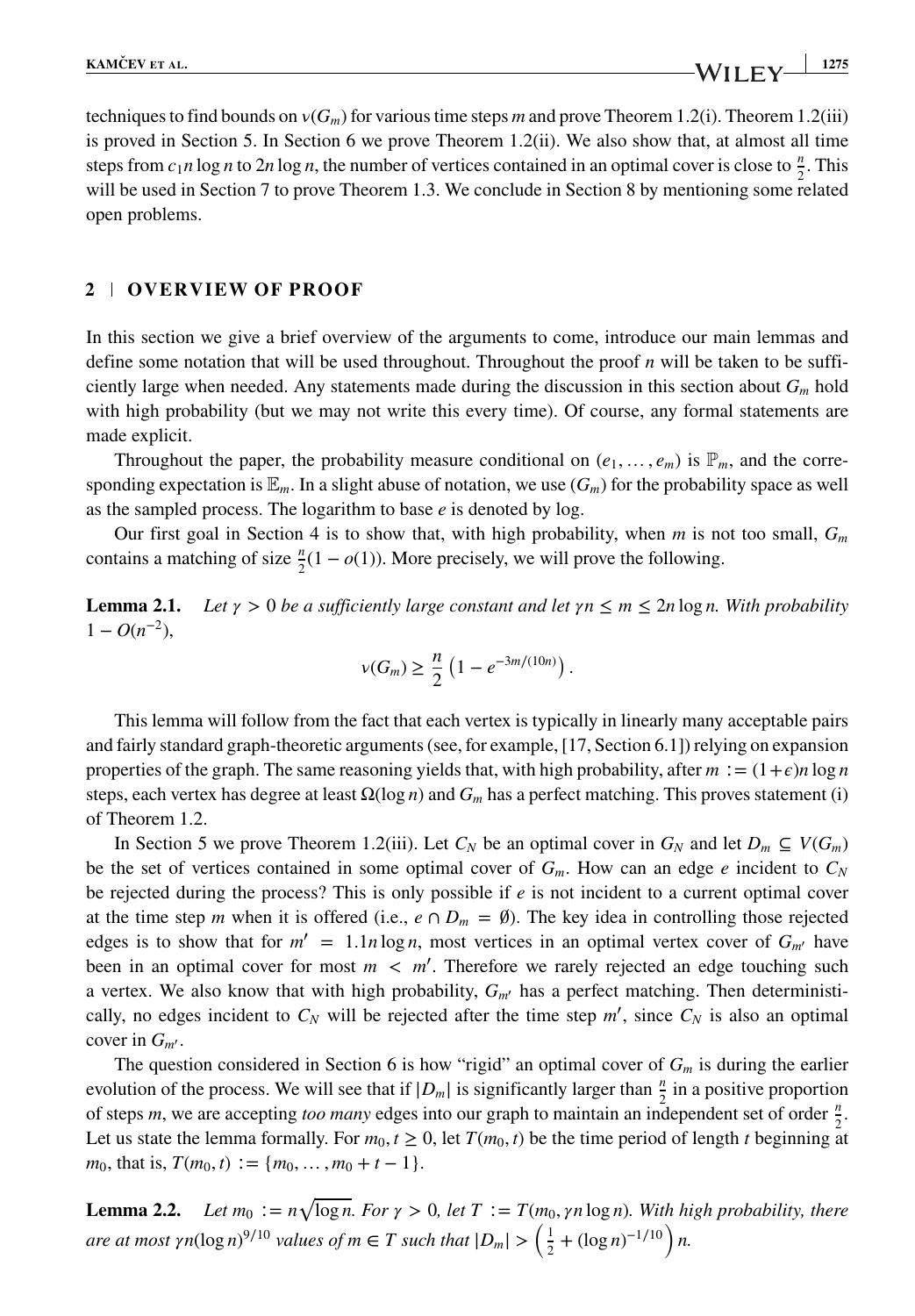This lemma will be useful in proving Theorem 1.3, as it gives us an upper bound on the number of acceptable pairs for *Gm*. We conclude Section 6 by showing that after 4*n* log *n* steps, the optimal cover in *Gm* is unique, which proves Theorem 1.2(ii).

The proof of Theorem 1.3 is given in Section 7. Let us discuss roughly how the number of isolated vertices decays in the Kőnig process  $(G_m)$  compared to a typical Erdős-Rényi process  $(G_{n,m})$ . In a single time step of  $(G_{n,m})$ , each isolated vertex is connected with probability asymptotically  $2/n$ . This dynamic allows one to relate the number of isolated vertices in  $G_{n,m}$  to the classical coupon-collector problem and implies that with high probability, the isolated vertices disappear when  $m = \frac{1}{2}(n \log n +$  $\omega(1)$ ).

Now consider the Kőnig process  $(G_m)$  after  $v(G_m) \ge (\frac{1}{2} + o(1))n$ . Let  $I_m$  be the number of isolated vertices in *Gm*. We will show that there are time steps (called *unhelpful*) in which each isolated vertex is connected with probability only  $\frac{1}{x}(1 + o(1))$ . The reason is that in an unhelpful step *m*, an isolated vertex *v* cannot be used to extend a maximum matching in  $G_m$ , so now consider the Kőnig process (roughly half of the vertex pairs containing *v* (those not incident to a current optimal cover) are unacceptable. This is shown in Section 7.1 using a careful analysis of a maximum matching in *Gm*. In Section 7.2 we show that the unhelpful states typically constitute a constant proportion of the time steps. Since in an unhelpful state *m*, *Im* has a smaller decay rate than in *Gn,m*, it follows (via martingale arguments in Section 7.3) that  $G_{(1/2+C)n \log n}$  has isolated vertices for some  $C > 0$ . Our argument does not give a sharp constant *C*, so we do not attempt to make marginal improvements.

## **3 PRELIMINARIES AND PROBABILISTIC TOOLS**

In this section we gather together some basic probabilistic tools and standard results that will be used throughout the paper.

### **3.1 The relationship between**  $G_{n,m}$  and  $G(n, p)$

Let  $G(n, p)$  denote the *n*-vertex random graph in which every possible edge is present independently with probability p. The following lemma allows us to prove that  $G_m^{\text{all}}$  has certain properties, by considering the properties of  $G(n, m/N)$ . A graph property P is said to be *monotone increasing* if  $G \in \mathcal{P}$ implies that  $G + e \in \mathcal{P}$ .

**Lemma 3.1** ([17], Lemma 1.3). *Let*  $P$  *be any graph property and let*  $p = p(n)$  *satisfy*  $n^2p$ *, n*(1 −  $p$ ) $p^{-1/2} \rightarrow \infty$ *. If*  $m = p{n \choose 2}$  and n is sufficiently large, then

$$
\mathbb{P}\left[G_{n,m}\in\mathcal{P}\right]\leq 10m^{1/2}\mathbb{P}\left[G(n,p)\in\mathcal{P}\right].
$$

*Moreover, if*  $P$  *is monotone increasing, then*  $\mathbb{P}(G_{n,m} \in P) \leq 3\mathbb{P}(G(n,p) \in P)$ *.* 

As a consequence, we immediately get a bound on the maximum degree in  $G<sup>all</sup><sub>10*n*log n</sub>$ .

*Claim* 3.2. For  $m = 10n \log n$ , the graph  $G_m^{\text{all}}$  has maximum degree at most 200 log *n* with probability  $1 - O(n^{-2}).$ 

*Proof.* Let  $p := \frac{10n \log n}{\binom{n}{2}}$ . Using the Chernoff bound (the third formulation in Theorem 3.3 stated below), the probability that a single vertex has degree 200 log *n* in  $G(n, p)$  is at most 2<sup>-200 log *n*. Taking</sup> the union bound over all *n* vertices and applying Lemma 3.1 gives the required result.  $\blacksquare$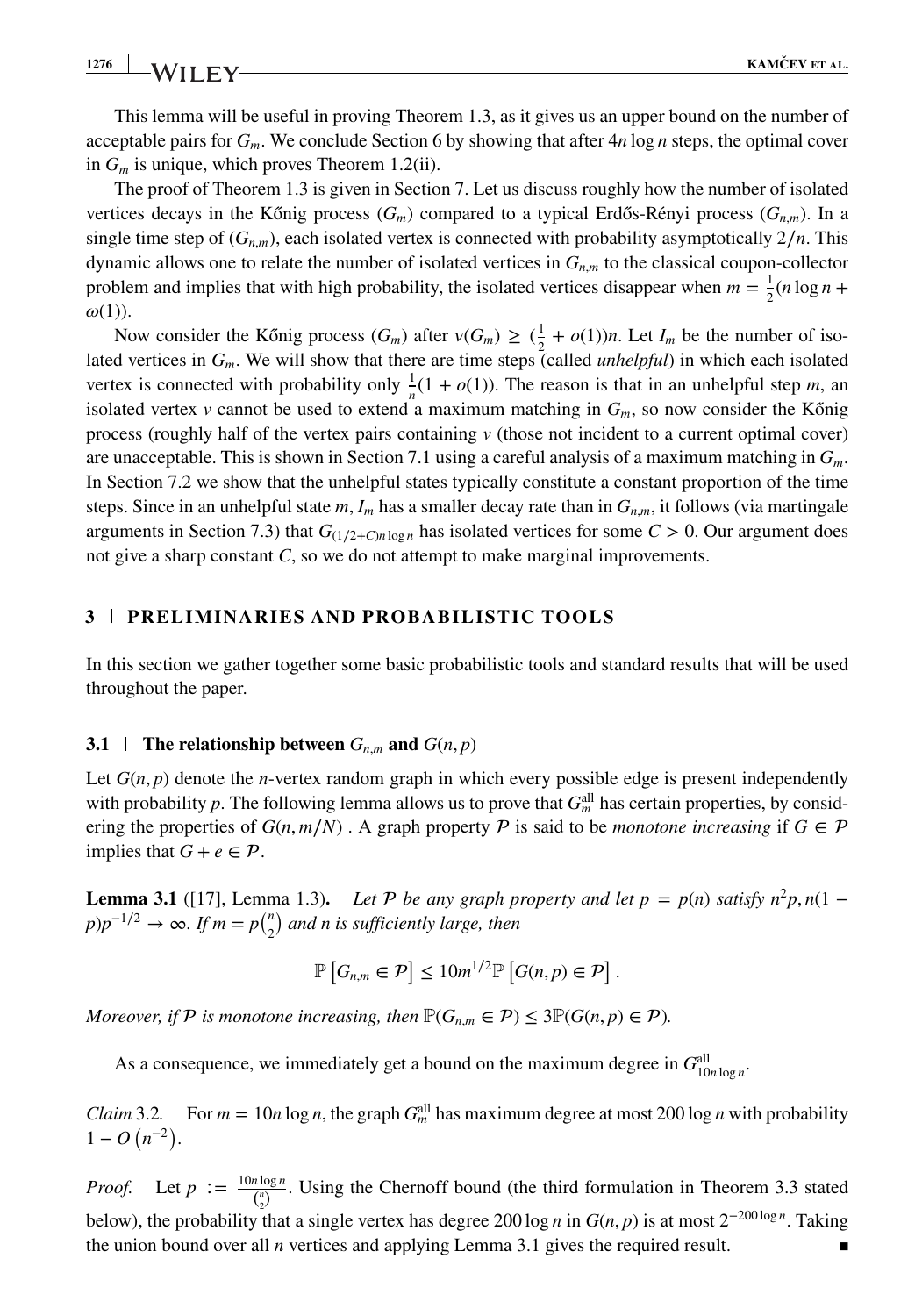#### **3.2 Standard estimates and probabilistic tools**

Here we collect together the standard probabilistic tools we will use during the proof. The first is a version of the Chernoff Bound taken from [8].

**Theorem 3.3** (The Chernoff Bound)**.** *Let X*1*,* …*, Xn be a sequence of independent* [0*,* 1]*-valued random variables and let*  $X = \sum_{i=1}^{n} X_i$ *. Then, for*  $0 < \varepsilon < 1$ *,* 

$$
\mathbb{P}\left(X < (1 - \varepsilon)\mathbb{E}(X)\right) \le e^{-\frac{\varepsilon^2 \mathbb{E}(X)}{2}},
$$
\n
$$
\mathbb{P}\left(X > (1 + \varepsilon)\mathbb{E}(X)\right) \le e^{-\frac{\varepsilon^2 \mathbb{E}(X)}{3}}.
$$

*Moreover, if t*  $> 2eE[X]$ *, then* 

$$
\mathbb{P}[X > t] \le 2^{-t}.
$$

We will use a well-known result about the edge distribution in the random graph. As usual,  $E_G(U, W)$  denotes the set of edges of a graph *G* with one endpoint in *U* and one in *W* and  $E_G(U)$  the set of edges with both endpoints in *U*. We omit the index *G* when the graph is clear from the context. The number of edges in *G* is denoted by  $e(G)$ . This particular form is stated in [25] for  $G(n, p)$ , but Lemma 3.1 implies that it also holds for  $G_{n,m}$ .

**Theorem 3.4.** *Let m* =  $m(n) \le 0.49n^2$ . *There exists a constant*  $\lambda > 0$  *such that, with high probability, in*  $G_{n,m}$  *every two disjoint sets*  $U, W \subset V$  *of cardinality*  $|U| = u$ ,  $|W| = w$  *satisfy* 

$$
|E(U,W)| \in \frac{2muw}{n^2} \pm \lambda \sqrt{\frac{uwm}{n}} \quad and \quad |E(U)| \in \frac{mu^2}{n^2} \pm O\left(u\sqrt{\frac{m}{n}}\right).
$$

We need another claim on the edge distribution in  $G_{n,m}$ . Although similar results are available in the literature, we will need an explicit bound on the probability so we include the proof here.

**Lemma 3.5.** *Let*  $\beta \leq 0.1$  *and*  $m \geq 10\beta^{-2}n$ *. For*  $G := G_{n,m}$  *and any set U of cardinality at most*  $\frac{\beta n}{2e}$ *, we have*

$$
\mathbb{P}\left[|E_G(U)| \le \frac{\beta m|U|}{n}\right] = 1 - O(n^{-2}).
$$

*Proof.* We say that  $G \in \mathcal{D}_u$  if some set  $U \subset V(G)$  of cardinality *u* spans more than  $\frac{\beta m u}{n}$  edges in *G*, and set  $\mathcal{D} = \bigcup_{u=1}^{\beta n/(2e)} \mathcal{D}_u$ . We will show that  $\mathbb{P}\left[G(n,p) \in \mathcal{D}\right] = O\left(n^{-5}\right)$  in  $G(n,p)$  with  $p = \frac{2m}{n^2}$ .

We estimate the probability of  $\mathcal{D}_u$  by taking the union bound over all the vertex sets of cardinality *u*.

$$
\mathbb{P}\left[G(n,p)\in\mathcal{D}_u\right]\le {n\choose u}\left(\frac{\frac{u(u-1)}{2}}{\frac{\beta npu}{2}}\right)p^{\frac{1}{2}\beta npu}\leq \left(\frac{en}{u}\left(\frac{eu}{\beta n}\right)^{\frac{1}{2}\beta np}\right)^u.
$$

We proceed by splitting the range for *u*. First note for  $u < \beta np$ ,  $\mathcal{D}_u$  is empty as a set of cardinality *u* cannot span more than  $\frac{\beta npu}{2} = \frac{\beta mu}{n}$  edges. If  $u \le \sqrt{n}$  and *n* is sufficiently large, then  $eu/(\beta n) \le n^{-1/3}$ , so

$$
\mathbb{P}\left[G(n,p)\in\mathcal{D}_u\right]\leq \left(en^{\frac{1}{2}}\cdot n^{-\frac{1}{3}\cdot\frac{1}{2}\beta np}\right)^u\leq \left(en^{\frac{1}{2}-\frac{1}{6}\beta np}\right)^u
$$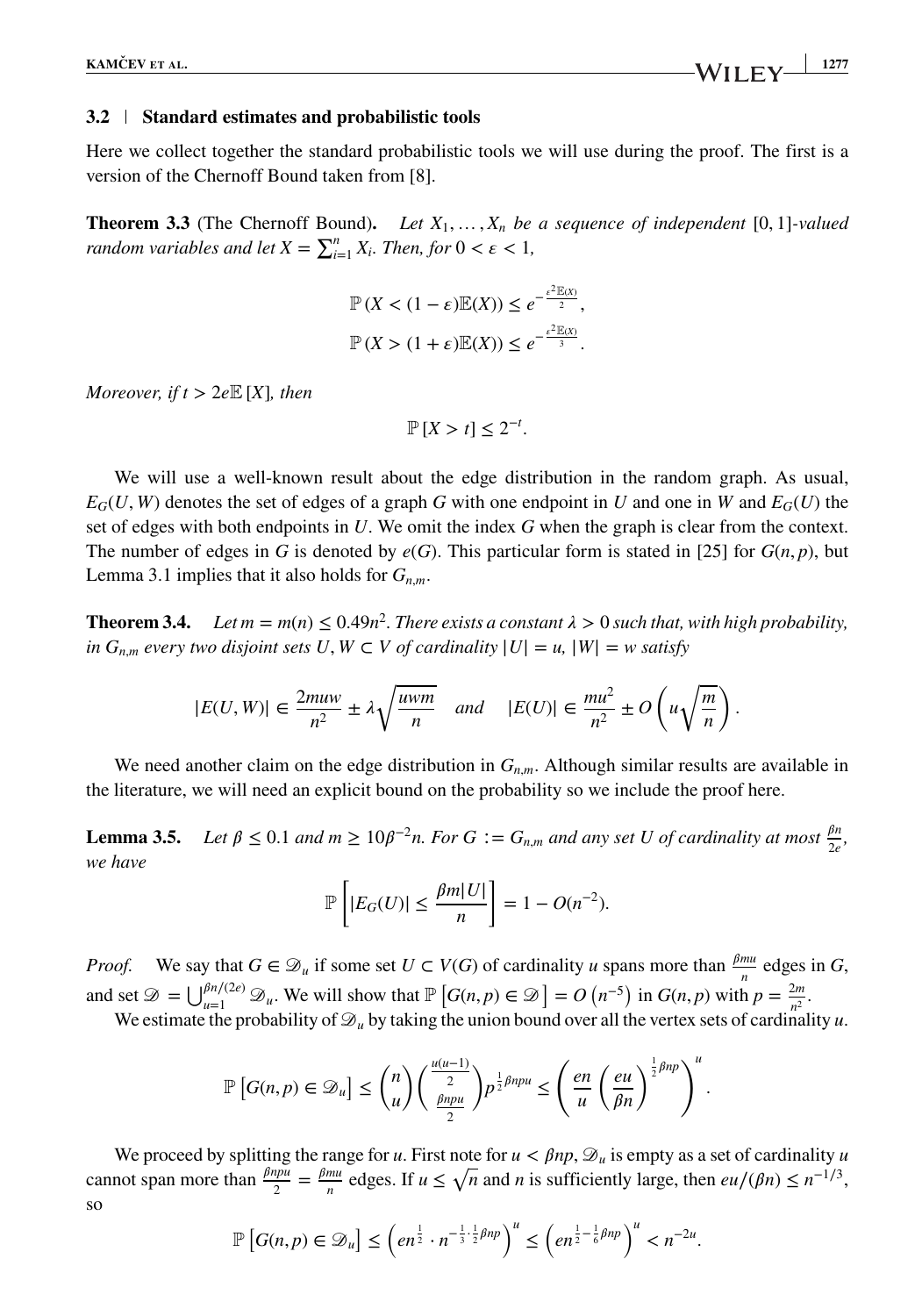**1278 KAMCEV ˇ ET AL.**

For  $\sqrt{n} < u \le \frac{\beta n}{2e}$ , we recall the hypothesis that  $\frac{1}{2}\beta np \ge 10\beta^{-1}$  and deduce

$$
\mathbb{P}\left[G(n,p)\in\mathcal{D}_u\right] \leq \left(\frac{en}{u}\left(\frac{eu}{\beta n}\right)^{\frac{1}{2}\beta np}\right)^u \leq \left(2e^2\beta^{-1}\cdot 2^{-10\beta^{-1}}\right)^u < 2^{-u}.
$$

Combining these estimates, we get

$$
\mathbb{P}\left[G(n,p)\in\mathcal{D}\right]\leq \sum_{u=\beta np}^{\sqrt{n}}n^{-2u}+\sum_{u=\sqrt{n}}^{\frac{\beta n}{2c}}2^{-u}=O\left(n^{-\beta np}\right)+O\left(n\cdot 2^{-\sqrt{n}}\right)=O\left(n^{-5}\right).
$$

Lemma 3.1 gives  $\mathbb{P}\left[G_{n,m} \in \mathcal{D}\right] = O(n^{-2})$ *.* ▪

The following lemma is a bound for the lower tail of the binomial distribution. If we are looking to control very large deviations, elementary computations give a stronger estimate than the usual Chernoff bounds.

**Lemma 3.6.** *Let*  $X \sim Bin(k, p)$  *with*  $\mu = kp \rightarrow \infty$  *as k*  $\rightarrow \infty$ *. Given*  $\eta > 0$  *and a constant*  $0 < \delta \leq 1$ *satisfying*  $\delta(2 + \log(1/\delta)) + (\log(\delta\mu))/\mu < \eta$  for sufficiently large k, we have

$$
\mathbb{P}[X \le \delta \mu] \le e^{-(1-\eta)\mu}.
$$

*Proof.* By definition of Bin(*k*, *p*),  $\mathbb{P}[X \le \delta \mu] \le \sum_{s=0}^{\delta \mu} {k \choose s} p^s (1-p)^{k-s}$ . Standard inequalities give

$$
\mathbb{P}\left[X \leq \delta\mu\right] \leq \sum_{s=0}^{\delta\mu} \left(\frac{ekp}{s}\right)^s e^{-(k-s)p} = \sum_{s=0}^{\delta\mu} \left(\frac{e^{1+p}\mu}{s}\right)^s e^{-kp},
$$

As  $\delta \leq 1$  and the summand is increasing in *s* for  $s \leq \mu$ , we can bound each summand by the final term,  $s = \delta \mu$ . It follows that

$$
\mathbb{P}\left[X \leq \delta\mu\right] \leq \delta\mu \left(e^2\delta^{-1}\right)^{\delta\mu}e^{-\mu}.
$$

The hypothesis on  $\delta$  is equivalent to  $\log(\delta \mu) + \delta \mu(2 + \log(1/\delta)) \le \eta \mu$ , and hence

$$
\mathbb{P}\left[X \le \delta \mu\right] \le e^{\eta \mu} e^{-\mu}.
$$

▪

# **3.3 Martingale concentration inequalities**

Recall that a sequence of random variables  $X_0, X_1, \ldots$  is called a *martingale* if for each  $i \geq 1$ , we have  $\mathbb{E}[X_i \mid X_0, \ldots, X_i] = X_{i-1}$ . It is called a *submartingale* if  $\mathbb{E}[X_i \mid X_0, \ldots, X_i] \geq X_{i-1}$ . We will use two standard martingale concentration results in our proof. The first is Azuma's Inequality. The version we present here was taken from [8].

**Theorem 3.7** (Azuma's Inequality). Let  $X_0, X_1, \ldots$  be a martingale such that for each  $i \geq 0$  there *exists a constant c*  $\geq 0$  *such that*  $|X_m - X_{m-1}| \leq c$ . Then,

$$
\mathbb{P}\left[\left|X_m - X_0\right| > \lambda\right] \leq 2\exp\left(-\frac{\lambda^2}{2c^2m}\right).
$$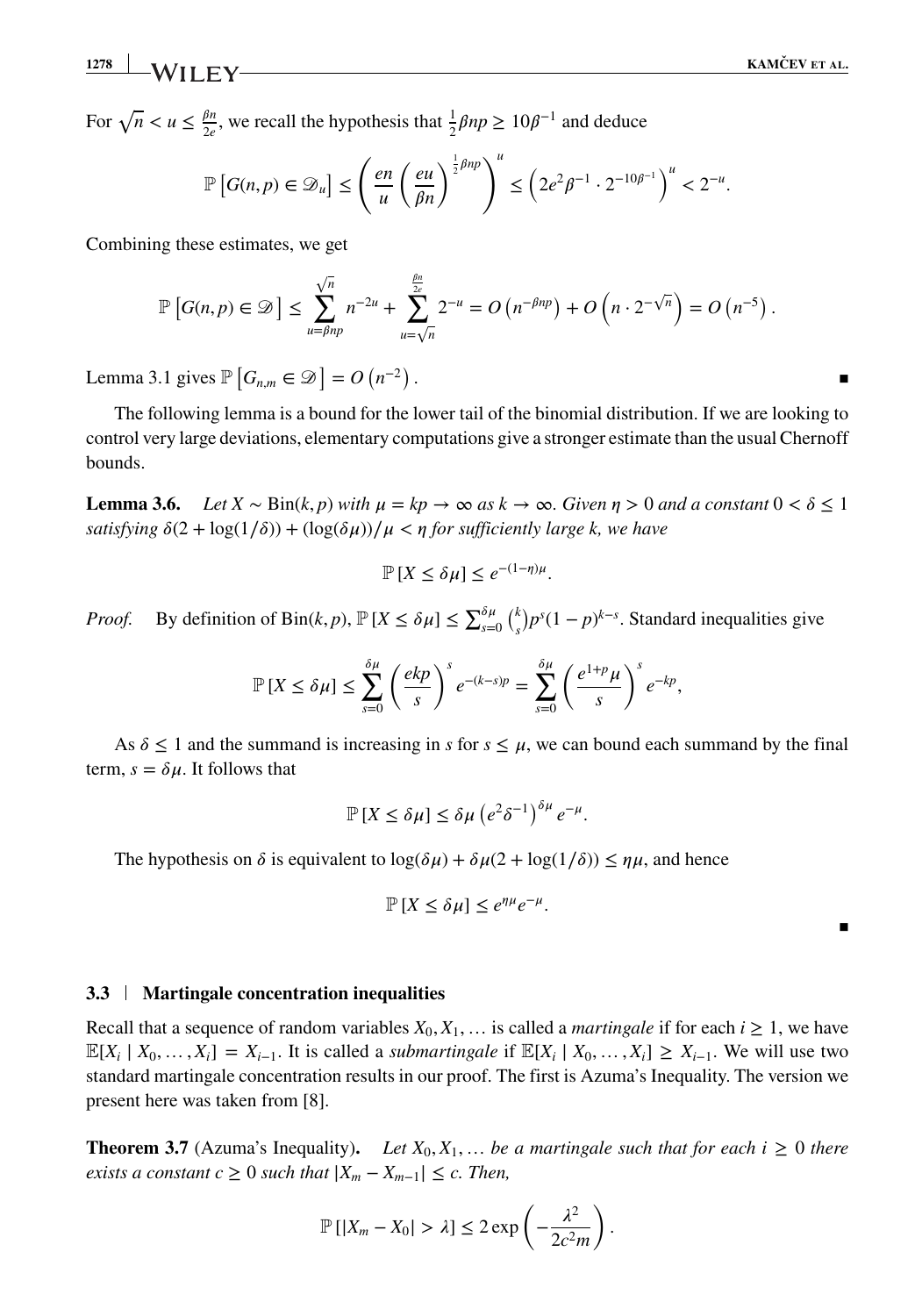The second is Freedman's Inequality. It gives a stronger concentration result than Azuma's inequality when the *average* differences  $X_{m+1} - X_m$  are much smaller than the worst-case. To avoid working with filtrations and the corresponding notation, we state it in our specific context. The general statement can be found for instance in [28]. Moreover, in Section 7, we will apply a version of the Inequality for submartingales, where the bound only holds for the lower tail of  $Y_i$ . This formulation (with slightly stronger constants) can be found in [14].

**Theorem 3.8** (Freedman's inequality). Let  $\sum_{i=1}^{m} Y_i$  be a real-valued submartingale, where  $\mathbb{E}_{i-1}[Y_i] \geq 0$  *and*  $|Y_i| \leq 1$  *for*  $i \geq 0$ *. Let*  $W_m = \sum_{i=1}^m \mathbb{E}_{i-1}[Y_i^2]$ *. Then, for all*  $\ell > 0$  *and*  $\sigma^2 > 0$ *,* 

$$
\mathbb{P}\left[\exists m : \sum_{i=1}^m Y_i \leq -\ell \text{ and } W_m \leq \sigma^2\right] \leq \exp\left[-\frac{\ell^2}{2\sigma^2 + 4\ell/3}\right].
$$

*If, in addition,*  $\mathbb{E}_{i-1}[Y_i] = 0$  *for i* ∈  $\mathbb{N}$ *,* 

$$
\mathbb{P}\left[\exists m : \left|\sum_{i=1}^m Y_i\right| \ge \ell \text{ and } W_m \le \sigma^2\right] \le 2\exp\left[-\frac{\ell^2}{2\sigma^2 + 4\ell/3}\right].
$$

Moreover, the following special case of Theorem 3.8 for indicator random variables will be useful in our applications.

**Corollary 3.9.** *Let*  $X_i$  *be an indicator random variable depending only on*  $G_i$  *and let*  $q_i :=$ P*<sup>i</sup>*−<sup>1</sup> [*Xi* = 1]*. For any m* ∈ N *and L >* 0*,*

$$
\mathbb{P}\left[\left(\left|\sum_{i=1}^m (X_i - q_i)\right| \geq Ln\right) \wedge \left(\sum_{i=1}^m q_i \leq 4Ln\right)\right] \leq e^{-Ln/10}.
$$

*Proof.* Fix *m*, and define  $T := \{1, \ldots m\}$ . Let  $Y_i := X_i - q_i$  for  $i \ge 1$ . By definition,  $\mathbb{E}_{i-1} [Y_i] = 0$ , so  $\left(\sum_{i=1}^{m'} Y_i\right)_{m'}$  is a martingale with  $|Y_i| \leq 1$ . Moreover,  $\sum_{i \in T} \mathbb{E}_i [Y_{i+1}^2] = \sum_{i \in T} q_i (1 - q_i)$ , so our event implies the event stated in Freedman's inequality with  $\sigma^2 = 4Ln$ . Applying Freedman's inequality (with  $\ell = Ln$ ) gives precisely

$$
\mathbb{P}\left[\left(\left|\sum_{i\in T}(X_i-q_i)\right|\geq Ln\right)\wedge\left(\sum_{i\in T}q_i\leq 4Ln\right)\right]\leq 2\exp\left[-\frac{Ln}{8+4/3}\right]\leq e^{-Ln/10}.
$$

#### **4 FORMING A LARGE MATCHING**

Our goal in this section is to prove Lemma 2.1. It can be viewed as an analog of Frieze's result [18] on  $G_{n,m}$  where he showed that for  $m = \Theta(n)$ ,  $G_{n,m}$  contains a matching covering almost all nonisolated vertices with high probability.

We start by proving Proposition 1.1, a deterministic property of the Kőnig process. It will easily follow that after  $O(n)$  steps we have a matching of linear size (see Corollary 4.1). A little more work (in Lemma 4.2) shows that we have a linear sized subgraph with "large" minimum degree satisfying certain expansion properties. We are then able to conclude the proof of Lemma 2.1 using a standard expansion argument (see, for instance, Section 6.1 of [17]).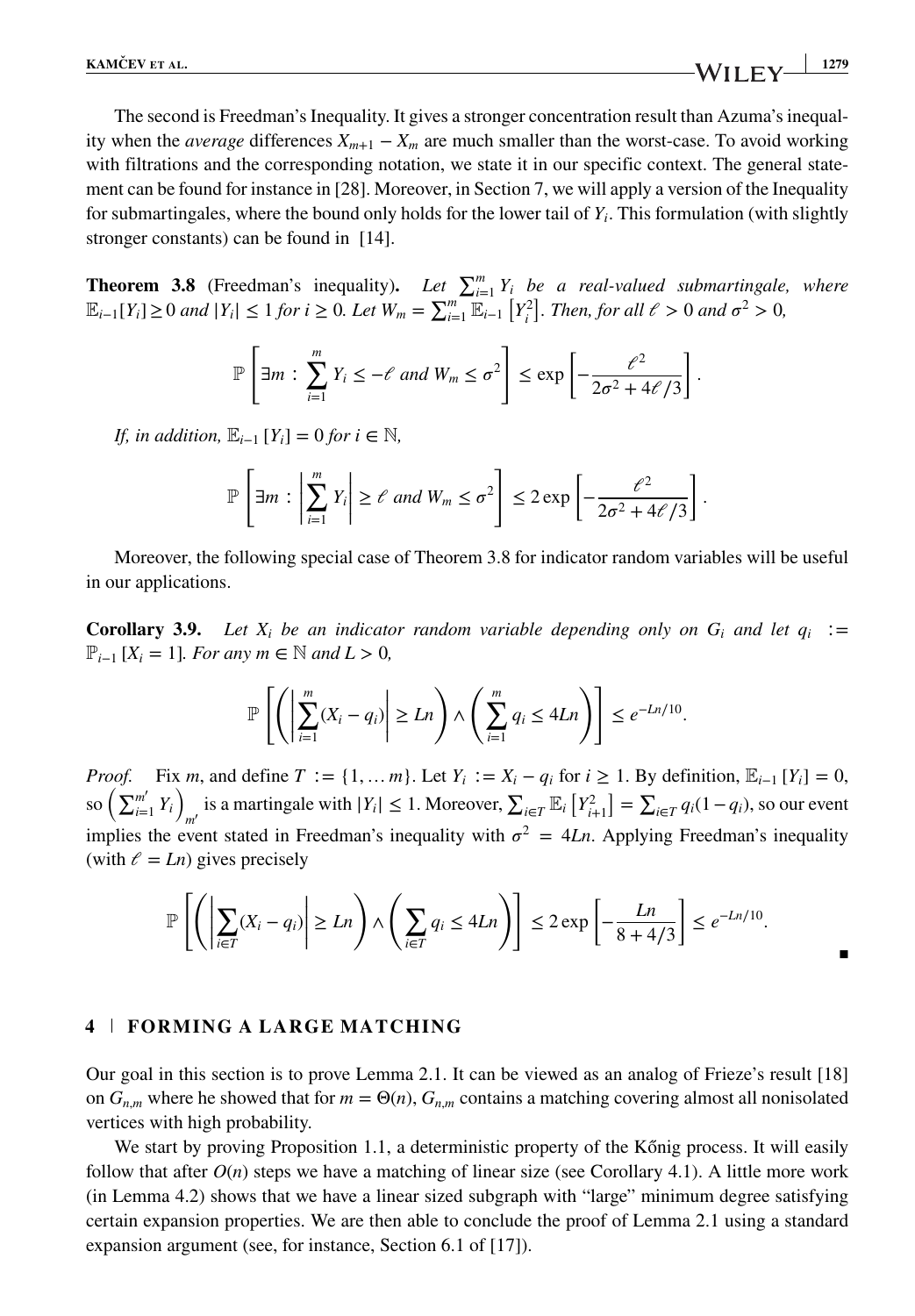*Proof of Proposition 1.1.* By induction on *m*. The statement is trivial for *m* = 0. Suppose that it holds for the first *m* − 1 steps and consider the edge *em*. Let *M* be a matching where the set of vertices covered by *M*, denoted *V*(*M*), is incident to { $e_1, e_2, \ldots, e_{m-1}$ }. If  $e_m$  is disjoint from *V*(*M*), we can take *M* +  $e_m$  to be the required optimal matching. If  $e_m$  is incident to  $V(M)$  and  $V(G_m) = V(G_{m-1})$ , then *M* still satisfies the condition.

Finally, if  $e_m$  is incident to  $V(M)$  and  $V(G_m) = V(G_{m-1}) + 1$ , let M' be a matching of size  $|M| + 1$  in *Gm*. The union of *M* and *M*′ consists of cycles and paths alternating between *M* and *M*′ , where one path *P* containing  $e_m$  has odd length, contains one more edge of *M'* than of *M*, and two endpoints outside *M*; all the remaining paths have even length. Then the matching  $M_1$  created by replacing edges of *M* in *P* by those of *M*′ , is a maximum matching in *Gm* covering all vertices of *M*. Hence *M*′ intersects every edge in  $\{e_1, \ldots, e_m\}$ , as required.

**Corollary 4.1.** *Let*  $\epsilon > 0$  *and*  $m_0 := \epsilon^{-2}n$ *. With probability*  $1 - O(n^{-2})$ 

- $(i) \ v(G_{m_0}) \geq \frac{1-\epsilon}{2} \cdot n$ , and
- (*ii*) whenever  $m_0 \le m \le 2n \log n$ , each vertex is contained in at least  $\left(\frac{1}{2} \epsilon\right)n$  pairs which are *acceptable for Gm.*

*Proof.* For every *m*,  $G_m^{\text{all}}$  has an independent set of order  $n-2\nu(G_m)$ , namely the complement of *V*(*M*), where  $M$  is the maximum matching granted by Proposition 1.1. Denoting the order of a maximum independent set in *G* by  $\alpha(G)$ , standard first-moment computations (see, e.g., [20, Section 7]) yield

$$
\mathbb{P}\left[\alpha\left(G_{m_0}^{\text{all}}\right) \geq \epsilon n\right] \leq e^{-\epsilon n} = O\left(n^{-2}\right)
$$

*.*

It follows that with probability  $1 - O(n^{-2})$ ,  $n - 2\nu(G_{m_0}) < \epsilon n$ , as required for (i).

This tells us that with high probability  $\tau(G_m) \ge \left(\frac{1}{2} - \frac{\epsilon}{2}\right)$ ) *n* for  $m \geq m_0$ . Any pair containing *v* and a vertex in an optimal vertex cover  $C_m$  of  $G_m$  is acceptable for  $G_m$ . By Corollary 3.2, with probability 1 −  $O(n^{-2})$ ,  $G_m^{\text{all}}$  has maximum degree  $O(\log n)$  which implies that  $o(n)$  pairs incident to *v* have been offered so far. Thus the number of acceptable pairs incident to *v* is at least  $(\frac{1}{2} - \epsilon)$  *n*, as required for  $(i)$ .  $\blacksquare$ 

To avoid confusion, we remark that the bound in (i) is rather crude since the independence number of  $G_{n,m}$  with  $m = \epsilon^{-2}n$  is actually  $\Theta(\epsilon^2 n \log(\epsilon^{-1}))$ . The probability "benchmark"  $O(n^{-2})$  across this section is also arbitrarily chosen—all the probability bounds are significantly stronger.

Even though we need a stronger bound on  $v(G_m)$ , Corollary 4.1 is a very useful tool, providing a lower bound on the probability that  $e_{m+1}$  is acceptable for  $G_m$ . As usual, we let  $\delta(G)$  denote the minimum degree of *G*. The neighborhood of a vertex set *S* in a graph *G*, excluding *S*, is denoted by *NG*(*S*). We may omit the subscript when it is clear which graph plays the role of *G*. The following facts about the edge distribution of  $G_m$  will be used for our expansion arguments.

**Lemma 4.2.** *Let*  $0 < \beta \leq 10^{-3}$ *. There exists*  $\gamma > 0$  *such that for all*  $\gamma n \leq m \leq 2n \log n$ *, with probability at least*  $1 - O(n^{-2})$ ,  $G_m$  *has the following properties.* 

- *(i)*  $G_m$  *has a subgraph H such that*  $|V(H)| \ge n\left(1 e^{-m/(3n)}\right)$  *and*  $\delta(H) \ge \frac{10\beta m}{n}$ .
- *(ii) For any set*  $S \subseteq V(H)$  *with*  $|S| \le \frac{\beta n}{16}$ ,  $|N_H(S) \cup S| > 2|S|$ .

*Proof.* First consider (i). We will use the following claim.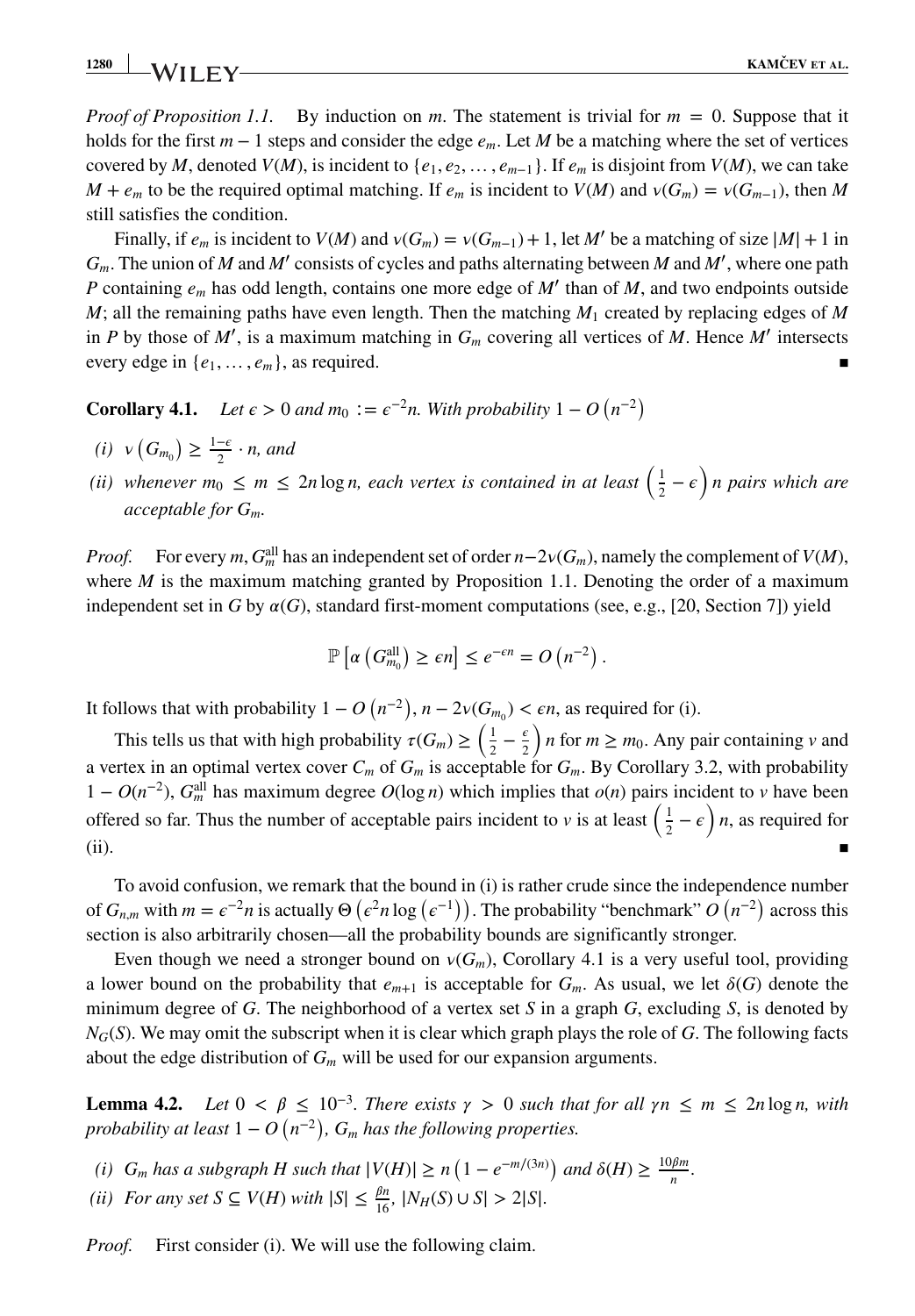*Claim* 4.3. Let  $\alpha := e^{-m/(3n)}$  and let A be the event that there exists a set *S* of order  $\alpha n$  such that  $|E_{G_m}(S, V \setminus S)| \leq 10\alpha\beta m$ . Then  $\mathbb{P}[\mathcal{A}] = O(n^{-2})$ .

*Proof.* Let *B* be the event that  $G_m^{\text{all}}$  has maximum degree at most 200 log *n* and the statements (i) and (ii) of Corollary 4.1 hold with  $\epsilon = \frac{1}{20}$ . By Claim 3.2 and Corollary 4.1, we can pick  $\gamma$  large enough to ensure that *B* occurs with probability at least  $1 - O(n^{-2})$ . It is now sufficient to show that

$$
\mathbb{P}\left[\mathcal{A}\mid\mathcal{B}\right]\leq n^{-2}.\tag{4.1}
$$

Let *S* be a set of order  $\alpha n$ . As we condition on *B* occurring, we can choose  $\gamma/10$  to be sufficiently large such that for all  $m/10 \le m' \le 2n \log n$ , each vertex in  $G_{m'}$  is contained in at least  $\frac{9}{20}n$  pairs acceptable for  $G_m$ <sup>*'*</sup>. Also, by choosing  $\gamma$  to be sufficiently large, we can ensure that  $|S| \leq \frac{n}{100}$ <sup>2</sup>.

Combining these two facts with the maximum-degree bound gives that for all  $m/10 \le m' \le$ 2*n* log *n*, each *v* ∈ *S* is in at least  $\frac{2n}{5}$  acceptable pairs (*v*, *w*) for *G<sub>m</sub>*′ such that *w* ∉ *S*. So the probability that  $e_{m'+1}$  is acceptable and has exactly one endpoint in *S* is at least

$$
\frac{\frac{2n}{5}|S|}{\binom{n}{2}} \ge \frac{4\alpha}{5}.
$$

Hence

$$
\mathbb{P}\left[|E_{G_m}(S,V\setminus S)|\leq 10\alpha\beta m\mid\mathcal{B}\right]\leq \mathbb{P}\left[\mathrm{Bin}\left(\frac{9m}{10},\frac{4\alpha}{5}\right)\leq 10\alpha\beta m\right]\leq e^{-\frac{1}{2}\alpha m}.
$$

The last inequality follows from Lemma 3.6 (applied with  $\mu = 36 \alpha m/50$ ,  $\eta = 11/36$  and  $\delta = 1/72$ ). Taking the union bound over all sets of order  $\alpha n$ 

$$
\mathbb{P}\left[\mathcal{A} \mid \mathcal{B}\right] \leq {n \choose \alpha n} \cdot e^{-\frac{1}{2}\alpha m} \leq \left(e\alpha^{-1}e^{-\frac{m}{2n}}\right)^{\alpha n} = \left(e^{-\frac{m}{6n}+1}\right)^{\alpha n} \leq e^{-\frac{\alpha m}{10}}.
$$

Since *n* ≤ *m* ≤ 2*n* log *n*, a very crude computation gives  $\alpha m = e^{-m/(3n)}m \ge e^{-2\log n/3}m \ge n^{1/3}$ , so  $\mathbb{P}[\mathcal{A}]$  ≤  $e^{-\alpha m/10}$  ≤  $n^{-2}$ , completing the proof of (4.1) and hence the proof of the claim.

Now consider applying the following algorithm to  $G_m$ . Let  $H_0 := G_m$  and  $R_0 := \emptyset$ . Now for each *i* ≥ 0, if there exists some  $v \text{ ∈ } H_i$  such that  $\deg_{H_i}(v) < \frac{10\beta m}{n}$ , then define  $H_{i+1} := H_i \setminus \{v\}$  and  $R_{i+1}$  : =  $R_i \cup \{v\}$ . We terminate the algorithm when no such *v* exists, and denote the final step by *j*. Claim 4.3 implies that  $\mathbb{P}\left[j \ge \alpha n\right] = O\left(n^{-2}\right)$ . For, if  $R_{\alpha n}$  is defined, then  $|E_{G_m}(R_{\alpha n}, V \setminus R_{\alpha n})| \le 10\alpha\beta m$ by construction. This completes the proof of (i).

To show (ii), assume that part (i), as well as the conclusion of Lemma 3.5 hold. Let *H* be the subgraph given by (i), and let  $S \subseteq V(H)$  be a set of cardinality  $|S| \leq \frac{\beta}{16}n$ . Let  $T = N_H(S) \cup S$  and suppose that  $|T| \le 2|S| \le \frac{\beta}{8}n$ . By Lemma 3.5 and the minimum-degree assumption about *H*, we have

$$
\frac{\beta m}{n}|T| \ge |E_{G_m}(T)| \ge \frac{10\beta m}{2n}|S|,
$$

and so  $|T| \ge 5|S|$ , a contradiction. So  $|T| > 2|S|$ , as required for (ii).

We are now ready to present the proof of Lemma 2.1.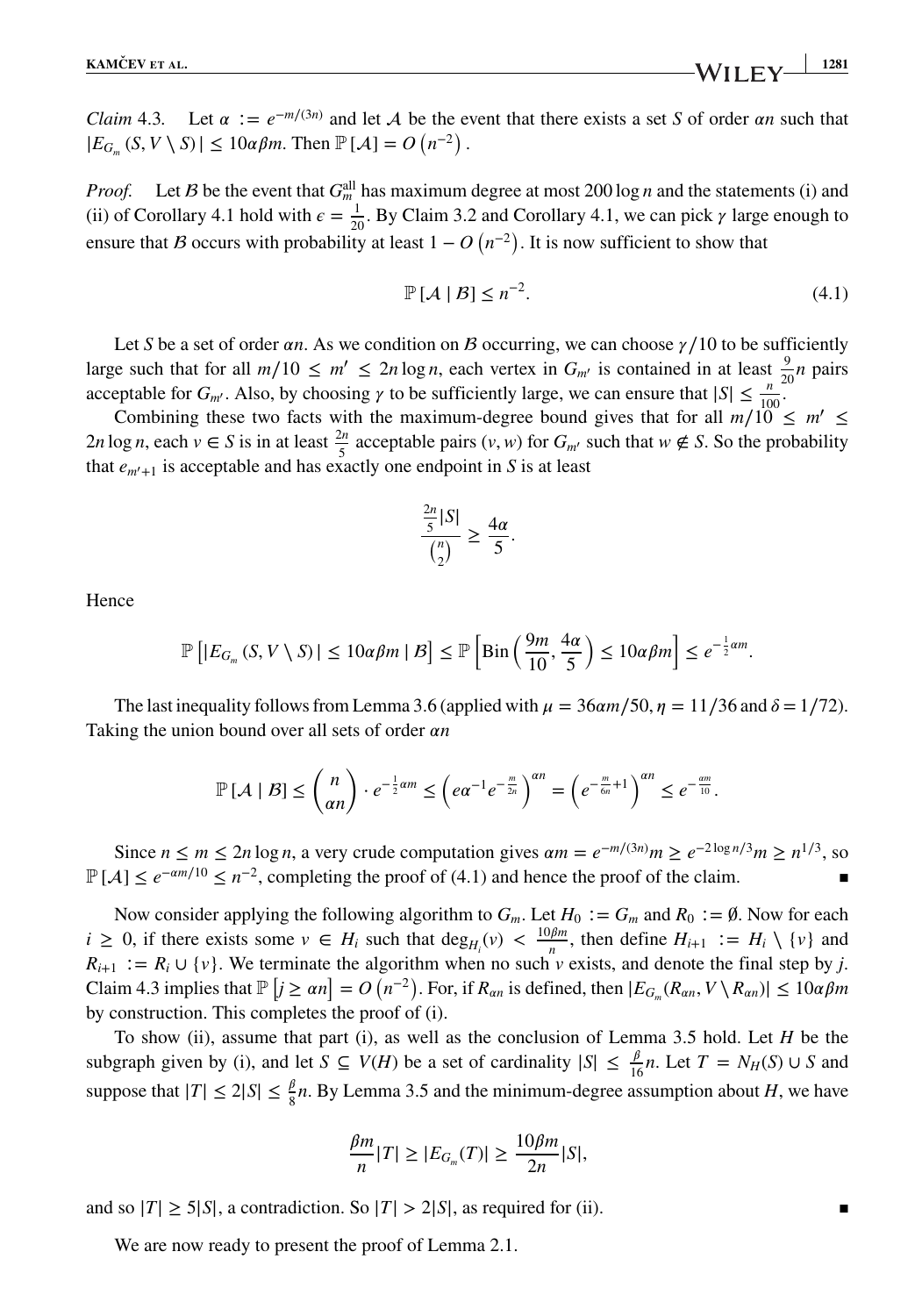**1282 KAMČEV ET AL. KAMČEV ET AL.** 

*Proof of Lemma 2.1.* Let  $0 < \beta \leq 10^{-3}$  and  $\zeta := 2^{10} \beta^{-2}$ . Given  $m \geq \gamma n$  and  $\gamma$  sufficiently large, define  $m' = m - \zeta n \ge \frac{9m}{10}$ . Let *B* be the event that statements (i) and (ii) of Lemma 4.2 hold for *m'* and let  $\gamma$  be large enough to ensure  $\mathbb{P}(B) = 1 - O(n^{-2})$  (possible by Lemma 4.2). We show that

$$
\mathbb{P}\left[\nu(G_m) < \frac{n}{2} \left(1 - e^{-3m/(10n)}\right) \Big| \mathcal{B}\right] = O\left(n^{-2}\right),\tag{4.2}
$$

which will imply the lemma. In what follows, we condition on  $\beta$  occurring.

Hence there exists a set *L* of vertices which span a subgraph of minimum degree at least  $\frac{10\beta m'}{n}$  in  $G_m$ ', such that  $n - |L| \leq ne^{-m'/3n} \leq ne^{-3m/10n}$ . We may ensure *L* has an even number of vertices by removing an arbitrary vertex if  $|L|$  is odd. Define  $H_i := G_i[L]$  for each  $i \ge m'$ . We use an expansion argument due to Bollobás and Frieze [6] to show that *Hm* contains a perfect matching. We will include the proof since the claim is not stated explicitly in [17].

*Claim* 4.4 ([17]). Let *H* be an *n*-vertex graph in which every  $S \subseteq V(H)$  with  $|S| \leq k$  satisfies  $|N_H(S)| > |S|$ . If *H* does not have a perfect matching, then there are at least  $\binom{k}{2}$  vertex pairs *f* such that  $\nu(H + f) > \nu(H)$ .

*Proof.* Let *M* be a maximum matching in *H* and *v* a vertex not contained in *V*(*M*). In this case, we say that *M isolates v*. Using a sequence of *flips*, we will find many vertex pairs *uv* which extend *M*. For  $e = xx' \in M$  and  $f = xu$ , where  $u \neq v$  is isolated by *M*, a *flip* from *e* to *f* is the operation of replacing *M* by  $M' = M + f - e$ . Let  $A(v)$  be the set of vertices y such that v and y are isolated by some matching *M*′ obtained from *M* by a sequence of flips.

We will show that any vertex in  $N_H(A(v))$  is matched in *M* to some vertex of  $A(v)$ , implying that  $|N_H(A(v))|$  ≤  $|A(v)|$ . Let  $x \in N_H(A(v))$ . In particular  $x \notin A(v)$  and so  $x \in M$ . Let  $x'$  denote the unique neighbor of *x* in *M*. We will show the vertex *x'* is in  $A(v)$ . This will imply that  $|N_H(A(v))| \leq |A(v)|$ . Since  $x \in N_H(A(v))$  there is a vertex  $u \in A(v)$  adjacent to x. Let M' be a maximum matching obtained from *M* by a sequence of flips that isolates *u*. First, suppose that  $xx' \in M'$ . Then we can flip the edge *xx'* with the edge *xu*, isolating *x'*. Thus  $x' \in A(v)$ . If  $xx'$  is not in *M'*, then at some point in the sequence of flips from *M* to *M'* a flip from  $xx'$  to another edge has occurred. If this happens, then either *x* or  $x'$ is in  $A(v)$ . By assumption,  $x \notin A(v)$ , so in fact  $x' \in A(v)$ . Hence  $|N_H(A(v))| \leq |A(v)|$ , as required.

Our assumption on *H* in the claim hypothesis implies that  $|A(v)| \geq k$ . Applying the same argument to all vertices  $x \in A(v)$  (which are isolated by some maximum matching *M'*) gives us at least  $\frac{k^2}{2}$  distinct pairs *xy* such that  $v(H + xy) > v(H)$ .

Consider any step *i* with  $m' < i \le m$  and  $v(G_i) < \frac{n}{2}$ . As we condition on *B*, we may apply Claim 4.4 with  $k = \frac{\beta}{16}n$  to get that there are at least  $\binom{\beta n/16}{2}$  vertex pairs *f* such that  $v(G_i + f) > v(G_i)$ . As  $i \leq$ 2*n* log *n*, only  $o(n^2)$  vertex pairs have been offered so far. Therefore the probability that  $v(G_{i+1}) > v(G_i)$ is at least the probability that such an *f* is offered, which is

$$
\frac{\binom{\beta n/16}{2} - i}{\binom{n}{2} - i} \ge \frac{\beta^2}{2^9}.\tag{4.3}
$$

Let *Y* ~ Bin  $\left(\zeta n, \frac{\beta^2}{2^9}\right)$ ) . We have

$$
\mathbb{P}\left[H_m \text{ has no perfect matching} \mid B\right] \le \mathbb{P}\left[Y < \frac{n}{2}\right] = e^{-\Omega(n)} \le n^{-2}.
$$

This completes the proof of the lemma.

Analogous arguments actually give a stronger result, which will be used to prove Theorem 1.2(i).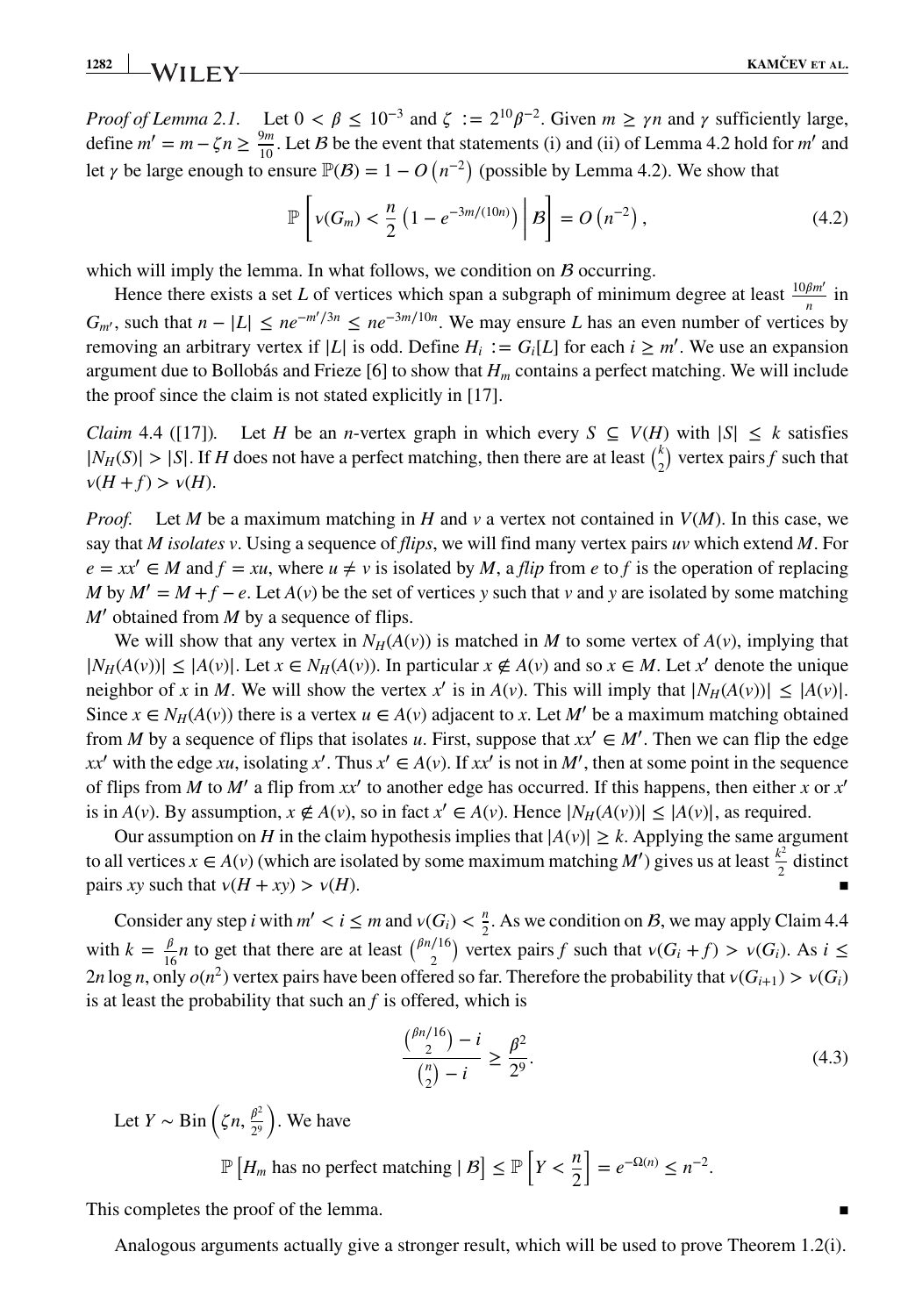**Corollary 4.5.** *Let*  $\delta$  > 0*, m*  $\gg$  *n. Let L be a fixed vertex subset of even order. If*  $G_{m-o(n)}[L]$  *has minimum degree at least*  $\frac{\delta m}{n}$ *, then*  $G_m[L]$  *has a perfect matching with high probability.* 

*Proof.* Let *L* be a vertex subset of even order such that  $H := G_{m-o(n)}[L]$  has minimum degree at least  $\frac{\delta m}{n}$ . Then, analogously to the argument in 4.2(ii), we obtain that, with high probability, any subset *S* ⊆ *V*(*H*) with  $|S| \le \frac{\delta n}{160}$  satisfies  $|N_H(S) \cup S| > 2|S|$ . Now, as in the proof of Lemma 2.1, using Claim 4.4 we see that  $G_m[L]$  has a perfect matching with high probability.

To conclude the section, we show that  $G_m$  has a perfect matching for  $m = (1 + \epsilon)n \log n$  to prove Theorem 1.2(i). It is not difficult to show the claim for  $m = (1 + o(1))n \log n$  by controlling distances between "low-degree" vertices in *Gm* (see, e.g., [17]), but we chose to include the slightly weaker statement, which is restated here for the benefit of the reader.

#### **Theorem 1.2(i).** Let  $\epsilon > 0$  and  $m = (1+\epsilon)n \log n$ . With high probability,  $G_m$  has a perfect matching.

*Proof.* Let  $t := \frac{\epsilon}{4} n \log n$ . We will first show that with high probability,  $G_{m-t}$  has minimum degree at least  $\delta \log n$ .

By Corollary 4.1, if  $t \le m' \le 2n \log n$ , each vertex is in at least  $\left(\frac{1}{2} - o(1)\right)n > \left(\frac{1}{2} - \frac{\epsilon}{40}\right)n$  vertex pairs which are acceptable for  $G_{m'}$ . Therefore, for all  $k \geq 0$ , we have

$$
\mathbb{P}\left[\deg_{G_{m-t}}(v)\leq k\right]\leq \mathbb{P}\left[X\leq k\right],
$$

where  $X \sim \text{Bin}\left(m - 2t, \left(\frac{1}{n} - \frac{\epsilon}{20n}\right)\right)$ . Let  $\delta \le 1$  be small enough for Lemma 3.6 to hold with  $\eta = \frac{\epsilon}{20}$ . By the choice of  $\delta$  and applying Lemma 3.6, we have

$$
\mathbb{P}\left[\deg_{G_{m-i}}(v) < \delta \log n\right] \le \exp\left(-\left(1-\frac{\epsilon}{20}\right)(m-2t)\left(\frac{1}{n}-\frac{\epsilon}{20n}\right)\right) \le n^{-1-\frac{\epsilon}{10}}.
$$

Taking the union bound over all *n* vertices gives that with high probability,  $G_{m-t}$  has minimum degree at least  $\delta \log n$ .

As  $t = \omega(n)$ , we can apply Corollary 4.5 to  $G_{m-t}$  with  $L = [n]$  and deduce that  $G_m$  has a perfect  $\blacksquare$  matching.

#### **5 THE STRUCTURE OF** *GN*

The main purpose of this section is to prove Theorem 1.2(iii). That is, we bound the number of rejected vertex pairs incident to an optimal cover of  $G_N$ . Let  $C_N$  denote an optimal cover of  $G_N$ . Let  $m =$ 1*.*1*n* log *n*. When *Gm* has a perfect matching (which it does with high probability by Theorem 1.2(i)), *CN* will also be an optimal cover in *Gm* and any edge incident to it will be accepted. So it suffices to control the edges of  $G_m^{\text{all}}$  rejected from an optimal cover  $C_m$  of  $G_m$  when  $m = 1.1n \log n$ . This is done in Lemma 5.3. This lemma and the previous observation immediately imply Theorem 1.2(iii). We note that, in particular, our results in this section do not rely on uniqueness of  $C_N$  (Theorem 1.2(ii)).

We start by introducing some concepts that will be used throughout the section. Recall that  $D_m \subseteq$ *V*(*G<sub>m</sub>*) is the set of vertices contained in some optimal cover of *G<sub>m</sub>*. For a time period *T* ∶= *T*(*m*<sub>1</sub>*, t*) and vertex  $v \in V$ , define the *weight*  $W_T(v)$  of a vertex as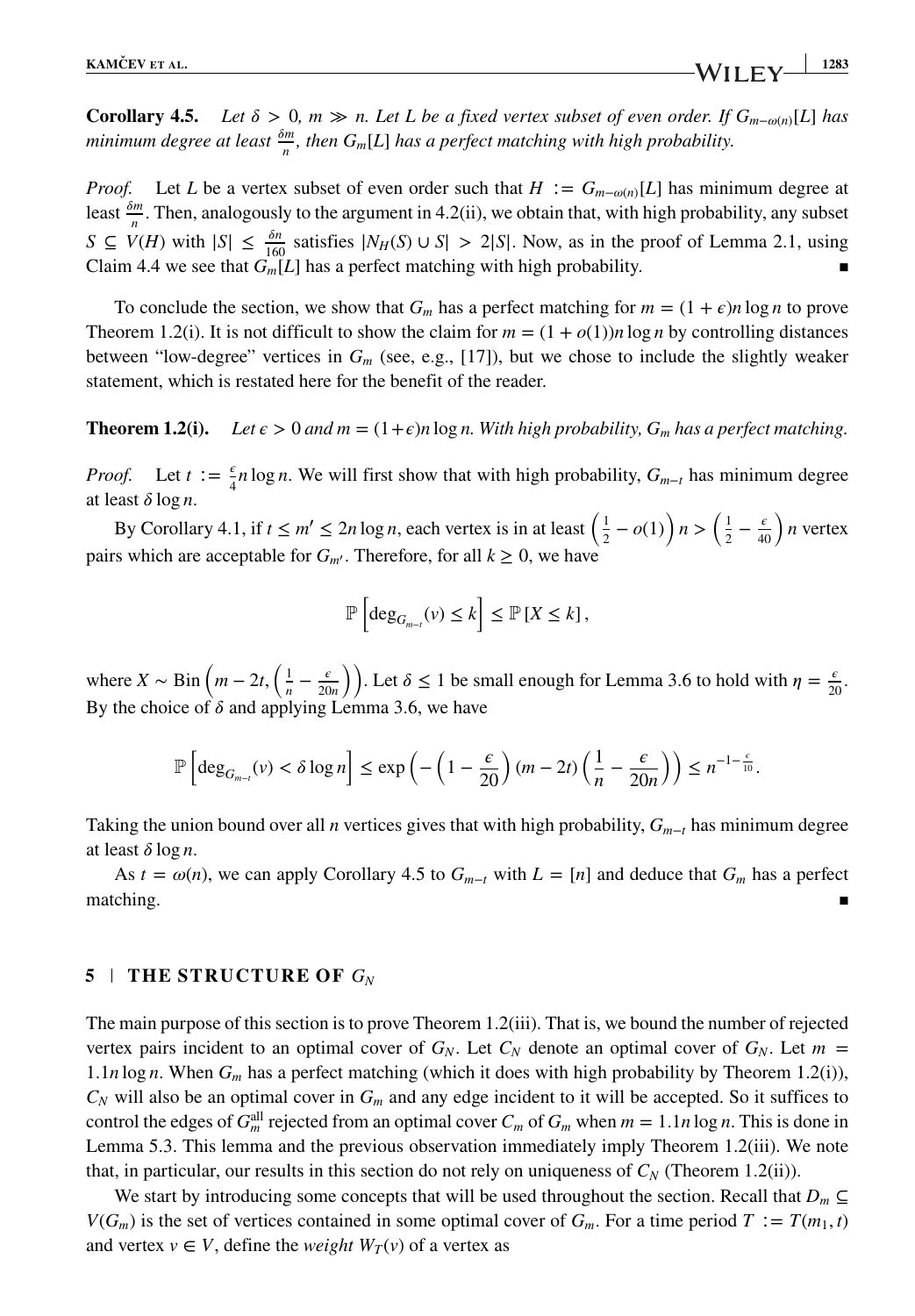**1284 KAMČEV ET AL. KAMČEV ET AL.** 

$$
W_T(v) := |\{ m \in T : v \in D_m \}|.
$$

Note that  $W_T(v)$  is a function of our random process. For a set  $S \subseteq V$ , define the *average weight* of *S* in *T* as

$$
W_T(S) := \frac{1}{|T|} \sum_{v \in S} W_T(v).
$$

The main ingredient in the proof of Lemma 5.3 is the following lemma (Lemma 5.1). It is proved using a martingale trick similar to one that will be used in Lemma 6.1. The main difference is that here we apply Freedman's inequality (Corollary 3.9), whereas there we apply Azuma's inequality. This is because Azuma's inequality considers the worst-case change of a martingale  $(X_m)$ . In our case the *typical* changes are much smaller. Therefore Freedman's inequality gives a stronger bound, which is also necessary for the computations.

**Lemma 5.1.** *For*  $\gamma > 0$ , let  $m_1 \ll t := \gamma n \log n$  and let  $T := T(m_1, t)$ . The following holds with high *probability.*

- *(i) No set S of order at least*  $\frac{n}{3}$  *with*  $W_T(S) \ge \frac{150n^2}{t}$  *is independent in*  $G_{m_1+t}$ *.*
- *(ii)* Let  $a \ge 10$ . For any set U of order  $\frac{n}{2}$  with  $W_T(U) \ge \frac{n}{2} \frac{an^2}{t}$ , the number of edges incident to U *which were rejected during*  $T + 1 := T(m_1 + 1, t)$  *is at most* 5*an.*

*Proof of Lemma 5.1*. Let  $m \ge m_1$  and let  $S \subseteq V$  be a set of order at least  $\frac{n}{3}$ . For each *m*, define  $Q'_{m+1}$ to be the set of vertex pairs in  $S^{(2)}$  which are acceptable for  $G_m$ . Let *s* be the maximum integer such that

$$
\sum_{i=m_1+1}^{s} \frac{|Q_i'|}{\binom{n}{2} - i + 1} \le 79n.
$$
\n(5.1)

For  $m_1 + 1 \le j \le s$ , define  $Q_j := Q'_j$ , and for  $j > s$  define  $Q_j := \emptyset$ . The reason we truncate the sequence  $(Q'_j)_{j \geq m_1+1}$  in this manner is to deal with a technicality in our application of Freedman's inequality.

Let  $X_m$  be the indicator random variable of the event that  $e_m \in Q_m$ . Moreover, define

$$
q_{m+1} := \mathbb{P}_m \left[ X_{m+1} = 1 \right] = \frac{|Q_{m+1}|}{\binom{n}{2} - m},
$$

so that by definition we have

$$
\sum_{m \in T} q_{m+1} \le 80n.
$$

Given this, by applying Corollary 3.9 with  $L = 20$ , we see that

$$
\mathbb{P}\left[\left|\sum_{m\in T}(X_{m+1} - q_{m+1})\right| \ge 20n\right] \le e^{-2n}.\tag{5.2}
$$

Let *A* be the event that  $W_T(S) \ge \frac{150n^2}{t}$ . Let *B* be the event that  $X_{m+1} = 0$  for all  $m \in T$ . We will show that  $\mathbb{P}[\mathcal{A} \wedge \mathcal{B}] \leq e^{-2n}$ .

To use the condition on  $W_T(S)$ , we will need a simple relation between  $q_m$  and  $W_T(S)$ .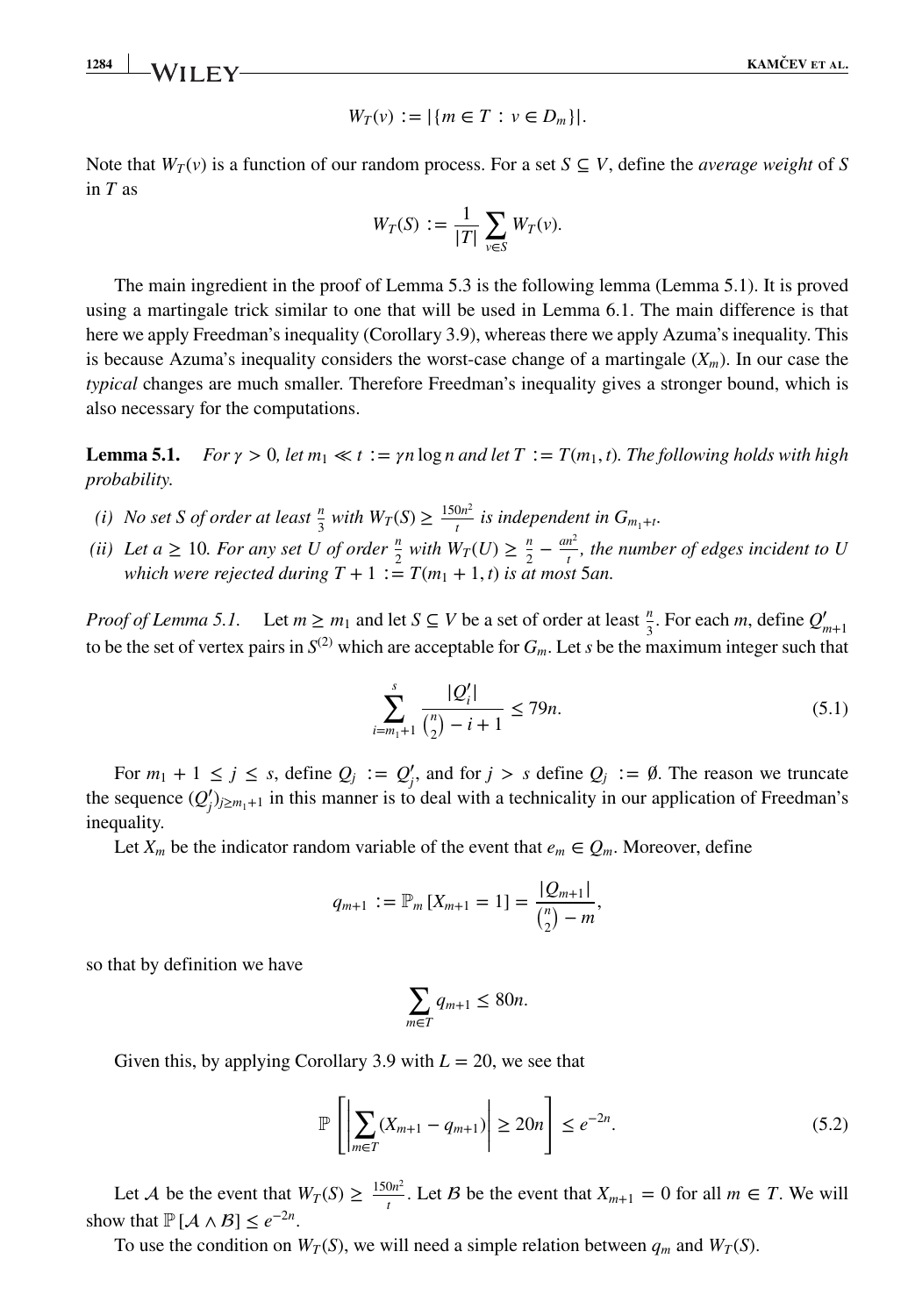*Claim* 5.2. If *A* occurs, then  $\sum_{m \in T} q_{m+1} \ge 40n$ .

*Proof.* Any vertex pair not contained in  $G_m^{\text{all}}$  but intersecting  $S \cap D_m$  is acceptable for  $G_m$ . Therefore, we have  $|Q_{m+1}| \ge \frac{1}{2} |S \cap D_m|(|S|-1) - m$ . Summing over *m* and using  $\sum_{m \in T} |S \cap D_m| = tW_T(S)$ , which is a restatement of the definition of  $W_T(S)$ , we get

$$
\sum_{m\in T} q_{m+1} \ge \sum_{m\in T} \frac{2|Q_{m+1}|}{n^2} \ge \frac{tW_T(S)|S|}{n^2} - O\left(\frac{t^2}{n^2}\right).
$$

By the claim assumption and the definition of *t*, this is at least  $50n - O(\log^2 n) \ge 40n$ , and the claim follows.

By Claim 5.2, if both  $A$  and  $B$  occur, then

$$
\left| \sum_{m \in T} (X_{m+1} - q_{m+1}) \right| = \sum_{m \in T} q_{m+1} \ge 40n.
$$

So by (5.2),  $\mathbb{P}[\mathcal{A} \wedge \mathcal{B}] \leq e^{-2n}$  as required. Observing that *B* holds if *S* is independent in  $G_{m_1+t}$  and taking the union bound over *S*, the probability that (i) does not hold is at most  $2^n e^{-n}$ . This completes the proof of (i).

The proof of (ii) follows very similarly. Let *U* be a vertex set of order  $\frac{n}{2}$ . Now, for  $m \ge m_1$ , let  $R_{m+1}$ be the set of vertex pairs intersecting  $U \setminus D_m$  and let  $r_{m+1} := \frac{|R_{m+1}|}{\binom{n}{2} - m}$ . If  $W_T(U) \ge \frac{n}{2} - \frac{an^2}{t}$ , then

$$
\sum_{m\in T} r_{m+1} \le \sum_{m\in T} \frac{4|R_{m+1}|}{n^2} \le \sum_{m\in T} \frac{4n(|U| - |U \cap D_m|)}{n^2} = \frac{4t}{n} \left(\frac{n}{2} - W_T(U)\right) \le 4an.
$$

Let  $Z_m$  be the indicator random variable of the event  $e_m \in R_m$ . Then  $\mathbb{P}_m[Z_{m+1} = 1] = r_{m+1}$ . Note that the edge  $e_m$ , which is incident to *U*, can be rejected only if  $e_m \in R_m$ . Therefore  $\sum_{m \in T} Z_{m+1}$  counts the number of rejected edges incident to  $U$ . Analogously to part (i), applying Corollary 3.9 to  $r_m$  with the constant  $L = a$  gives

$$
\mathbb{P}\left[\left(\sum_{m\in T} Z_{m+1} \ge 5an\right) \wedge \left(W_T(U) \ge \frac{n}{2} - \frac{an^2}{t}\right)\right] \le e^{-an/10}.
$$

Taking the union bound over all possible *U* and recalling the hypothesis  $a \ge 10$ , we get that (ii) holds with probability at least  $1 - 2^n e^{-n} = 1 - o(1)$ .

We now apply Lemma 5.1 to control rejected edges adjacent to an optimal cover and use this to prove Lemma 5.3. As discussed above, this immediately implies Theorem 1.2(iii).

**Lemma 5.3.** *Let m* := 1*.1n* log *n.* With high probability, if C is any optimal cover in  $G_m$ , then  $O(n)$ *edges of Gall <sup>m</sup> incident to C have been rejected.*

*Proof.* Set  $t = m - \gamma_0 n$  and  $T := T(\gamma_0 n, t)$ , where  $\gamma_0$  is a large constant chosen so that the conclusion of Lemma 2.1 holds. Namely, with probability  $1 - O(n^{-2})$ ,

$$
\nu(G_{\ell}) \ge \frac{n}{2} \left(1 - e^{3\ell/(10n)}\right) \quad \text{for} \quad \ell \in T. \tag{5.3}
$$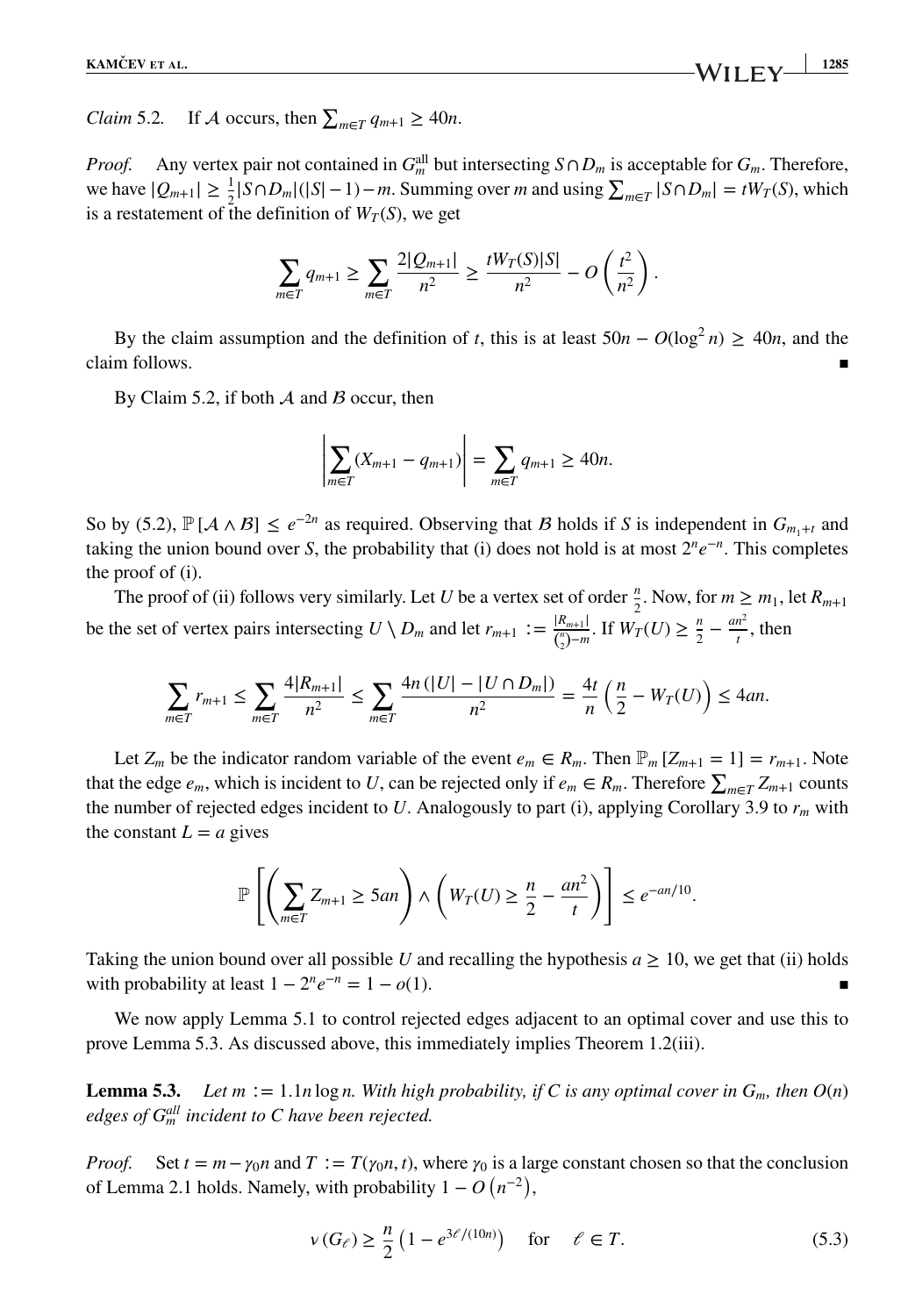▪

We have  $|D_e| \ge v(G_e)$ . So (5.3) implies

$$
W_T(V) \ge \frac{n}{2} - \frac{n}{2t} \sum_{\ell \in T} e^{-3\ell/(10n)} \ge \frac{n}{2} - \frac{ne^{-3\gamma_0 n/(10n)}}{2t\left(1 - e^{-3/(10n)}\right)} \ge \frac{n}{2} - \frac{20n^2}{t},\tag{5.4}
$$

where we used that  $1 - e^{-x} \ge x/2$  for  $x \le 1/2$ . As  $V \setminus C$  is an independent set in  $G_m$ , Lemma 5.1 (i) implies that with high probability  $W_T(V \setminus C) \leq \frac{150n}{\log n}$ . Combining this with (5.4) gives that  $W_T(C) \geq$  $\frac{n}{2} - \frac{200n}{\log n}$  with high probability. Now applying Lemma 5.1 (ii) to *C* gives that, with high probability, the number of edges incident to *C* rejected during *T* is *O*(*n*).

Clearly at most  $\gamma_0$ *n* vertex pairs are rejected before time  $\gamma_0$ *n*. This completes the proof of the lemma and of Theorem  $1.2(iii)$ .

# **6 RIGIDITY AND UNIQUENESS OF AN OPTIMAL COVER**

We now turn our attention to analyzing optimal covers throughout our process. In this section we will first prove Lemma 2.2, which concerns the "rigidity" of an optimal cover, and Theorem 1.2(ii), which tells us that with high probability,  $G_{4n \log n}$  has a unique optimal cover.

We start with an elementary observation. For  $m \geq 0$ , conditioned on  $(e_i)_{i \leq m}$ , let  $p_{m+1}$  be the probability that  $e_{m+1}$  is acceptable for  $G_m$ . Recall that  $e_{m+1}$  is acceptable whenever it is incident to an optimal vertex cover. So for  $0 \le m \le 2n \log n$ , if  $v(G_m) = \tau(G_m)$  is of order at least  $n\left(\frac{1}{2} - r(n)\right)$ , then

$$
p_{m+1} \ge \frac{{n \choose 2} - {(\frac{1}{2} + r)n \choose 2} - m}{\frac{n}{2} - m} \ge \frac{n^2 - n - (\frac{1}{2} + r)^2 n^2 - 4n \log n}{n^2} \ge \frac{3}{4} - 2r - \frac{5 \log n}{n}.\tag{6.1}
$$

A key ingredient for the proof of Lemma 2.2 is the following lower bound on the number of edges accepted into our graph during a certain time period.

**Lemma 6.1.** *For*  $\gamma > 0$ , let  $T := T(m_0, \gamma n \log n)$ . Let G be the graph consisting of all edges accepted *into* (*Gm*) *during the period T. With high probability,*

$$
|E(G)| \ge \sum_{m \in T} p_m - n\sqrt{\log n}.\tag{6.2}
$$

*Proof.* For  $m \geq 0$ , define  $X_m$  to be the indicator random variable of the event that  $e_m$  is accepted and  $Y_m := X_m - p_m$ . By definition of  $p_m$ , we have  $\mathbb{E}_{m-1}[Y_m] = 0$ , so  $\left(\sum_{i=m_0}^{m'} Y_i\right)$  is a martingale. Set  $Y := \sum_{m \in T} Y_m$ . Moreover,  $|Y_m| \le 1$  for each *m*, so we can apply Azuma's inequality (Theorem 3.7) with  $\lambda = n \sqrt{\log n}$ . We get

$$
\mathbb{P}\left[Y < -n\sqrt{\log n}\right] \le \exp\left(-\frac{n^2\log n}{2\gamma n\log n}\right).
$$

It follows that, with probability  $1 - e^{-\Omega(n)}$ ,

$$
|E(G)| = \sum_{m \in T} X_m \ge \sum_{m \in T} p_m - n\sqrt{\log n}.
$$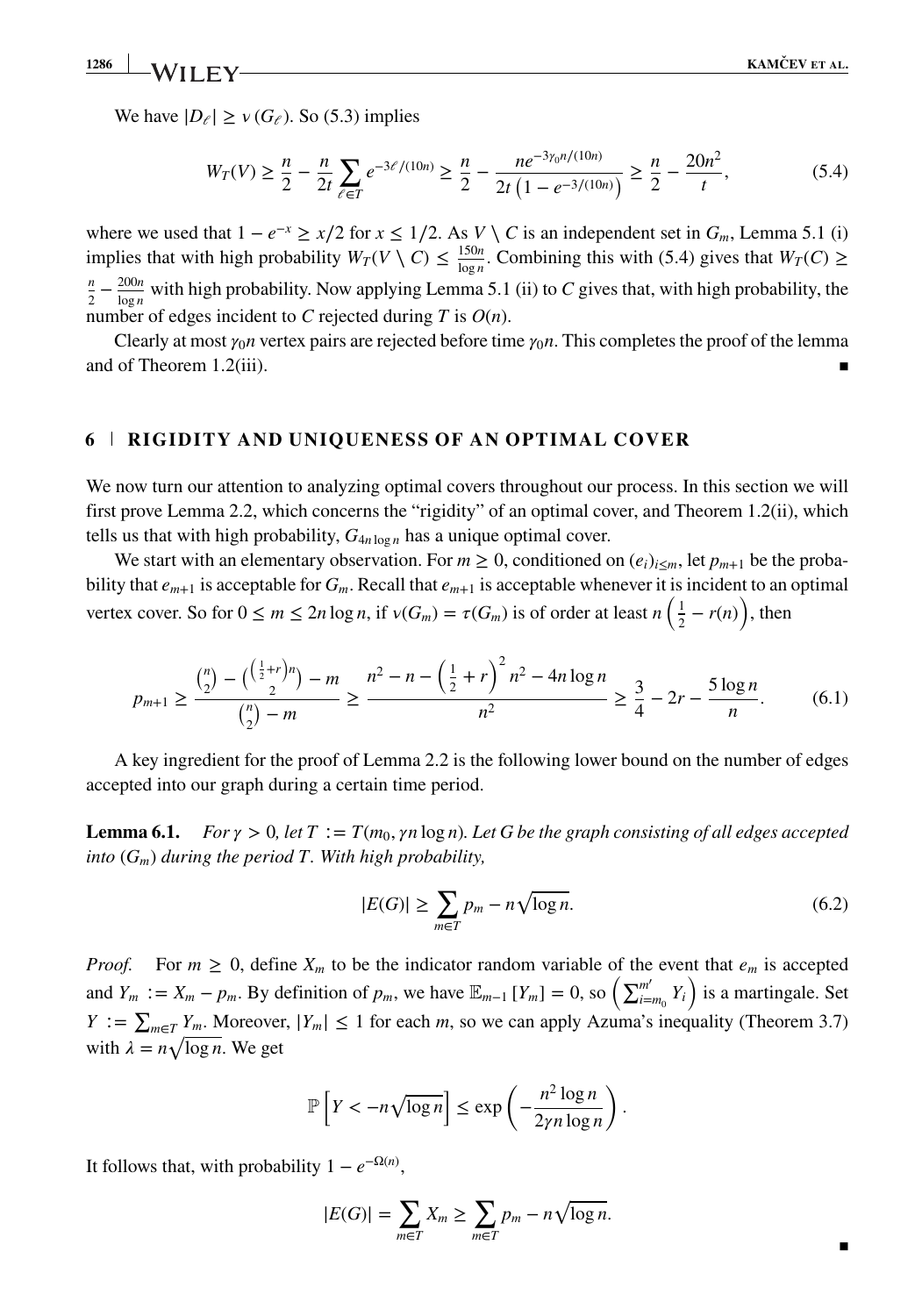Call a time step *m*  $\varphi$ -*flexible* if  $|D_m| \geq \left(\frac{1}{2} + \varphi\right)n$ . In all our arguments, this notion will be used with the same function  $\varphi = \varphi(n) = (\log n)^{-1/10}$ . We now prove Lemma 2.2. Our proof relies on the statistics of the process—informally, if many time steps were  $\varphi$ -flexible, we would be accepting too many edges.

*Proof of Lemma 2.2.* Recall that  $m_0 = n\sqrt{\log n}$ ,  $T = T(m_0, \gamma n \log n)$  and  $\varphi = (\log n)^{-1/10}$ . For ease of notation, let  $t := |T| = \gamma n \log n$ . Let us assume, in order to obtain a contradiction, that the number of  $\varphi$ -flexible steps is greater than  $\varphi t$ . Let *G* be the graph consisting of edges accepted during the interval *T*, and  $H := G_{m_0+t}^{\text{all}}$ . Note that *H* is distributed as  $G_{n,m_0+t}$ .

By Lemma 2.1, we know that with high probability  $v(G_{m_0})$  contains a matching of size  $\frac{n}{2}(1 - r)$ , where  $r := r(n) = e^{-3m_0/(10n)} \ll \log^{-1} n \ll \varphi$ . As this property is increasing, we have that  $G_m$  with  $m \geq m_0$  also contains a matching of at least this size. Thus, using (6.1), with high probability for all  $m \ge m_0$ , we have  $p_m \ge \frac{3}{4} - 3r$ . Moreover, if the step *m* is flexible, we have a stronger bound  $p_m \ge \frac{3}{4} + \frac{\varphi}{2}$ .

By applying Lemma 6.1 and the above analysis, with high probability we have

$$
|E(G)| + n\sqrt{\log n} \ge \sum_{m \in T} p_m \ge \frac{3t}{4} + \frac{\varphi}{2} \cdot \varphi t - 3r(1 - \varphi)t \ge \left(\frac{3}{4} + \frac{\varphi^2}{4}\right)t.
$$
 (6.3)

Let  $m_1 := m_0 + t = t(1 + O((\log n)^{-1/2}))$ . Let *C* be an optimal vertex cover in  $G_{m_1}$ , which has size at least  $\frac{n}{2}(1 - \log^{-1} n)$ . As *V* \ *C* is an independent set of size at most  $\frac{n}{2}(1 + \log^{-1} n)$ , by applying Theorem 3.4 to graph  $H \sim G_{n,m}$  we obtain

$$
|E(G_{m_1})| \le |E_H(C)| + |E_H(V \setminus C, C)| \le \left(\frac{3}{4} + O\left((\log n)^{-1/2}\right)\right) m_1
$$
  
=  $\left(\frac{3}{4} + O\left((\log n)^{-1/2}\right)\right) t.$ 

As  $G_{m_1} \supseteq G$ , this contradicts (6.3). This completes the proof of Lemma 2.2.

We finish the section by proving Theorem 1.2(ii), which will be restated here to aid the reader. The key idea is to analyze the set of rejected pairs and to use these to obtain information about an optimal cover.

**Theorem 1.2(ii).** With high probability  $G_{4n \log n}$  has a unique optimal vertex cover.

*Proof.* Set  $m_0 := \frac{5}{4}n \log n$ ,  $m_1 := \frac{3}{2}n \log n$  and  $m_2 := 4n \log n$ . By Theorem 1.2(i), with high probability  $G_{m_0}$  has a perfect matching and hence an optimal cover of cardinality *n*/2. For each *i* ≥ 0, let  $C_i$  be the set of optimal covers of  $G_i$ . Observe that for all  $i \geq m_0$ , we have  $C_{i+1} \subseteq C_i$ , as adding edges can only eliminate optimal covers.

Let  $E_0 := \{e_1, \ldots, e_{m_0}\}$  and  $E_1 := \{e_{m_0+1}, \ldots, e_{m_1}\}$ . Note that  $G' := G_{m_1}^{\text{all}} \setminus E_0 \sim G_{n,m'}$ , where  $m' = \frac{n}{4} \log n$ . So by Theorem 3.4, with high probability, in *G<sub>n,m'</sub>* every set of cardinality *n*/2 contains at least  $(1 - O((\log n)^{-1/2})) \frac{n}{16} \log n$  edges. However,  $G_{m_1}$  contains an independent set of cardinality at least *n*/2. So, with high probability, at least  $(1 - O((\log n)^{-1/2}))\frac{n}{16} \log n$  pairs of  $E_1$  are rejected. Let *U* be the set of vertices spanning these rejected pairs.

We will next show that  $|U| \ge (1 - (\log n)^{-1/4})\frac{n}{2}$ 2. Suppose, for a contradiction, that  $|U| < (1 - \frac{1}{2})$  $(\log n)^{-1/4}$  $\frac{\pi}{2}$  $\frac{n}{2}$ . Then applying Theorem 3.4 shows that in *G'* ∼ *G<sub>n,m'</sub>*, *m'* =  $\frac{n}{4}$  log *n*, with high probability we have

$$
|E(U)| \le \frac{1}{16} n \log n - \Omega(n(\log n)^{3/4}) < (1 - O((\log n)^{-1/2})) \frac{1}{16} n \log n,
$$

a contradiction for *n* sufficiently large.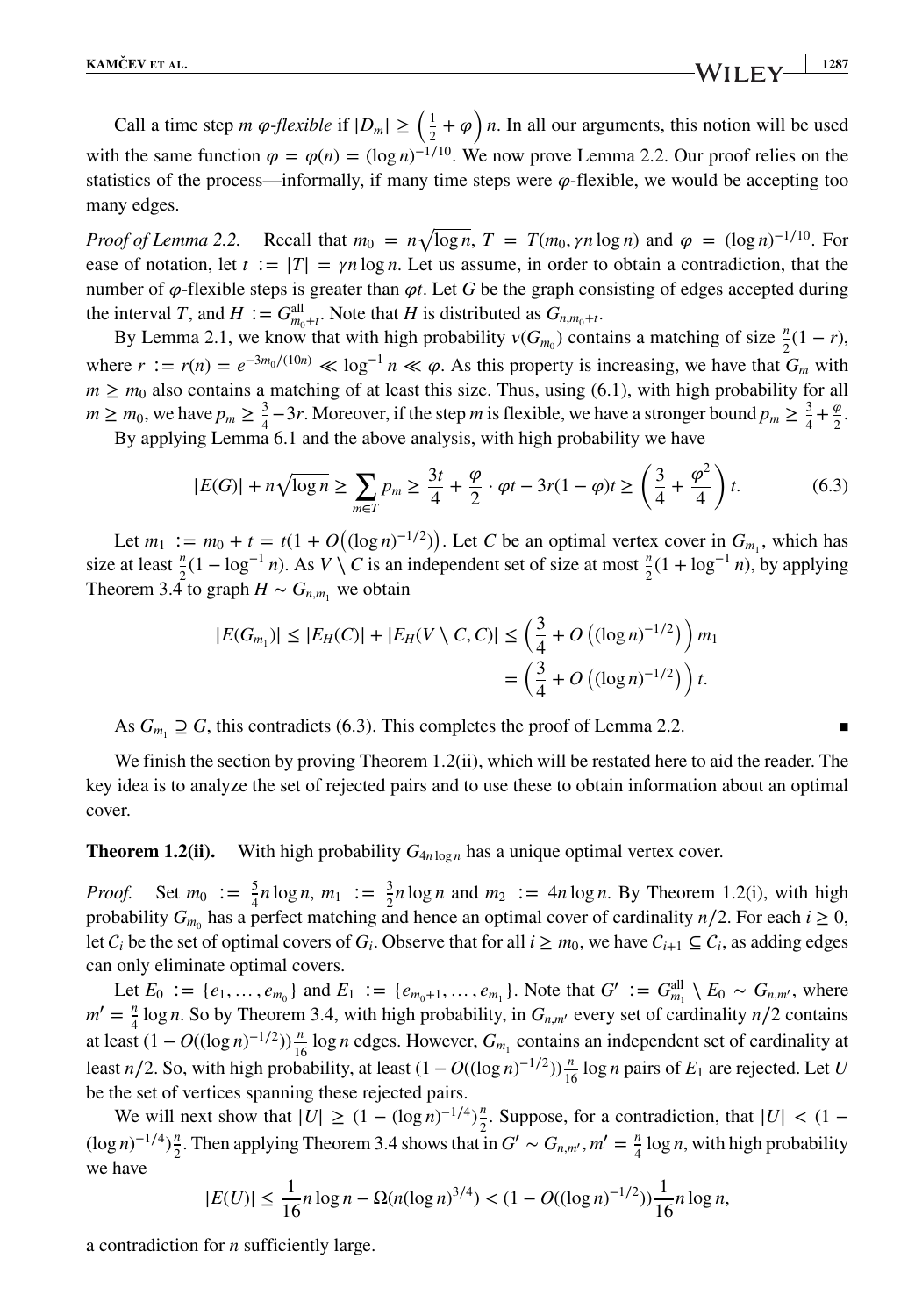Now observe that if  $(u, v) \in E_1$  is rejected, then there exists no  $C \in C_i$  such that  $u \in C$  or  $v \in C$ . This together with our observation from the first paragraph shows that, in fact, every cover in  $C_{m}$ contains neither *u* nor *v*. So in particular, no vertex of *U* is contained in a cover in  $C_{m_1}$  (or  $C_{m_2}$ ).

Now let  $E_2 := \{e_{m_1+1}, \ldots, e_{m_n}\}\$  and consider  $e := (u, v) \in E_2$  such that  $u \in U$  and  $v \notin U$ . As in the previous paragraph, if *e* is rejected then no cover in  $C_{m_2}$  contains *u* or *v*. However, if *e* is accepted, since (by the previous paragraph) *u* is in no cover of  $C_{m_2}$ , then every cover in  $C_{m_2}$  contains *v*. So for each  $v \in V \setminus U$ , let  $\mathcal{E}_v$  be the event that  $E_2$  contains a pair  $(u, v)$  for some  $u \in U$ . If  $\mathcal{E}_v$  occurs, then we know that either *v* is contained in every cover or no cover in  $C_m$ .

So if,  $A := \bigcup_{v \in V \setminus U} \mathcal{E}_v$  occurs, then  $\mathcal{C}_{m_2}$  contains a unique optimal cover. It remains to show that A occurs with high probability. For a particular  $v \in V$ , say that  $e_i$  is good for  $v$  if  $e_i = (u, v)$  for some *u* ∈ *U*. Let  $d_i(v)$  be the degree of *v* in  $G_i^{\text{all}}$ . For  $i \leq m_2$ , the probability that  $e_i$  is good for *v* is at least

$$
\frac{|U| - d_i(v)}{\binom{n}{2} - i + 1} \ge \frac{(1 - o(1))}{n},
$$

as  $|U|$  ≥  $(1 - (\log n)^{-1/4})n/2$  and, by Claim 3.2 we have  $d_i(v) = O(\log n)$ , as  $G_i^{\text{all}} \subseteq G_{10n \log n}^{\text{all}}$ . So the number of pairs in *E*<sub>2</sub> that are good for *v* is at least *X*, where  $X \sim \text{Bin}\left(\frac{5}{2}n\log n, \frac{1-o(1)}{n}\right)$ ) . We have

$$
\mathbb{P}\left[X=0\right] = \left(1 - \frac{1 - o(1)}{n}\right)^{\frac{5}{2}n \log n} \le e^{-2 \log n}.
$$

Hence the probability that  $\mathcal{E}_v$  does not occur is at most  $\frac{1}{n^2}$ . Applying the union bound over the vertices in  $V \setminus U$  gives that A occurs with high probability, as required.

# **7 DELAYED PERFECT MATCHING THRESHOLD**

The focus of this section is to prove Theorem 1.3, which says that for  $m = \left(\frac{1}{2} + \frac{1}{70}\right)n \log n$ ,  $G_m$ typically has isolated vertices. Throughout this section, we set  $m_2 := \frac{3}{8}n \log n$  and  $m_3 := 2n \log n$ . We assume that  $G_m$ , has a subgraph *H* which has a perfect matching and satisfies

$$
|V(H)| \ge n - ne^{-\frac{3m_2}{10n}} \ge n\left(1 - n^{-\frac{1}{20}}\right) \quad \text{and} \quad \delta(H) \ge 10^{-3} \log n,\tag{7.1}
$$

as by Lemma 4.2 and Corollary 4.5 this event occurs with high probability.

In order to show that our graph does not contain a perfect matching, we will carefully track the number of vertices with at most one neighbor in  $G_m$ . In order to understand how these vertices are used at a particular time step to extend a current maximum matching, we require some information on separation of small-degree vertices in *Gm* (see Lemma 7.1 below). One important consequence will be that, typically in  $G_m$ , no vertex has three neighbors of degree one. For  $u, v \in V$ , let dist<sub>m</sub> $(u, v)$  be the distance from *u* to *v* in  $G_m$  and let dist<sup>all</sup> $(u, v)$  be the distance from *u* to *v* in  $G_m^{\text{all}}$ . We take the convention  $dist(u, u) = 0$  for any underlying graph and any vertex *u*. The following lemma will mostly be applied with  $a = 3$ .

**Lemma 7.1.** For sufficiently small  $\epsilon > 0$ , there exists  $\delta > 0$  such that with high probability the *following statement holds. For a positive integer*  $a \leq 5$  *and all*  $(1 + \epsilon)n \log n/a \leq m \leq m_3$ , there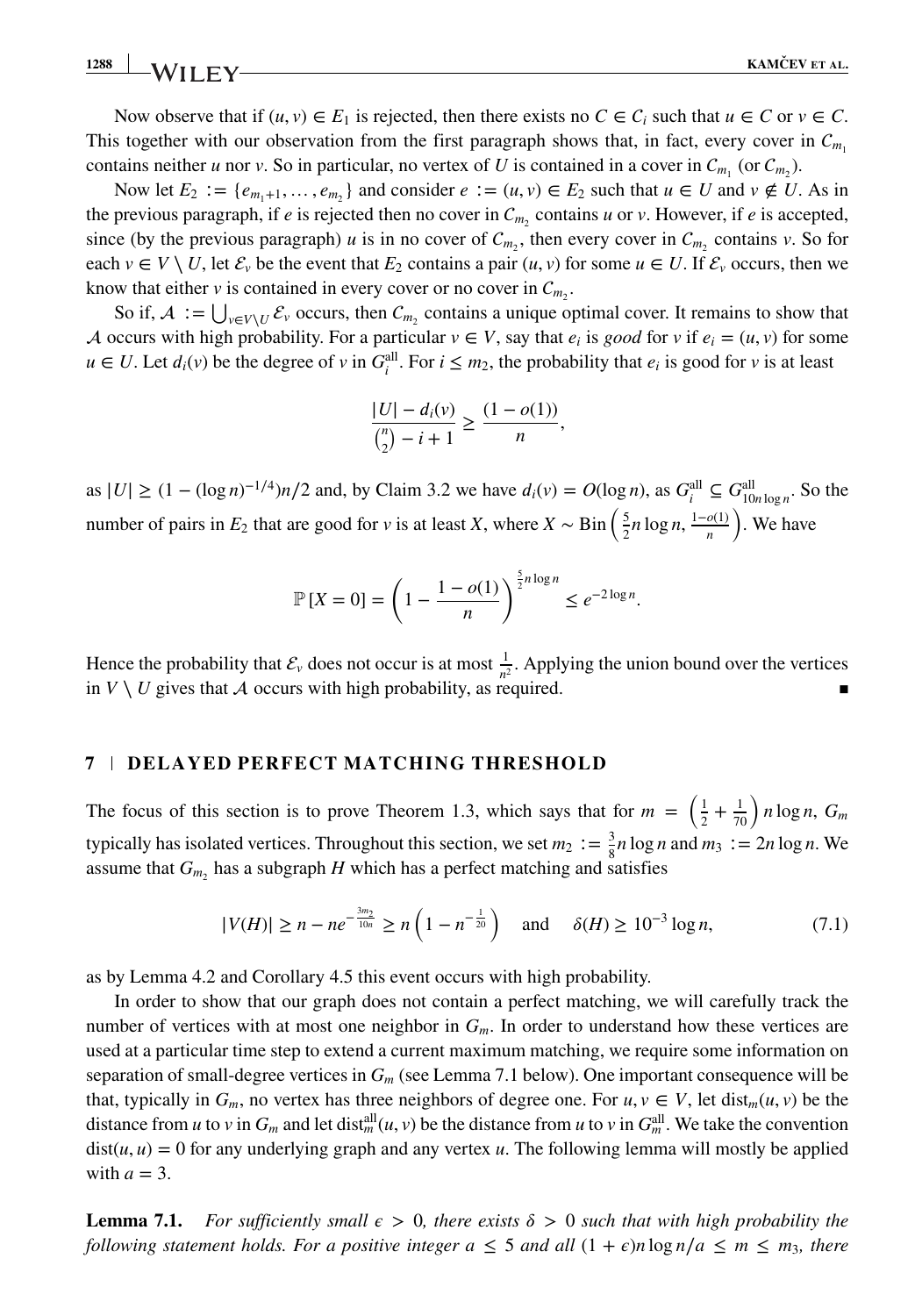*are no distinct vertices*  $u_1, \ldots, u_a$  *such that, for all i,j*  $\in$  [*a*]*, we have*  $\deg_G(u_i) < \delta \log n$  *and*  $dist_m(u_i, u_j) \leq 10$ .

*Proof.* Let  $\ell = (1 + \epsilon)n \log n/a$ , and let A be the event that there exist  $u_1, \ldots, u_a$  such that for all  $i, j \in [a]$ , we have  $\deg_{G_{\ell}}(u_i) \leq \delta \log n$  and  $\text{dist}_{m_3}^{\text{all}}(u_i, u_j) \leq 10$ . Since for any  $\ell \leq m \leq m_3$  and any  $i, j \in [a]$ , we have  $\deg_{G_m}(u_i) \ge \deg_{G_{\ell}}(u_i)$  and  $\text{dist}_m(u_i, u_j) \le \text{dist}_{m_3}(u_i, u_j) \le \text{dist}_{m_3}^{\text{all}}(u_i, u_j)$ , it suffices to show that  $\mathbb{P}[\mathcal{A}] = o(1)$ .

Let  $U := \{u_1, \ldots, u_n\} \subseteq V$  and define

$$
D := \sum_{i=1}^a \deg_{G_{\ell}}(u_i).
$$

If dist<sup>all</sup><sub>*m*<sub>3</sub></sub> $(u_i, u_j)$  ≤ 10 for all  $i, j$  ∈ [*a*], then there is a connected subgraph of  $G_{m_3}^{\text{all}}$  on at most 11⋅(*a*−1) < 50 vertices containing *U*. In particular, this subgraph has a spanning tree. Let  $\mathcal{T}_F$  be the event that  $G_{m_3}^{\text{all}}$ contains a fixed labeled tree *F* with  $U \subseteq V(F)$  and  $|V(F)| := f < 50$ .

First we prove an upper bound on  $\mathbb{P}\left[D < a\delta \log n \mid \mathcal{T}_F\right]$ . Let  $T' := \{i : e_i \in E(F)\}$  and  $T :=$ *T*( $\gamma n$ ,  $\ell - \gamma n$ ). Let *Y<sub>m</sub>* be the indicator random variable of the event that  $e_m$  is an acceptable pair with one endpoint in *U* and the other in  $V \setminus F$ . Using Corollary 4.1 (ii), for  $\gamma$  sufficiently large and any  $\gamma n + 1 \leq m \leq \ell$  such that  $m \notin T'$  we have that there are at least  $a(1/2 - \epsilon/4)n$  acceptable pairs touching one of the vertices in *U*. Therefore

$$
\mathbb{P}_{m-1}[Y_m = 1] \ge \frac{a(1/2 - \epsilon/4)n}{(1 + o(1))\binom{n}{2}} \ge a \cdot \frac{1 - \epsilon/2}{n}.
$$

Thus, letting *X* ~ Bin  $\left(\ell(1 - o(1)), \frac{a(1 - \epsilon/2)}{n}\right)$ ) , we have

$$
\mathbb{P}\left[\sum_{m\in T\setminus T'} Y_m < k \mid \mathcal{T}_F\right] \leq \mathbb{P}\left[X < k\right].
$$

Noting that  $\mathbb{E}[X] = \frac{a(1-\epsilon/2)}{n} \cdot \mathcal{E}(1-o(1)) > \left(1 + \frac{\epsilon}{4}\right)$  $\cdot$ log *n* and applying Lemma 3.6 with  $\delta$  sufficiently small and  $\eta = \frac{\epsilon}{8}$ , we get

$$
\mathbb{P}\left[D < a\delta\log n \mid \mathcal{T}_F\right] \leq \mathbb{P}\left[\sum_{m\leq\ell} Y_m \leq \delta \cdot a\log n \mid \mathcal{T}_F\right] \leq e^{-\left(1+\frac{\epsilon}{10}\right)\log n}.
$$

For a fixed tree *F* we now show that  $\mathbb{P}[\mathcal{T}_F] = O\left(\frac{\log n}{n}\right)$ *n* )*<sup>f</sup>*−<sup>1</sup> ) . To see this, note that the probability that the random graph  $G(n, p)$  with  $p = m_3 {n \choose 2}^{-1}$  contains *F* is precisely  $p^{f-1}$ . Using Lemma 3.1, the fact that  $\mathcal{T}_F$  is a monotone increasing event and the crude estimate  $p < \frac{5 \log n}{n}$ , we get

$$
\mathbb{P}\left[\mathcal{T}_F\right] \leq 3\left(\frac{5\log n}{n}\right)^{f-1} = O\left(\left(\frac{\log n}{n}\right)^{f-1}\right).
$$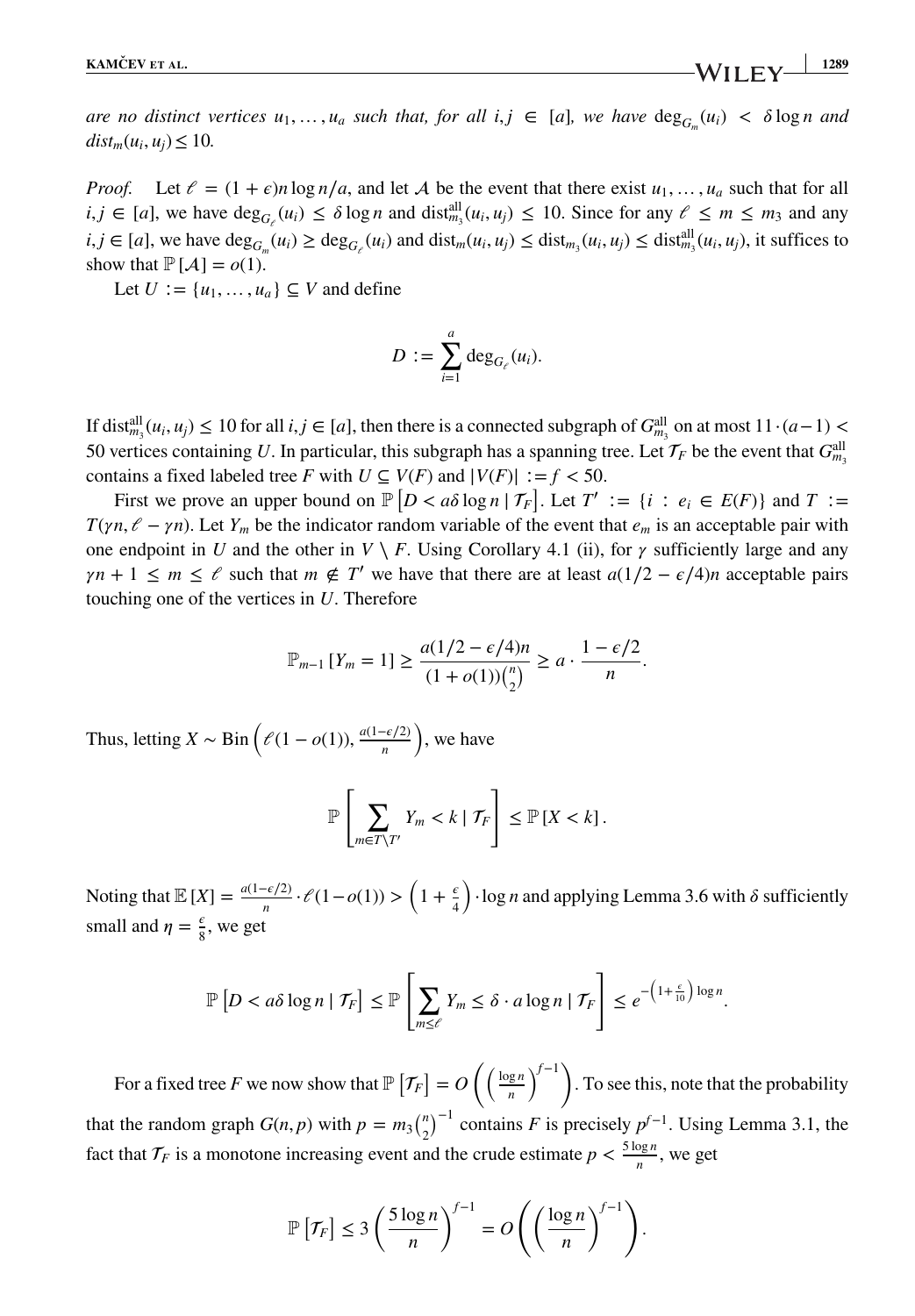

**FIGURE 1** An illustration of helpers, isolates, quasi-isolates and the matching *Mm*. The vertex *x* is a quasi-isolate and *y* is its partner, so both have degree 1 in  $G_m$ . By (M1), deg(*w*)  $\leq$  deg(*u*). Recall that all additional edges are incident to  $C_m$ .

Putting this together with the previous bound gives

$$
\mathbb{P}\left[(D < a\delta\log n) \wedge \mathcal{T}_F\right] = n^{-1-\frac{\epsilon}{10}} \cdot O\left(\left(\frac{\log n}{n}\right)^{f-1}\right) = o\left(n^{-f}\right).
$$

As for fixed *f* there are  $O(n^f)$  choices for *F* and  $U \subseteq V(F)$ , we can take the union bound over *U* and *F* to get  $\mathbb{P}[A] \le \mathbb{P}[D < a\delta \log n] = o(1)$ *.* 

Given this lemma, and noting that  $m_2 = \frac{3}{8}n \log n > (1 + \epsilon)n \log n/3$  for a positive constant  $\epsilon$ , we may assume for the rest of the proof that whenever  $m \ge m_2$ , no vertex in  $G_m$  has three neighbors of degree one. We are now able to introduce the specific definitions we need for the main part of our proof.

Say that a vertex is an *isolate* or *is isolated* in  $G_m$  if it has no neighbors in  $G_m$ . If there exist two vertices  $v_1, v_2$  of degree one in  $G_m$  that share a neighbor, then we arbitrarily choose one to be a *quasi-isolate* and the other to be its *partner* (by the previous paragraph there cannot typically be a third vertex of degree one sharing a neighbor with  $v_1$  and  $v_2$ ). The partner is *not* a quasi-isolate. Let *Jm* denote the set of vertices that are either isolates or quasi-isolates in *Gm*.

Define  $M_m$  to be a maximum matching in  $G_m$  with  $V(M_m) := C_m \cup B_m$ , where  $C_m$  is an optimal vertex cover in  $G_m$ , chosen subject to the following:

- (M1) If  $v \in C_m$  is matched to  $u \in B_m$  by  $M_m$  and has a neighbor  $w \notin V(M_m)$ , then  $\deg_{G_m}(w) \le$  $deg_G(u)$ .
- $(M2)$   $M_m$  contains no quasi-isolate.

Achieving (M1) is possible by swapping *u* for *w* if this is not the case (this will give another matching of the same size). Similarly, by swapping a quasi-isolate with its partner, (M2) is achievable. So such a matching  $M_m$  always exists. Note that there may be many choices for such an  $M_m$ .

By definition of  $M_m$ , the set  $J_m$  is disjoint from  $V(M_m)$ . Define the set of *helpers* to be  $H_m :=$  $V \setminus (V(M_m) \cup J_m)$  and observe that the number of helpers  $|H_m|$  is independent of the particular choice of  $M_m$ . Intuitively, the helpers are vertices attached to  $M_m$  so as to create many vertex pairs which would extend *Mm*.

Our aim is to show that typically  $G_m$  contains no helpers for a constant proportion of time steps *m* (Lemma 7.4). In other words, there is a matching covering all vertices apart from isolates and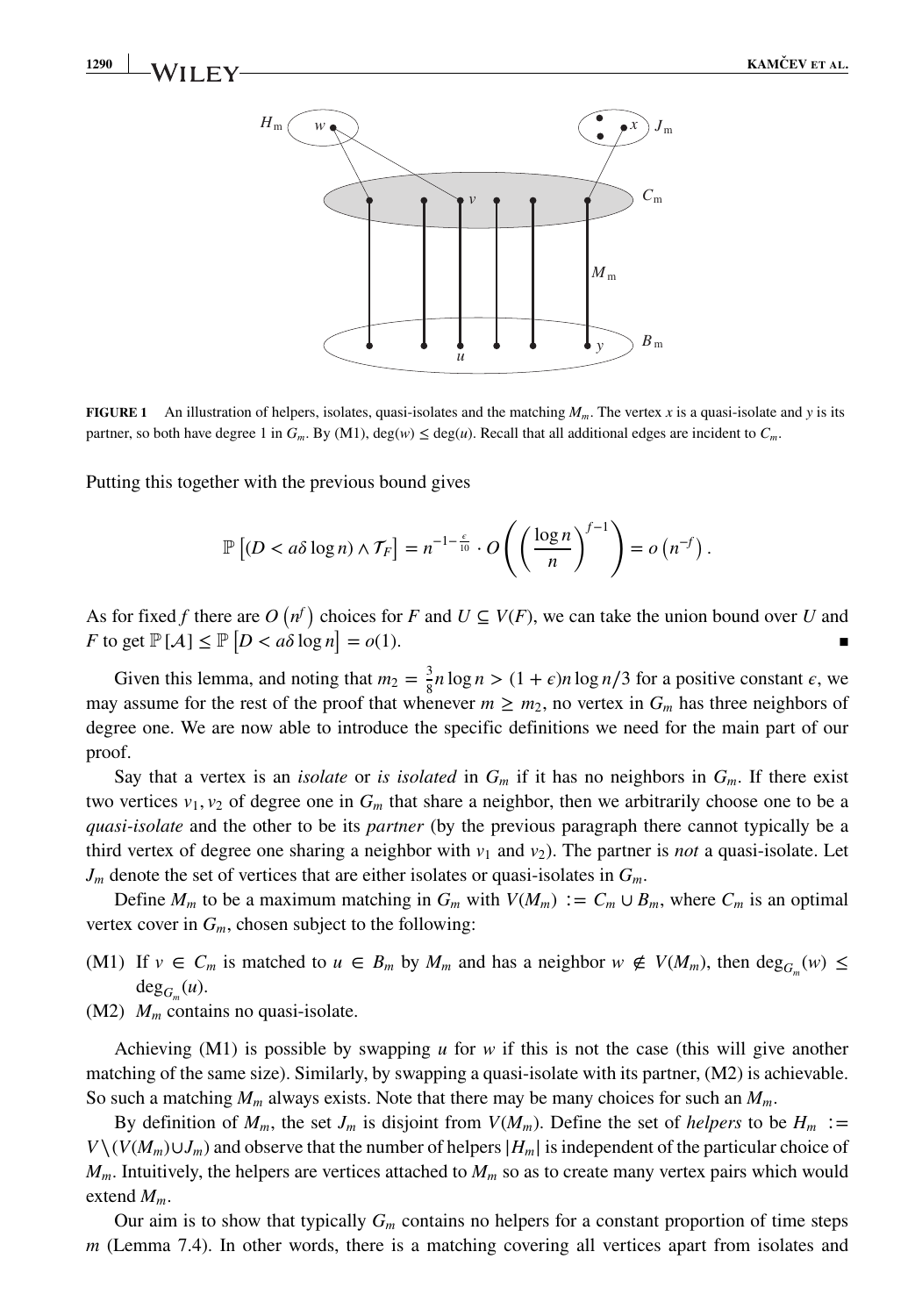**Lemma 7.2.** *With high probability, the number of steps*  $m \ge m_2$  *at which*  $|H_m| \ge 2$  *is*  $O(n^{1-1/20})$ *.* 

The second lemma tells us that typically at many time steps we have a nonzero even number of isolates or quasi-isolates.

**Lemma 7.3.** *With high probability, for at least*  $\frac{n \log n}{33}$  *steps*  $m \ge m_2$  *we have*  $|J_m| > 0$  *and*  $|J_m|$  *is even.* 

The main work in this section is devoted to proving these two lemmas. Lemma 7.2 will be proved in Section 7.1, and Lemma 7.3 will be proved in Subsection 7.2. Before doing this, let us first show how the two lemmas imply the desired result.

**Lemma 7.4.** *With high probability, for at least*  $\frac{n \log n}{34}$  *time steps*  $m \ge m_2$ *, we have*  $H_m = \emptyset$  *and*  $J_m \neq \emptyset$ *.* 

*Proof.* Since the number of vertices *n* is even,  $|J_m| + |H_m| = n - |V(M_m)|$  is always even. In other words,  $|J_m|$  and  $|H_m|$  have the same parity, so Lemma 7.3 gives that with high probability,  $|H_m|$  is even and  $J_m \neq \emptyset$  for at least  $\frac{n \log n}{33}$  steps *m*. However, Lemma 7.2 shows that, with high probability,  $|H_m| \geq 2$ for  $o(n \log n)$  steps. The result follows.

#### **7.1 Extending maximum matchings in** *Gm*

Our goal in this subsection is to prove Lemma 7.2. That is, we wish to show that typically, *most* of the time *Gm* contains a matching which is as large as possible given the restrictions posed by isolates and quasi-isolates. Therefore it should not come as a surprise that we need to take a careful look at the structure of *Gm*.

The aim is to show that, for  $m_2 \le m \le m_3$ , if we have at least two helpers in  $G_m$ , then there are many choices of  $e_{m+1}$  whose addition would increase the size of a maximum matching (see Lemma 7.6) for the precise statement). First, we need an expansion property of our graph, stronger than that given by Lemma 4.2 (ii). For the rest of the section, fix  $\delta_0$  to be the constant from Lemma 7.1 applied with  $\epsilon = 0.01$  (so that  $m_2 > (1 + \epsilon)n \log n/3$ ).

**Lemma 7.5.** *With high probability the following statement holds. There exists*  $\zeta > 0$  *such that for all*  $m_2$  ≤  $m$  ≤  $m_3$  *and for every set S* ⊆ *V of cardinality at most*  $\frac{n}{4 \log n}$  *where every vertex in S has at least*  $\delta_0$  log *n* neighbors outside of *S*, we have  $|N_{G_m}(S)| \geq \zeta \log n |S|$ *.* 

*Proof.* By Theorem 3.4, with high probability every set *S* with  $|S| \le \frac{n}{4 \log n}$  satisfies

$$
E_{G_m}(|S|,|N_{G_m}(S)|) \leq E_{G_{m_3}}(|S|,|N_{G_{m_3}}(S)|) \leq \frac{2m_3|S||N_{G_{m_3}}(S)|}{n^2} + \lambda \sqrt{\frac{m_3|S||N_{G_{m_3}}(S)|}{n}},
$$

where  $\lambda$  is a positive constant granted by the Theorem. If for some *S* we have  $|N_{G_{m_3}}(S)| < \zeta \log n |S|$ with a positive constant  $\zeta$ , then the right-hand side is at most

$$
\frac{4\zeta \log^2 n|S|^2}{n} + \lambda|S| \log n \sqrt{2\zeta} \le |S| \log n(\zeta + \lambda \sqrt{2\zeta}) < \frac{\delta_0}{2}|S| \log n,
$$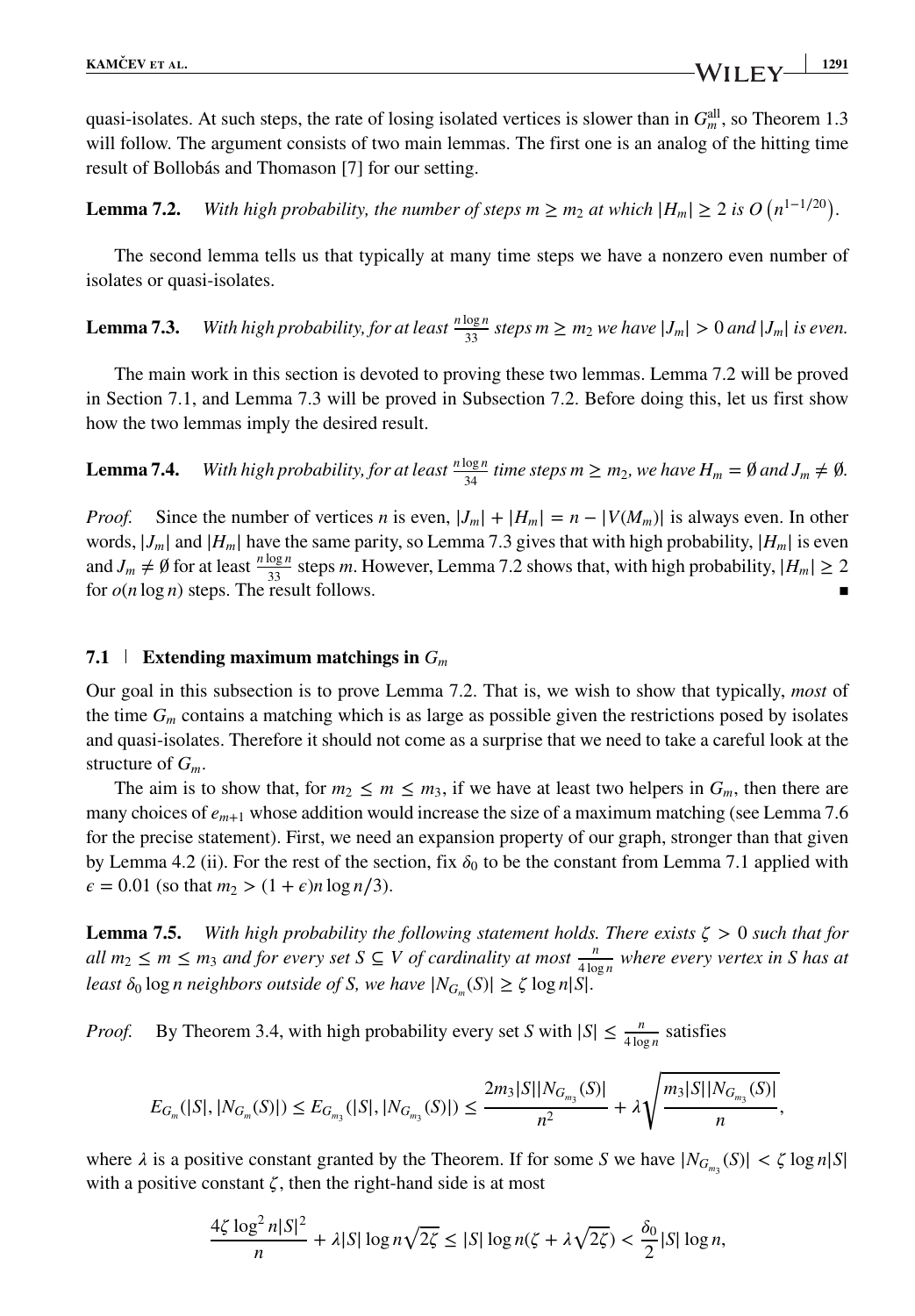**1292 KAMČEV ET AL.**<br>**KAMČEV ET AL.** 

when  $\zeta$  is chosen to be sufficiently small. But by hypothesis,  $E_{G_m}(|S|, |N_{G_m}(S)|) \ge \delta_0 |S| \log n$ , a contradiction. contradiction.

For the rest of the section we will assume that our process throughout steps  $m_2 \le m \le m_3$  satisfies the properties granted by Lemma 7.1 and Lemma 7.5, without explicitly referring to the probabilistic statements.

Say that a vertex is *large* if it has degree at least  $\delta_0 \log n$  in  $G_m$  and *small* otherwise. For a vertex *u* ∈ *V*(*M<sub>m</sub>*), let *g*(*u*) denote the vertex that is matched to *u* in *M<sub>m</sub>*. Similarly for a set *S* ⊆ *V*(*M<sub>m</sub>*), let  $g(S) := \{g(u) := u \in S\}$ . For  $m \ge m_2$  we obtain the following properties as an easy consequence of Lemma 7.5 and the definition of *Mm*.

- (P1) For any *v*,  $N_{G_m}^5[v]$  contains at most two vertices of degree at most  $\delta_0 \log n$  in  $G_m$ , where  $N^i[v]$ denotes the set of vertices within distance at most *i* from *v*.
- (P2) If a helper has degree one, then its neighbor *w* in  $C_m$  satisfies deg<sub>*G*</sub> (*g*(*w*))  $\geq$  2.

We will now introduce some more definitions. Let *M* be a matching in  $G_m$ . Say that a path  $P :=$  $u_1 \ldots u_k \in G_m$  is *M*-*alternating* if the edges of *P* alternate between being in and out of *M*. Say that an *M*-alternating path *P* augments *M* if  $u_1, u_k \notin V(M)$ . Observe that if *P* augments *M*, then  $M' :=$ (*M* ∖ *P*)∪(*P* ∖ *M*) is a larger matching in *G<sub>m</sub>* than *M*. Our next lemma will show that if  $|H_m| \ge 2$ , then there are  $\Omega(n^2)$  vertex pairs that have not yet been offered that will create a path that augments a maximum matching in *Gm*.

**Lemma 7.6.** *Let*  $m_2 \leq m < m_3$ . If  $|H_m| \geq 2$ , then for some absolute constant  $\eta > 0$ , the probability *that*  $v(G_{m+1}) > v(G_m)$  *is at least*  $\eta$ *.* 

*Proof.* Let  $u_1, v_1$  be distinct vertices in  $H_m$ . For ease of notation, let  $C = C_m$ ,  $B = B_m$  and  $M := M_m$ . We will find  $\eta n^2$  distinct vertex pairs  $(x, y)$  such that  $x, y \in B$  (and hence  $xy \notin E(G_m)$ ), and such that  $G_m \cup \{xy\}$  contains an *M*-alternating path from  $u_1$  to  $v_1$  that augments *M*. As  $m = o(n^2)$ , at least  $\frac{pn^2}{2}$ of these pairs are not contained in  $e_1, \ldots, e_m$  and hence  $\mathbb{P}[\nu(G_{m+1}) > \nu(G_m)] \geq \eta$ .

In order to find the pairs  $(x, y)$ , whose addition creates a path in  $G<sub>m</sub>$  that augments *M*, we will first find disjoint paths *P*<sub>1</sub> from *u*<sub>1</sub> to *u*<sup>\*</sup> and *Q*<sub>1</sub> from *v*<sub>1</sub> to *v*<sup>\*</sup>, where *u*<sup>\*</sup> and *v*<sup>\*</sup> are large vertices in *B<sub>m</sub>*. We will then be able to use the expansion properties of the graph induced by the large vertices to extend *P*<sup>1</sup> and *Q*<sup>1</sup> to many disjoint *M*-alternating paths terminating at distinct pairs of vertices in *B*. The main difficulty in the proof is finding the large family of extensions.

We begin by finding  $P_1$  and  $Q_1$ .

*Claim* 7.7. There exist disjoint *M*-alternating paths  $P_1 = u_1 ... u^*$  and  $Q_1 = v_1 ... v^*$ , where  $u^*$  and *v*<sup>∗</sup> are large vertices and  $|P_1|, |Q_1|$  ≤ 5.

*Proof.* If  $u_1$  and  $v_1$  share a neighbor then they do not both have degree one, otherwise  $u_1$  or  $v_1$  would be a quasi-isolate. So we are able to pick  $u_2 \neq v_2 \in C$  such that  $u_1u_2$  and  $v_1v_2$  are edges of  $G_m$ . If *u*<sub>3</sub> ∶ = *g*(*u*<sub>2</sub>) and *v*<sub>3</sub> ∶ = *g*(*u*<sub>3</sub>) are both large, set *P*<sub>1</sub> ∶ = *u*<sub>1</sub>*u*<sub>2</sub>*u*<sub>3</sub> and *Q*<sub>1</sub> ∶ = *v*<sub>1</sub>*v*<sub>2</sub>*v*<sub>3</sub>.

Therefore we may assume that *u*<sub>3</sub> is small. It follows from (M2) that *u*<sub>1</sub> is also small as deg<sub>*G*</sub> (*u*<sub>1</sub>)  $\leq$ deg<sub>G</sub> (*u*<sub>3</sub>). By (P2), deg(*u*<sub>3</sub>) ≥ 2 and so pick *u*<sub>4</sub> ∈ *C* to be a neighbor of *u*<sub>3</sub> distinct from *u*<sub>2</sub>. Define  $u_5 := g(u_4)$ . By Lemma 7.1,  $N_{G_m}^2[u_2]$  contains at most two small vertices, so  $u_5$  is large. Set  $P_1 :=$ *u*<sup>1</sup> …*u*5.

We are left with two cases for *v*<sub>3</sub>. If *v*<sub>3</sub> is small, then  $N_{G_m}^3[u_2] \cap N_{G_m}^3[v_2] = \emptyset$  since otherwise we could find small vertices  $u_1, u_3, v_3$  (and even  $v_1$ ) at mutual distances at most 10. Therefore we can find *v*<sub>5</sub> analogously to *u*<sub>5</sub> and set  $Q_1 := v_1 ... v_5$ . If  $v_3$  is large and  $u_4 \neq v_2$ , we may set  $Q_1 = v_1v_2v_3$ . Finally,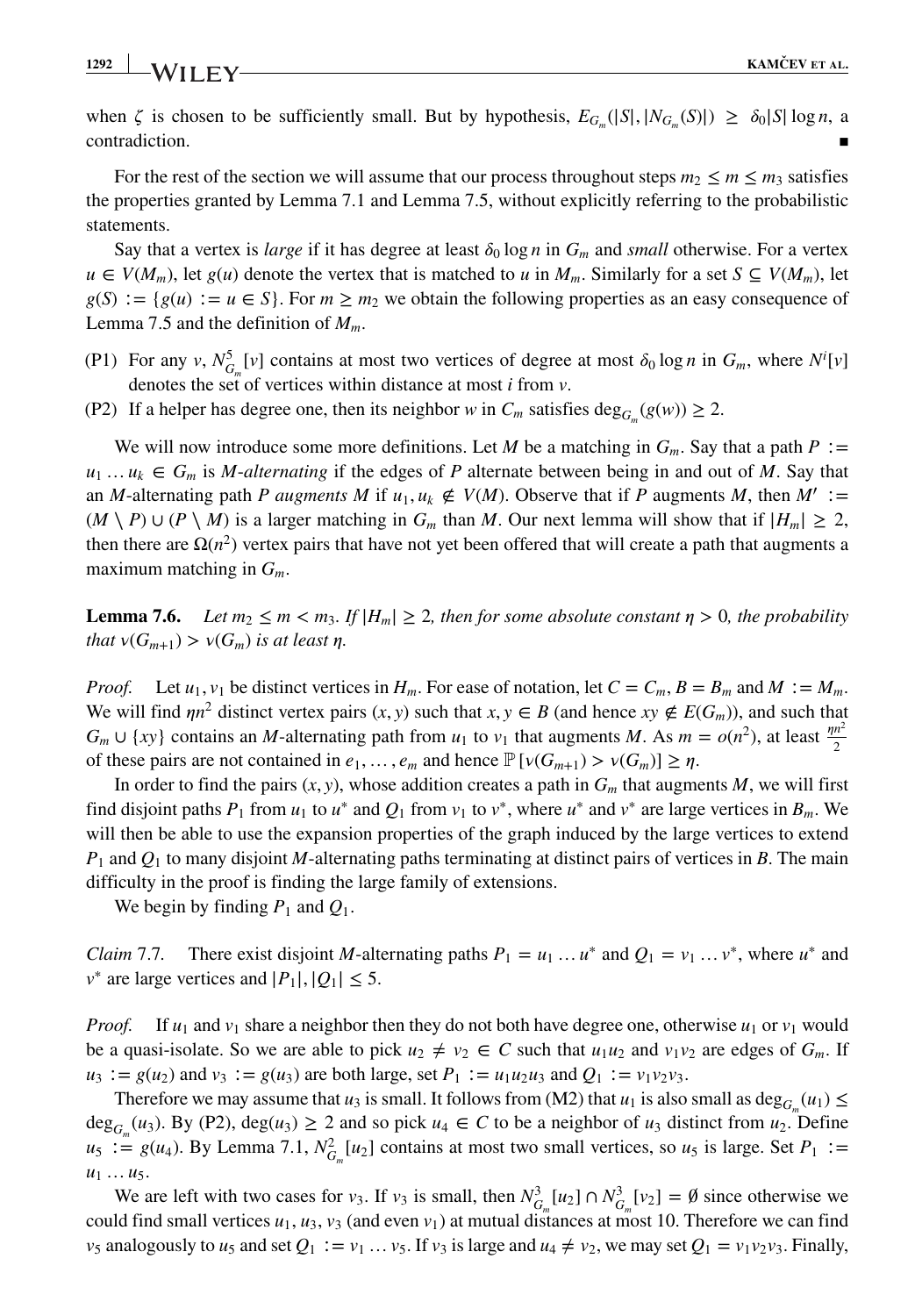

**FIGURE 2** An example of the way the *M*-alternating paths will be constructed. The edges of *M* are bold.

let *v*<sub>3</sub> be large and *u*<sub>4</sub> = *v*<sub>2</sub>. Then *v*<sub>1</sub> is large since otherwise  $N_{G_m}^3[u_4]$  contains three small vertices. Hence  $v_1$  has another neighbor  $v'_2 \notin \{u_2, v_2\}$ , so set  $v'_3 := g(v'_2)$ . The vertex  $v'_3$  is also contained in  $N_{G_m}^3[u_4]$  (recalling that  $u_4 = v_2$ ) and therefore it is a large vertex (otherwise we again will have three small vertices in  $N_{G_m}^3[u_4]$ ). Thus we may set  $Q_1 = v_1 v_2' v_2'$  $\frac{1}{3}$ .

The following claim gives a large family  $P$  of pairs of *M*-alternating paths extending  $P_1$  and  $Q_1$ , such that each pair  $(P, Q) \in \mathcal{P}$  yields a unique pair of endpoints  $(u_P, v_Q)$ . Let  $c := \frac{1}{4} \min{\{\delta_0, \zeta\}}$ , where  $\zeta$  is the constant from Lemma 7.5.

*Claim* 7.8. There exists a family  $P$  of pairs of paths  $(P, Q)$  with the following properties.

- (i)  $P = P_1 P_2$  and  $Q = Q_1 Q_2$  are *M*-alternating disjoint paths, where  $P_2 = u^* ... u_P$  and *Q*<sub>2</sub> = *v*<sup>∗</sup> … *v*<sub>*Q*</sub> with *u<sub>P</sub>*, *u*<sub>*Q*</sub> ∈ *B*.
- (ii)  $|\{(u_P, v_Q) : (P, Q) \in \mathcal{P}\}| \geq \frac{c^2 n^2}{16}.$

Let us first explain why the lemma follows from this claim, before proving it. By (i), for each  $(P, Q) \in \mathcal{P}$ , the addition of the edge  $u_Pv_Q$  creates an *M*-alternating path that augments *M*. By (ii), we have at least  $\frac{c^2 n^2}{16}$  such vertex pairs. At most  $m = O(n \log n)$  of these pairs appear in  $e_1, \ldots, e_m$ , which implies the statement of the lemma with  $\eta := \frac{c^2}{16}$ .

*Proof of Claim 7.8.* We will construct disjoint sets  $U_1, \ldots, U_k, V_1, \ldots, V_k \subseteq B \setminus (P_1 \cup Q_1)$ . These sets will have the *path property* that, for every *j* and every pair  $(x_i, y_i) \in U_i \times V_i$ , there exist sequences  $x_1, \ldots, x_{j-1}$  and  $y_1, \ldots, y_{j-1}$ , such that for all  $i < j$  we have  $x_i \in U_i$ ,  $y_i \in V_i$  and  $P_1g(x_1)x_1 g(x_2)x_2...g(x_i)x_i$  and  $Qg(y_1)y_1 g(y_2)y_2...g(y_i)y_i$  are *M*-alternating vertex-disjoint paths in *Gm*. See Figure 2 for an example of the paths we will create.

In particular, we will construct these sets such that, for each *i*, we have  $|U_i| \ge c \log n |U_{i-1}|$  and  $|V_i|$  ≥ *c* log *n*| $V_{i-1}$ ]. We will show that, given  $U_i$  and  $V_i$ , we can create appropriate  $U_{i+1}$  and  $V_{i+1}$  until we reach some *k* where  $|U_k|, |V_k| \ge \frac{c}{4}n$ . Such sets  $U_k, V_k$ , with the property described in the above paragraph, will give the family of paths required for the claim.

These sets are constructed iteratively as follows. Set  $U_0 := \{u^*\}\$  and  $V_0 := \{v^*\}$ . Having defined *U<sub>i</sub>* and *V<sub>i</sub>*, we will find disjoint sets  $U_{i+1} \subseteq B$  and  $V_{i+1} \subseteq B \setminus (P_1 \cup Q_1)$  such that:

(i)  $U_{i+1}$  and  $V_{i+1}$  are disjoint from  $\bigcup_{j=1}^{i} U_j \cup \bigcup_{j=1}^{i} V_j$ ;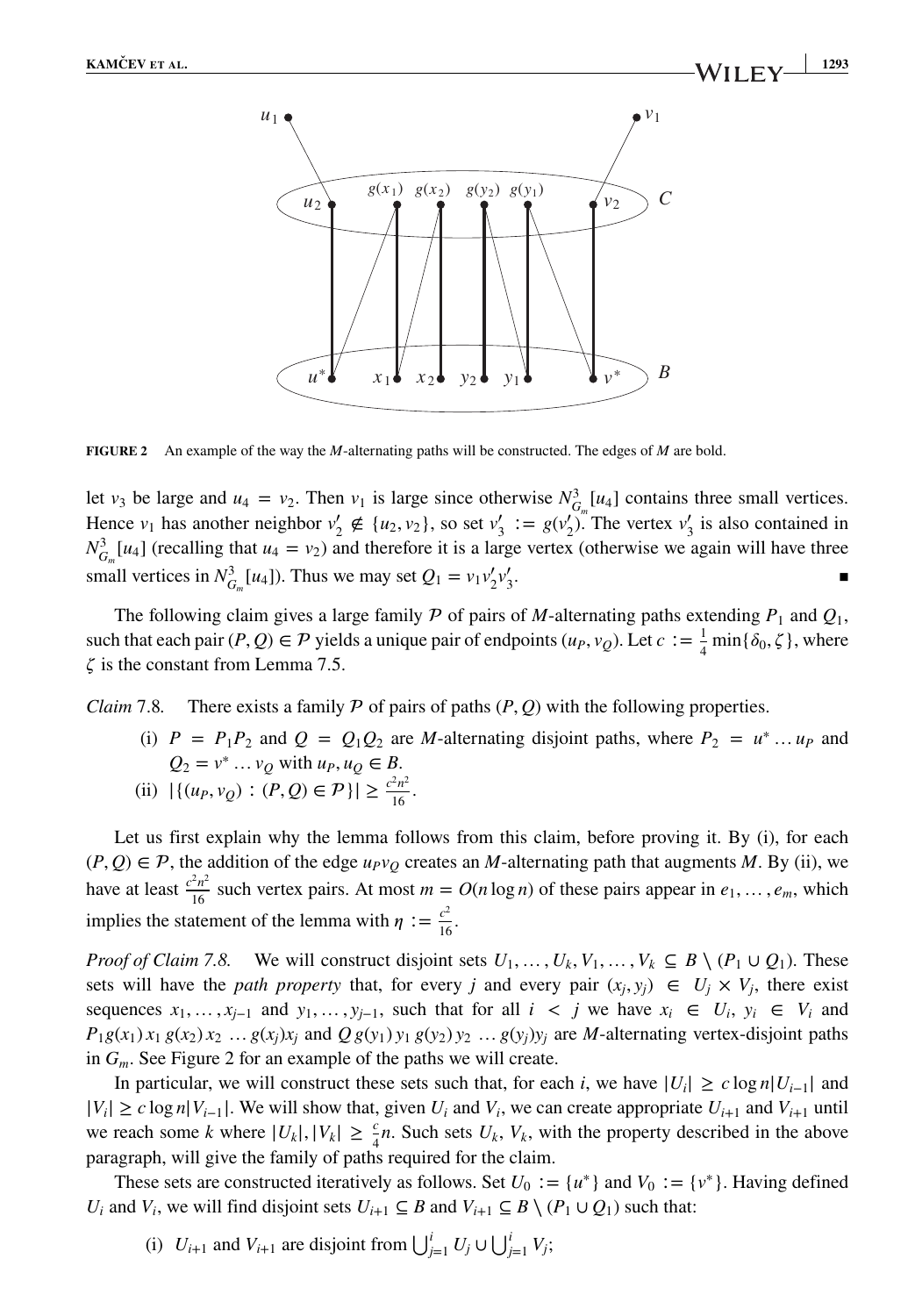**1294 KAMČEV ET AL.**<br>**EXAMČEV ET AL.** 

- (ii)  $U_{i+1} \subseteq g(N(U_i))$  and  $V_{i+1} \subseteq g(N(V_i))$ .
- (iii) Every vertex in  $g(U_{i+1}) \cup g(V_{i+1})$  is large.
- $(iv)$  If  $|U_i| \le \frac{n}{4 \log n}$ , then  $|U_{i+1}| = |V_{i+1}| \ge c \log n |U_i|$ ,

We will keep constructing until we reach  $U_k$  and  $V_k$  such that  $|U_k| = |V_k| \ge \frac{c}{4}n$ . So the process runs for  $O\left(\frac{\log n}{\log \log n}\right)$ log log *n* ) steps. Observe that such a family of sets has the path property, and so constructing such a family will immediately give the claim.

Suppose that *U<sub>i</sub>* and *V<sub>i</sub>* have been defined for  $0 \le i \le k$ . If  $i = 0$ , set  $X = N_{G_m}(u^*)$  and  $Y = N_{G_m}(v^*)$ . For  $i > 0$ , such that  $|U_i| = |V_i| \le \frac{n}{4 \log n}$ , let  $X := N_{G_m}(U_i)$  and  $Y := N_{G_m}(V_i)$ . For *i* such that  $|U_i| = |V_i| > \frac{n}{4 \log n}$ , pick  $U' \subseteq U_i$  and  $V' \subseteq V_i$  each of cardinality  $\frac{n}{4 \log n}$  and set  $X := N_{G_m}(U')$  and  $Y := N_{G_m}(V')$ .

As  $U_i \cup V_i \subseteq B$  and *B* is an independent set, using (c) we may apply Lemma 7.5 to each of  $U_i$ and *V<sub>i</sub>*. This gives that, for all *i*, we have  $|X|, |Y| \ge 4c \log n |U_i|$ . As  $U_i, V_i \subseteq B$ , we have  $X \cup Y \subseteq C$ . Therefore we can choose disjoint sets *X'* and *Y'*, each of cardinality  $2c \log n |U_i|$  such that  $X' \subseteq X$  and  $Y' \subseteq Y$  and  $Y' \subseteq Y$ *Y*<sup> $\prime$ </sup> ⊆ *Y*. Observe that  $|P|$ ,  $|Q|$  ≤ 5 and

$$
\sum_{j=1}^i |U_j| \leq |U_i| \left(1 + (c \log n)^{-1} + (c \log n)^{-2} + \dots \right) = O(|U_i|).
$$

Also note that, by Lemma 7.1 and construction,  $g(X')$  and  $g(Y')$  contain  $O(|U_i|)$  small vertices. So it is possible to pick  $U_{i+1} \subseteq g(X')$  and  $V_{i+1} \subseteq g(Y')$  satisfying (a)-(d), as required. This completes the proof of the claim.

As discussed above, the lemma follows directly from this claim.  $\blacksquare$ 

Therefore, whenever  $|H_m| \geq 2$ , the probability that  $e_{m+1}$  extends a current maximum matching is bounded away from zero. We will use this fact to deduce that there cannot typically be a large number of steps where  $|H_m| \geq 2$ .

*Proof of Lemma 7.2.* Let  $\eta$  be the constant from the statement of Lemma 7.6 and  $f(n) := \frac{n^{1-1/20}}{2}$ . By our assumptions on the process,  $G_{m_2}$  contains a matching of size  $\frac{n}{2} - f(n)$ . By Lemma 7.6, in a step *m* with  $|H_m| \geq 2$  the probability that the matching number increases is at least  $\eta$ . Note that from step  $m_2$ , the matching number cannot increase more than  $f(n)$  times during the process.

Let *X* ∼ Bin(10*f*(*n*)/*n*,*n*). Then  $E(X) = 10f(n)$  and, by the Chernoff bound (Theorem 3.3) with  $\epsilon = 9/10$ , we have

$$
\mathbb{P}\left[X < f(n)\right] \le e^{-\frac{81}{100} \cdot 10f(n)} = o(1).
$$

Thus with high probability, after  $10f(n)/\eta$  steps with  $|H_m| \geq 2$  a perfect matching is reached. As once a perfect matching is reached, there are no helpers, the result follows.

# **7.2 States with zero or one helpers**

We now show that typically, in a constant proportion of time steps after  $m_2$ , we have that  $|J_m| > 0$  and  $|J_m|$  is even, thus proving Lemma 7.3. The lemma and its proof formalize the intuition that the number of steps where  $|J_m|$  is even should be comparable to the number of steps where it is odd.

We start the analysis from  $m_2$  and, as before, we assume that  $G_m$ , satisfies the properties of Lemma 4.2, (7.1) and Lemma 7.1. We first prove the following lower bound on the number of isolated vertices in  $G_m$ .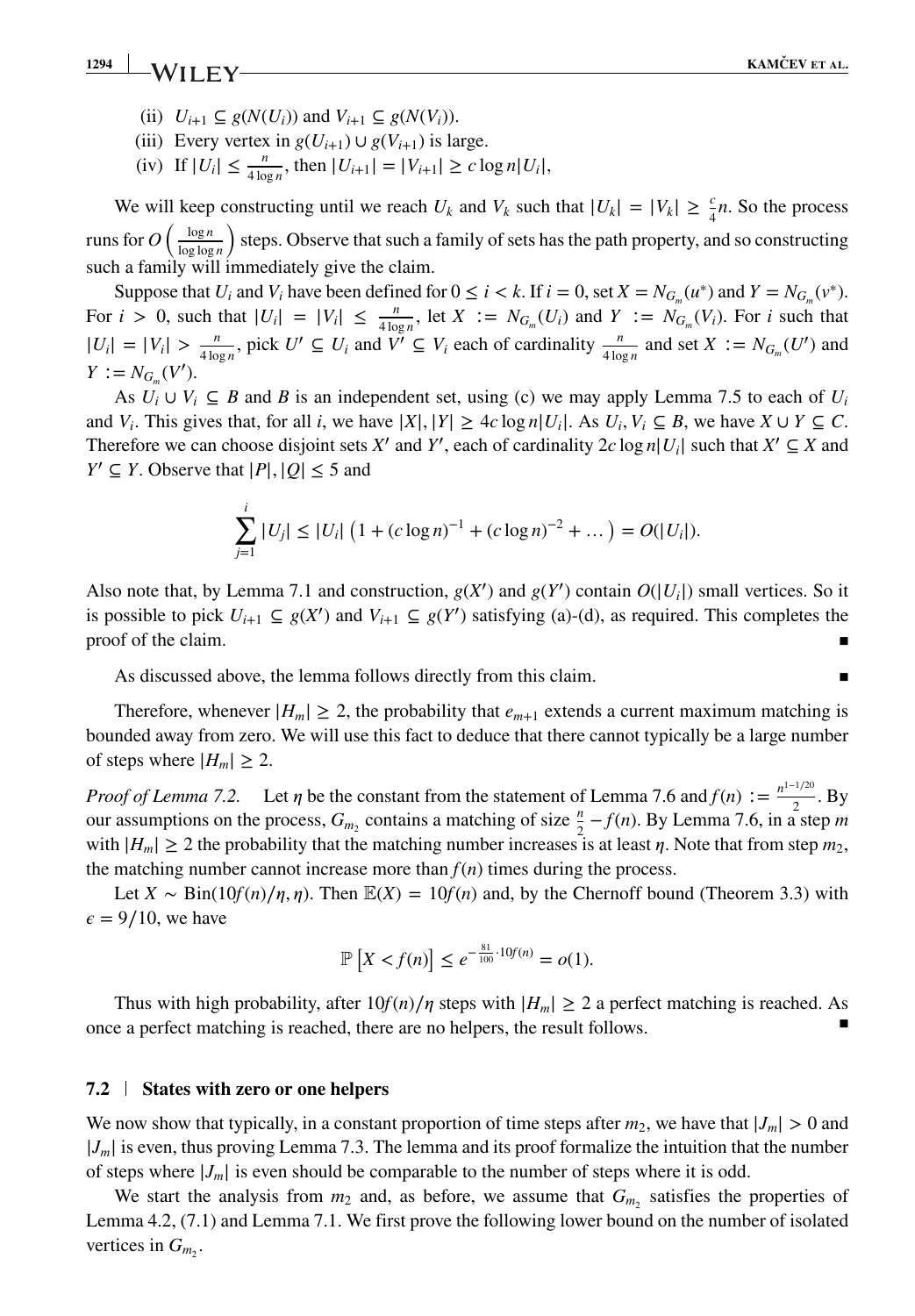# **Lemma 7.9.** *With high probability,*  $G_{m_2}$  *has at least*  $\frac{1}{2}n^{1/4}$  *isolated vertices.*

*Proof.* Let  $p = \frac{m_2}{\binom{n_1}{2}}$  and let  $Y_{m_2}$  be the number of isolated vertices in  $G(n, p)$ . One can check that  $\mathbb{E}[Y_{m_2}] \sim ne^{-2m_2/n} \sim n^{1/4}$  and Var  $[Y_{m_2}] \sim \mathbb{E}[Y_{m_2}]$ . So by Chebyshev's inequality, we have  $\mathbb{P}\left[Y_{m_2} \leq \frac{1}{2}n^{1/4}\right] = o(1)$ . Since this is a decreasing event, the same bound holds in  $G_{m_2}^{\text{all}}$  by Lemma 3.1. Any isolated vertex in  $G_{m_2}^{\text{all}}$  is also isolated in  $G_{m_2}$ , so the statement follows.

*Proof of Lemma 7.3.* We modify the process  $(G_m)$  to avoid a minor technical issue. The process  $(G'_m)$ is defined identically to  $(G_m)$  with one change: for  $m > 2n \log n$ , the offered pair  $e_m$  is drawn uniformly at random from the set  $F := V^{(2)} \setminus \{e_1, e_2, \dots, e_{2n \log n}\}\.$  The number of isolates and quasi-isolates in  $G'_m$  is denoted by  $J'_m$ .

The purpose of the modification is so that in each step, the probability of being offered a particular edge is at most  $|F|^{-1}$ . Note that, by definition,  $G'_m$  coincides with  $G_m$  in the first 2*n* log *n* steps. Therefore, we may also assume that  $G'_m$  satisfies the properties given by Lemma 4.2, (7.1) and Lemma 7.1. It suffices to prove the lemma for the modified process  $G'_{m}$  as Theorem 1.2(i) implies that, with high probability,  $G_{(2n \log n)}$  has a perfect matching and hence no quasi-isolates, and consequentially the same holds for  $G'_{2n \log n}$ . Hence we proceed with the proof for  $G'_m$ .

Let  $\ell := \lfloor \frac{1}{4} n^{\frac{1}{4}} \rfloor$ . For  $k \in [2\ell]$ , define

$$
T_k := |\{m \in \mathbb{N} : |J'_m| = k\}| \text{ and } M(k) := \min\{m : |J'_m| \le k\}.
$$

As  $J_{m_2}$  contains the isolates in  $G_{m_2}$ , Lemma 7.9 implies that  $M(2\ell) \geq m_2$  with high probability. We remark that  $\mathbb{P}_{M(k+1)}[\cdot]$  in the following claim is a slight abuse of notation because  $M(k+1)$  is a random variable, but its definition is clear: it is the probability of an event conditioned on the pairs  $e_1, e_2, \ldots e_{M(k+1)}$ .

For each  $1 \leq k \leq 2\ell$ , we will define a new random variable and show that it stochastically dominates  $T_k$ . Let  $X_k$  be mutually independent geometrically distributed random variables defined by

$$
\mathbb{P}\left[X_k=r\right] = \left(1 - \frac{4.1k}{n}\right)^r \frac{4.1k}{n} \quad \text{for } r \in \mathbb{N} \cup \{0\}.
$$

Please note that this form of the geometric distribution is shifted by one compared to the more usual formulation.

*Claim* 7.10*.* For  $\log^2 n \le k \le 2\ell$  and  $r \ge 0$ ,

$$
\mathbb{P}_{M(k+1)}[T_k > r] \geq \mathbb{P}[X_k > r].
$$

*Proof.* We start by proving the statement for  $r = 0$ , that is,

$$
\mathbb{P}_{M(k+1)}\left[T_k = 0\right] \le \frac{4.1k}{n} = \mathbb{P}\left[X_k = 0\right].\tag{7.2}
$$

If  $T_k = 0$ , then certainly  $T_{k+1} > 0$  since we can lose at most two vertices of  $J'_m$  at any step *m*. Recall from above that  $M(k + 1)$  is the first time step such that  $|J'_{M(k+1)}| = k + 1$ . Let  $U \subseteq V$  be the set of isolates, quasi-isolates and their partners in  $G'_{M(k+1)}$ , and note that  $k + 1 \leq |U| \leq 2k + 2$ . We will have  $T_k = 0$  only if, from  $M(k + 1)$  onwards, an edge between two vertices of *U* (which will always be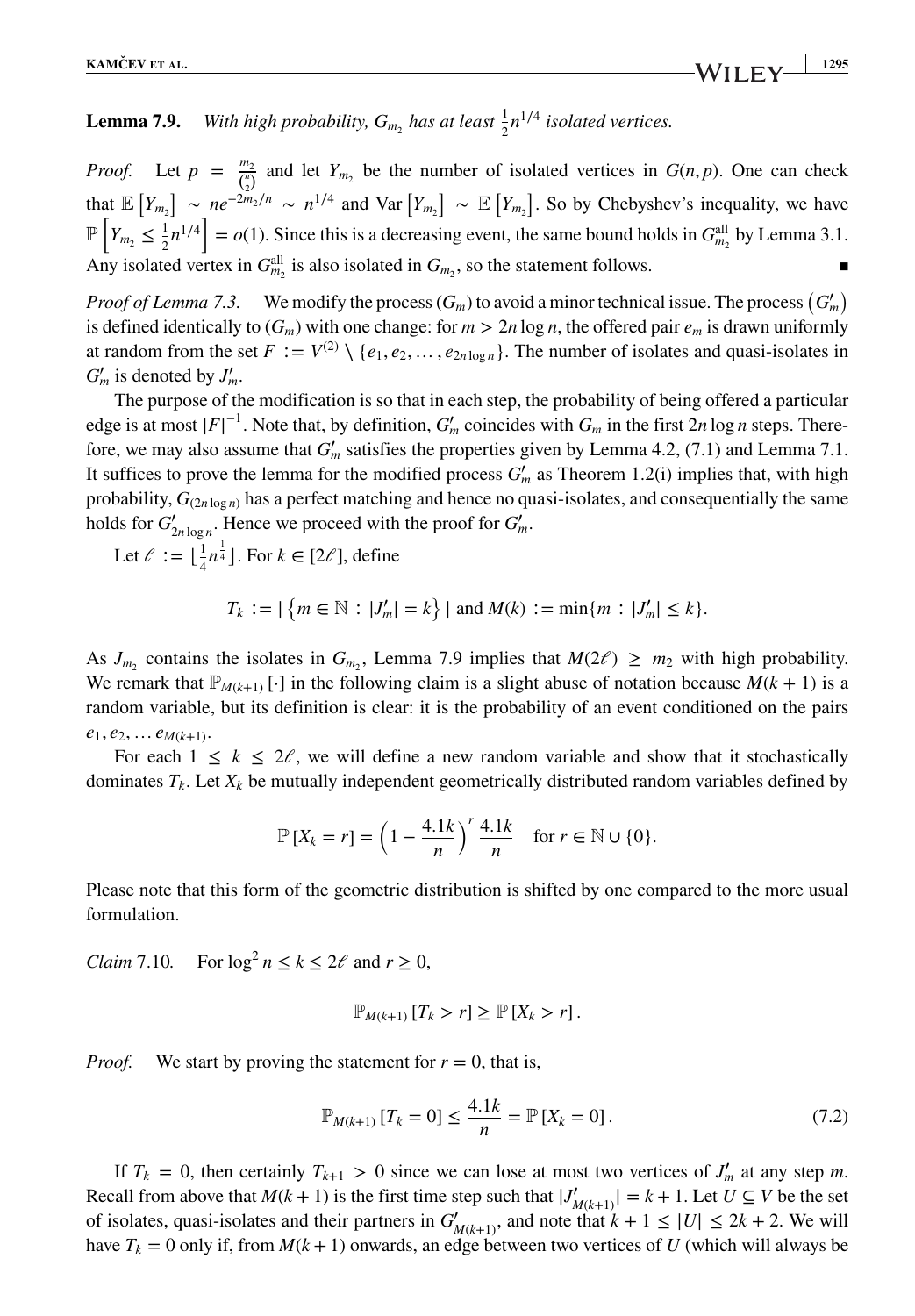**1296 WII FY KAMČEV ET AL.** 

*.*

acceptable) is offered before an acceptable edge between a vertex of *U* and a vertex of degree at least two in  $G'_{M(k+1)}$ . We emphasize that this is only a necessary condition.

In each step  $m \geq M(k + 1)$ , the probability that an edge between two vertices of *U* is offered is (using the definition of  $G'_m$ ) at most

$$
\frac{\binom{2k+2}{2}}{\binom{n}{2} - 2n \log n} = (1 + o(1)) \frac{4k^2}{n^2}.
$$

We have assumed (recall (7.1)) that  $G'_{M(k+1)}$  contains a subgraph *H* which has a perfect matching and satisfies  $|V(H)| \ge (1 - o(1))n$  and  $\delta(H) = \Omega(\log n)$ . This implies that  $G'_{M(k+1)}$  has at least  $(1 - o(1))\frac{n}{2}$ vertices *v* of degree at least 2 such that *uv* is acceptable for any  $u \in U$ . So the probability that an acceptable edge between a vertex of *U* and a vertex of degree at least 2 is offered is at least

$$
\frac{(1 - o(1))\frac{n}{2} \cdot (k + 1) - m}{\binom{n}{2} - m} \ge (1 - o(1))\frac{k}{n},
$$

as  $\log^2 n \le k \le 2\ell$  and thus  $m = o(nk)$ . Therefore, for  $\log^2 n \le k \le 2\ell$ , we have  $\mathbb{P}_{M(k+1)}[T_k = 0] \le k \le 2\ell$  $(1 + o(1)) \frac{4k}{n} \leq \frac{4.1k}{n}$ , as required.

Second, we show that for  $r > 0$ 

$$
\mathbb{P}_{M(k+1)}[T_k > r | T_k > 0] \ge \left(1 - \frac{4.1k}{n}\right)^r. \tag{7.3}
$$

In other words, we are bounding the probability that the number of isolates and quasi-isolates does not decrease in *r* consecutive steps. Assuming the event  ${T<sub>k</sub> > 0}$ , consider the event that for all  $m \in \{M(k) + 1, M(k) + 2, \ldots, M(k) + r\}$ ,  $e_m$  is not incident to an isolate, a quasi-isolate or their partner in  $G_{m-1}$ . Note that this event implies  $T_k > r$ , so we will derive a lower bound on its probability.

For each  $m \ge M(k) + 1$ , the number of vertex pairs incident to an isolate, quasi-isolate or its partner in *Gm*−<sup>1</sup> is at most 2*kn*. The probability that *em* is one of those pairs is at most

$$
\frac{2kn}{\binom{n}{2} - 2n\log n} \le \frac{4k}{n} \left( 1 + \frac{8\log n}{n} \right).
$$

Using this bound for each of the *r* time steps, we get that

$$
\mathbb{P}_{M(k+1)} [T_k > r | T_k > 0] \ge \left(1 - \frac{4.1k}{n}\right)^r.
$$

Using (7.2), we conclude that

$$
\mathbb{P}_{M(k+1)}[T_k > r] = \mathbb{P}_{M(k+1)}[T_k > r | T_k > 0] \mathbb{P}_{M(k+1)}[T_k > 0] \ge \left(1 - \frac{4.1k}{n}\right)^{r+1}
$$

On the other hand, a simple calculation yields  $\mathbb{P}[X_k > r] = \left(1 - \frac{4.1k}{n}\right)$  $\int^{r+1}$ , so the statement follows.

Recall that  $\ell = \lfloor \frac{1}{4} n^{\frac{1}{4}} \rfloor$  and let  $T_{\text{even}} := \sum_{i=\log^2 n}^{\ell} T_{2i}$ . To prove Lemma 7.3, we will show that  $T_{\text{even}} = \Omega(n \log n)$  with high probability. It suffices to prove a lower bound on  $X_{\text{even}} := \sum_{i=\log^2 n}^{\ell} X_{2i}$ .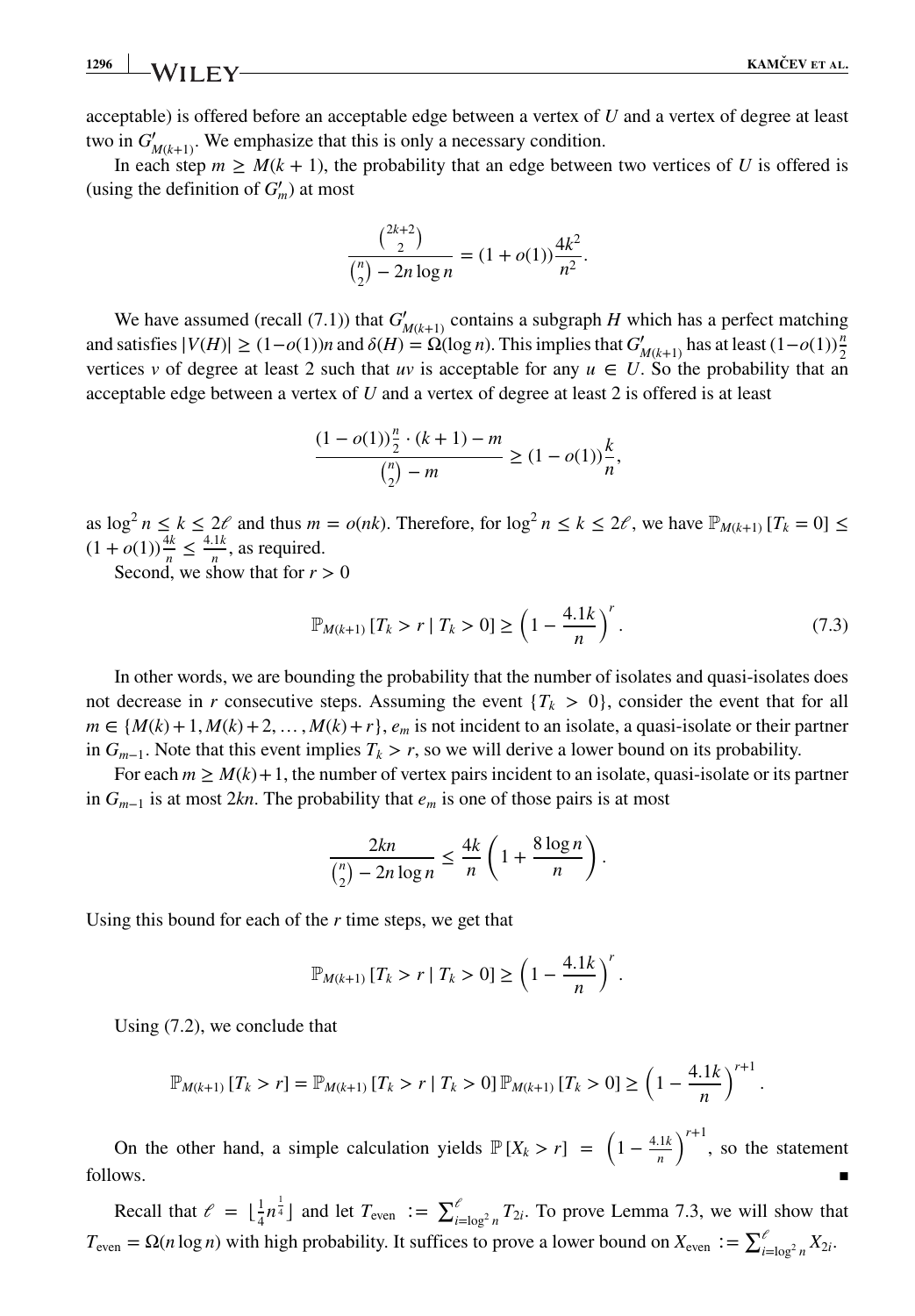**KAMČEV** ET AL. **1297** 

*Claim* 7.11*.* For any  $t > 0$ ,

$$
\mathbb{P}[T_{\text{even}} > t] \geq \mathbb{P}[X_{\text{even}} > t].
$$

*Proof.* Since  $T_{2\ell}, T_{2\ell-2}, \ldots, T_{2k+2}$  are determined by the first  $M(2k + 1)$  steps of the process, Claim 7.10 implies that for any  $t \geq 0$ ,

$$
\mathbb{P}[T_{2k} > t | T_{2\ell}, T_{2\ell-2}, \ldots, T_{2k+2}] \geq \mathbb{P}[X_{2k} > t].
$$

This implies the required statement (or in other words, that  $T_{\text{even}}$  stochastically dominates  $X_{\text{even}}$ ). For a proof, see, for example, [17, Lemma 21.22]. We remark that in [17] they consider random variables taking values in  $[0, 1]$ , but this assumption is never used in their proof.

To conclude the proof of the lemma, we will show that  $X_{\text{even}} \ge \frac{n \log n}{33}$  with high probability. The analysis is essentially that of the classical coupon collector problem, which is described for instance in [15].

By definition  $\mathbb{E}[X_{2i}] = \frac{n}{8 \cdot 2i} - 1$  and  $\text{Var}[X_{2i}] = (1 - \frac{8 \cdot 2i}{n}) \left( \frac{n}{8 \cdot 2i} \right)$ 8*.*2*i*  $\int^2$ . Also recall that  $\ell = \lfloor \frac{1}{4} n^{\frac{1}{4}} \rfloor$ . By linearity of expectation we have

$$
\mathbb{E}\left[X_{\text{even}}\right] = \sum_{i=\log^2 n}^{\ell} \left(\frac{n}{8.2i} - 1\right) = \frac{n}{8.2} \left(\frac{1}{5\log n} + \dots + \frac{1}{\ell}\right) - O(\ell) \sim \frac{n}{8.2} \cdot \log \ell > \frac{n \log n}{32.9}.
$$

We now calculate the variance of  $X_{\text{even}}$  in order to use Chebyshev's inequality to show that  $X_{\text{even}}$ does not deviate too far from its expectation. As the variables  $X_{2i}$  are independent, we have

$$
\text{Var}\left[X_{\text{even}}\right] = \sum_{i=\log^2 n}^{\ell} \text{Var}\left[X_{2i}\right] = \sum_{i=\log^2 n}^{\ell} O\left(\frac{n^2}{i^2}\right) \le O\left(n^2\right) \sum_{i=1}^{\infty} \frac{1}{i^2} = O\left(n^2\right).
$$

So by Chebyshev's inequality, we have

$$
\mathbb{P}\left[|X_{\text{even}} - \mathbb{E}(X_{\text{even}})| \ge \sqrt{n \log n}\right] = O\left(\frac{1}{\log n}\right) = o(1).
$$

It follows that, with high probability,  $X_{\text{even}} \ge \frac{n \log n}{33}$ .

So, by Claim 7.11, with high probability  $T_{even} \ge \frac{n \log n}{33}$ . Assuming the statement of Lemma 7.9, all the time steps counted in  $T_{\text{even}}$  occur after  $m_2$ , as required.

We remark that we are not able to give an optimal constant for Lemma 7.3 because we do not establish full control of the transition probabilities (i.e.,  $X_k$  is just a convenient lower bound for  $T_k$ ), and we are ignoring any delay that arises before the time step  $m_2$ . Therefore, our computations are fairly crude.

#### **7.3 Decay of the number of isolated vertices**

We complete the proof of Theorem 1.3 by tracking the number of isolated vertices (not quasi-isolates). Our goal is to show that, with high probability, at time  $m = (\frac{1}{2} + \frac{1}{70})n \log n$ , the graph  $G_m$  contains isolated vertices. Denote the number of isolated vertices in  $G_m$  by  $I_m$ . From the previous section, we know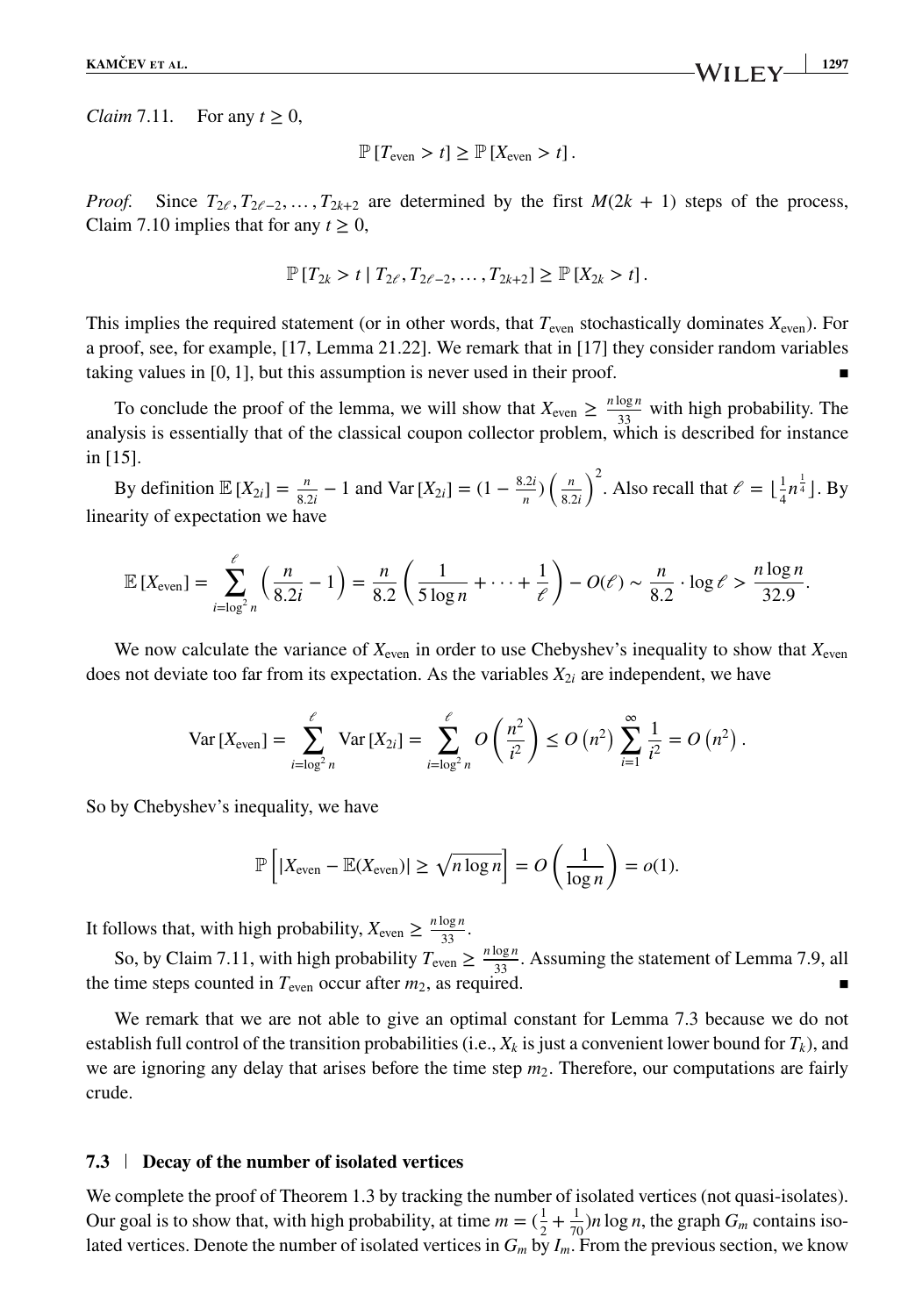**1298 KAMČEV ET AL. KAMČEV ET AL.** 

that *Gm* contains no helpers in a constant proportion of steps and we wish to show that this "slows down" the decay of the number of isolates compared to  $G_m^{\text{all}}$ .

Before presenting the technical details of the proof, let us explain heuristically what we will prove. As before, throughout the section we continue to condition on the events given by Lemmas 7.1, 7.9 and (7.1). Fix  $\varphi = \varphi(n) = (\log n)^{-1/10}$ . Say that a time step *m* is *unhelpful* if  $|H_m| = 0$  and is not  $\varphi$ -flexible, that is,  $|D_m| < \left(\frac{1}{2} + \varphi\right)n$  (recalling that  $D_m$  is the set of vertices contained in some optimal cover at time step *m*). The expected change in the number of isolates at a time step depends on whether the step is unhelpful or not. Informally, we have that "on average"

$$
I_i - I_{i+1} \leq I_i Z_i,\tag{7.4}
$$

where

$$
Z_i = \begin{cases} \frac{1+4\varphi}{n}, & \text{if } i \text{ is unhelpful,} \\ \frac{2+\varphi}{n}, & \text{otherwise.} \end{cases}
$$
 (7.5)

The formal statements and justification follow in the proof. Solving (7.4), we might expect that

$$
I_m \ge I_0 \exp\left(-\sum_{i=1}^m Z_i\right),\tag{7.6}
$$

and we will use martingales and Freedman's Inequality (Theorem 3.8) to track the isolates and show that they behave essentially as in (7.6). The reader may find it helpful to compare this decay rate with *G<sub>n</sub>*,*m*, where "on average," the number of isolated vertices decreases by a factor of  $\left(1 - \frac{2}{n}(1 + o(1))\right)$ per time step. Martingale concentration inequalities can be used to show that with high probability, the number of isolated vertices in the graph  $G_{n,m}$  is asymptotically  $ne^{-2m/n}$  when  $m \le \frac{n \log n}{2}$ .

There are two technicalities we would like highlight. First, define

$$
r := \min\{i : I_i \le \lfloor \log n \rfloor\}.
$$
\n
$$
(7.7)
$$

We will work with the truncated variable  $\hat{I}_m = \max\{I_m, I_r\}$  as the difference equations stop holding if *Im* is too small. Second, we apply Freedman's inequality (as apposed to, e.g., Azuma's) in order to work with larger differences as long as they only occur rarely.

Let us now proceed with the details of the proof.

*Proof of Theorem 1.3.* As before, let  $\varphi := (\log n)^{-1/10}$ . Let

$$
A_m := |\{m_2 \le i \le m_2 + m - 1 : \text{ step } i \text{ is unhelpful}\}|.
$$

The following claim says that the number of isolated vertices in our process decays slower than in the corresponding  $G_m^{\text{all}}$ .

*Claim* 7.12. Let  $m_2 < m < 2n \log n$ . With high probability,

$$
\log\left(\frac{\hat{I}_{m_2+m}}{\hat{I}_{m_2}}\right) \ge -\frac{2m}{n} + \frac{A_m}{n} - \frac{6\varphi m}{n}.
$$
 (7.8)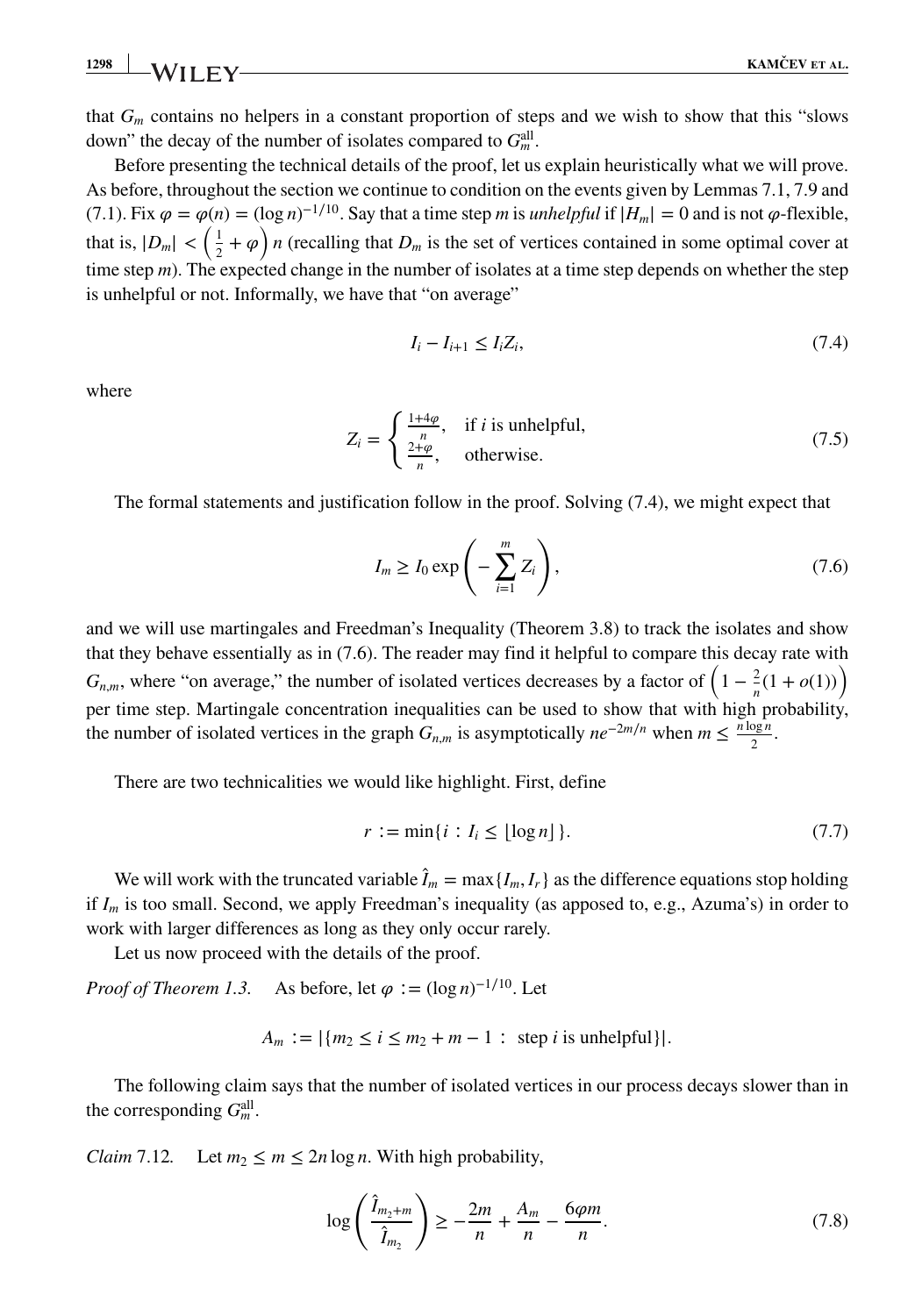*Proof.* For  $m_2 \le i \le m_2 + m$ , define random variables  $(Y_i)$  by  $Y_{i+1} := \log \left( \frac{\hat{I}_{i+1}}{\hat{I}_i} \right)$  $+ Z_i$ , where  $Z_i$  is defined in (7.5). By definition,

$$
\sum_{i=m_2}^{m_2+m-1} Z_i = \frac{1+4\varphi}{n} \cdot A_m + \frac{(2+\varphi)}{n} \cdot (m-A_m).
$$

The sequence  $(Y_i)$  is set up in order to track the logarithm of  $\hat{I}_i$ , since we expect  $\hat{I}_i$  to decrease exponentially. Moreover, the definition of *Z<sub>i</sub>* has been chosen to ensure that  $\mathbb{E}_i[Y_{i+1}] \geq 0$ , that is,  $\sum_{i=m_2}^{m} Y_i$ is a submartingale. To prove this, we first estimate the probability that  $\hat{I}_{i+1} = \hat{I}_i - 1$ .

First consider the case where  $i < r$ , where *r* is defined in (7.7), and  $Z_i = \frac{1+4\varphi}{n}$ , so *i* is unhelpful. As  $i < r$ ,  $\hat{l}_i = I_i$ . In this case, a pair *uv* with *v* isolated is acceptable for  $G_i$  only if  $u \in D_i \cup J_i$ , or if *u* is the partner of a quasi-isolate. Since  $|D_i| < (\frac{1}{2} + \varphi) n$  and  $|J_{m_2}| < n^{0.95}$  by (7.1), we have

$$
\mathbb{P}_i[I_{i+1} = I_i - 1] \le \frac{I_i(|D_i| + 2|J_i|)}{{n \choose 2} - i} \le \frac{(1 + 3\varphi)I_i}{n}.
$$

Now we compute  $\mathbb{E}_i[Y_{i+1}]$ . We have

$$
\mathbb{E}_{i}[Y_{i+1}] = \mathbb{P}_{i}[I_{i+1} = I_{i} - 2] \log \left(1 - \frac{2}{I_{i}}\right) + \mathbb{P}_{i}[I_{i+1} = I_{i} - 1] \log \left(1 - \frac{1}{I_{i}}\right) + Z_{i}
$$
\n
$$
\geq \frac{I_{i}^{2}}{2} \cdot \frac{2}{n(n - 5 \log n)} \cdot \log \left(1 - \frac{2}{I_{i}}\right) + \frac{(1 + 3\varphi)I_{i}}{n} \log \left(1 - \frac{1}{I_{i}}\right) + Z_{i}.
$$

The first summand, corresponding to  $\{I_{i+1} = I_i - 2\}$ , is of a lower order. This event happens when we offered one of  $\binom{|I_i|}{2}$  acceptable pairs with both vertices in *I<sub>i</sub>*. Its denominator is *n* − 5 log *n* to account for *i*  $\leq$  2*n* log *n* edges which have been offered so far. We also use the inequality log(1 − *x*)  $\geq$  −*x* − *x*<sup>2</sup> for  $x < 0.1$  to obtain the bound

$$
\mathbb{E}_i\left[Y_{i+1}\right] \ge O\left(\frac{I_i}{n^2}\right) + \frac{(1+3\varphi)I_i}{n}\left(-\frac{1}{I_i} - \frac{1}{I_i^2}\right) + \frac{1+4\varphi}{n} \ge 0.
$$

In the case  $i < r$  and  $Z_i = \frac{2+\varphi}{n}$ , we do a similar computation to see that  $\mathbb{E}_i[Y_{i+1}] \geq 0$ . The only change is in the second summand, since now any pair containing an isolated vertex *v* can be acceptable and therefore the probability that *v* is not isolated in  $G_{i+1}$  is at most  $\frac{2}{n-5 \log n}$ . This gives

$$
\mathbb{E}_{i}[Y_{i+1}] \ge \frac{I_{i}^{2}}{2} \cdot \frac{2}{n(n-5\log n)} \log\left(1-\frac{2}{I_{i}}\right) + \frac{2I_{i}}{n-5\log n} \log\left(1-\frac{1}{I_{i}}\right) + Z_{i}
$$
  
\n
$$
\ge O\left(\frac{I_{i}}{n^{2}}\right) + \frac{2I_{i}}{n-5\log n}\left(-\frac{1}{I_{i}} - \frac{1}{I_{i}^{2}}\right) + \frac{2+\varphi}{n} \ge 0.
$$

In the case  $i \ge r$ , we have  $\hat{\mathbf{l}}_{i+1} = \hat{\mathbf{l}}_i = \hat{\mathbf{l}}_r$  by (7.7), so  $\mathbb{E}_i[Y_{i+1}] = 0 + Z_i > 0$ .

To control  $\sum_{i=m_2}^{m} Y_i$  we will use Freedman's Inequality (Theorem 3.8), so let us bound the predictable quadratic variation of the process. Since  $\log \left( \frac{\hat{l}_{i+1}}{\hat{l}_i} \right)$  $\Big) \leq 0,$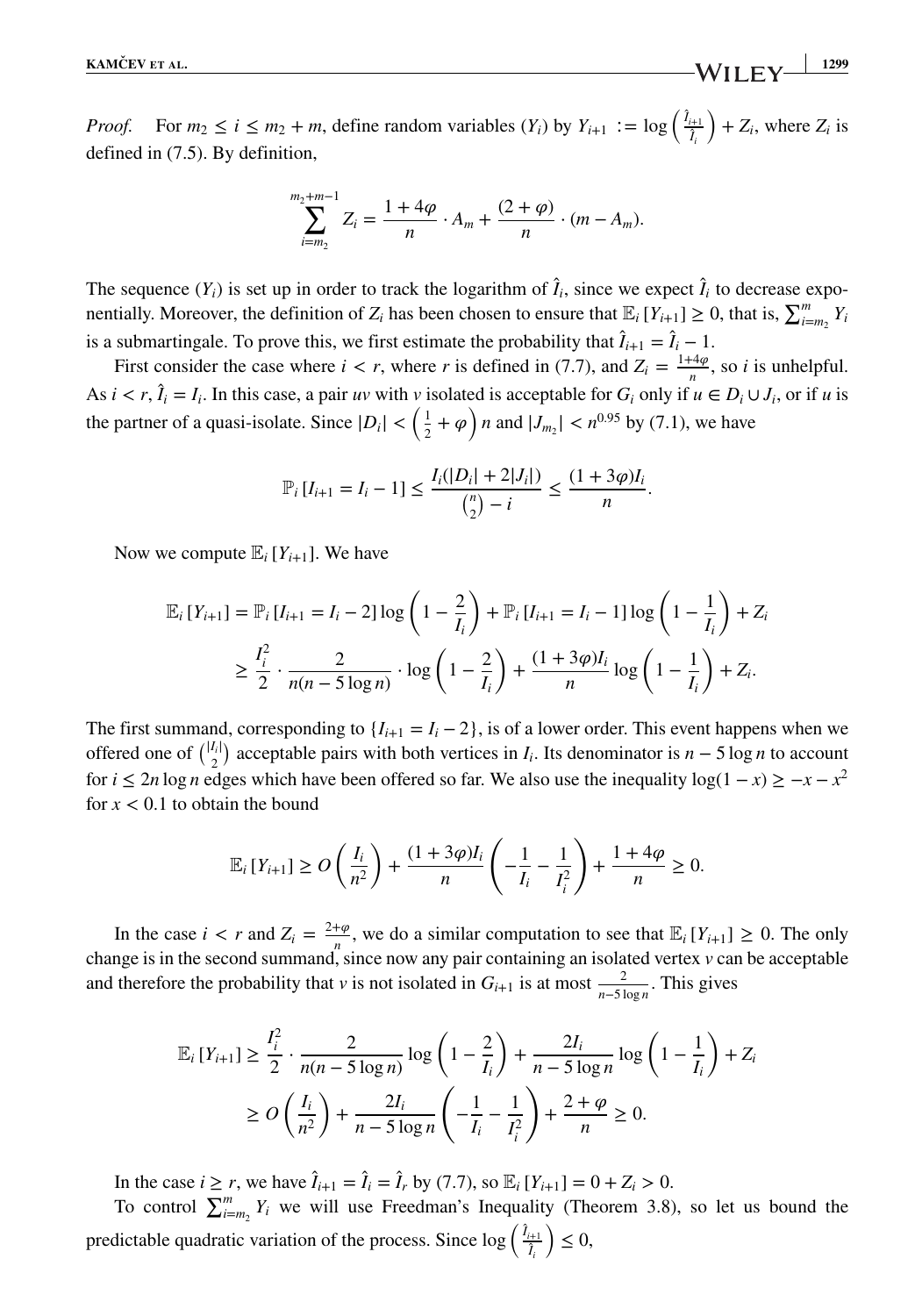**13000 KAMČEV ET AL. KAMČEV ET AL.** 

$$
\mathbb{E}_{i}\left[Y_{i+1}^{2}\right] \leq \mathbb{E}_{i}\left[\log^{2}\left(\frac{\hat{I}_{i+1}}{\hat{I}_{i}}\right)\right] + \mathbb{E}_{i}\left[Z_{i}^{2}\right] \n\leq \mathbb{P}_{i}\left[\hat{I}_{i+1} = \hat{I}_{i} - 2\right]\log^{2}\left(1 - \frac{2}{\hat{I}_{i}}\right) + \mathbb{P}_{i}\left[\hat{I}_{i+1} = \hat{I}_{i} - 1\right]\log^{2}\left(1 - \frac{1}{\hat{I}_{i}}\right) + Z_{i}^{2}.
$$

The first two summands in the following inequality correspond to the event where  $\hat{I}_{i+1} < \hat{I}_i$ , which only occurs for  $i > r$ . The third term corresponds to the event where  $\hat{I}_{i+1} = \hat{I}_i$ . We use the notation log<sup>2</sup> *x* = (log *x*)<sup>2</sup>. Once again, we use the inequality  $−log(1-x) ≤ 2x$  (for *x* < 0*.*1) to conclude that

$$
\mathbb{E}_{i}\left[Y_{i+1}^{2}\right] \leq \frac{2\hat{I}_{i}^{2}}{n^{2}} \cdot \frac{16}{\hat{I}_{i}^{2}} + \frac{4\hat{I}_{i}}{n} \cdot \frac{4}{\hat{I}_{i}^{2}} + \frac{5}{n^{2}} \leq \frac{20}{n\hat{I}_{i}}.
$$

Summing over *i* and using  $\frac{1}{l_i} \leq \frac{1}{\log n}$ , we get

$$
W_m = \sum_{i=m_2}^{m_2+m} \mathbb{E}_i \left[ Y_{i+1}^2 \right] \le \frac{20m}{n \log n} \le 40.
$$

Applying Theorem 3.8 with  $\ell = \sqrt{\log n}$ , we get that with high probability  $\sum_{i=m_2+1}^{m_2+m} Y_i \ge -\sqrt{\log n}$ . Therefore

$$
\log\left(\frac{\hat{I}_{m_2+m}}{\hat{I}_{m_2}}\right) = \sum_{i=m_2+1}^{m_2+m} (Y_i - Z_{i-1}) \ge -\sqrt{\log n} - \sum_{i=m_2}^{m_2+m-1} Z_i
$$
  
=  $-\sqrt{\log n} - \frac{2+\varphi}{n} \cdot (m-A_m) - \frac{1+4\varphi}{n} \cdot A_m \ge -\frac{2m}{n} + \frac{A_m}{n} - \frac{6\varphi m}{n}.$ 

Let  $C := \frac{1}{34}$  and  $m := \left(\frac{1}{8} + \frac{34C}{70}\right)n \log n$ . Assume that  $|H_i| = 0$  and  $|J_i| > 0$  for at least  $C_n \log n$ steps *i* ≥  $m_2$ . By Lemma 7.4, this holds with high probability. If one of those steps satisfies  $i \ge m+m_2$ , then  $|J_{m_2+m}| > 0$ . Lemma 7.1 with  $a = 2$  implies that with high probability there are no quasi-isolates at time  $m_2 + m$ , so  $I_{m_2+m} > 0$  as required. Therefore we may assume that all the steps *i* with  $|J_i| > 0$ occur before  $m_2 + m$ . This, along with the fact that (by Lemma 2.2) the number of  $\varphi$ -flexible steps is typically  $o(n \log n)$ , implies that  $A_m \geq Cn \log n(1 - o(1))$ . By substituting in our value of *m*, we have

$$
\frac{2m}{n} - \frac{A_m}{n} + \frac{6\varphi m}{n} < \left(\frac{1}{4} + \frac{34C}{35} - C + o(1)\right) \log n = \left(\frac{1}{4} - \frac{C}{35} + o(1)\right) \log n.
$$

This along with Claim 7.12 implies that with high probability,

$$
\log\left(\frac{\hat{I}_{m_2+m}}{\hat{I}_{m_2}}\right)\geq -\frac{2m}{n}+\frac{A_m}{n}-\frac{6\varphi m}{n}>-\left(\frac{1}{4}-\frac{C}{40}\right)\log n.
$$

Since  $\hat{I}_{m_2} = I_{m_2} > \frac{1}{2}n^{1/4}$  by Lemma 7.9, we get that  $\hat{I}_{m_2+m} \geq \frac{1}{4}n^{\frac{1}{4}-\frac{1}{4}+\frac{C}{40}} > n^{C/50} > \lfloor \log n \rfloor$ , and therefore  $I_{m_2+m} > 0$ . It remains to verify that the constant is as stated in Theorem 1.3, that is,  $m_2 + m =$ <br>  $\left(\begin{array}{cc}3+1+34C\end{array}\right)$   $n \log n = \left(\begin{array}{cc}1+1\\1\end{array}\right)$   $n \log n$  $\frac{3}{8} + \frac{1}{8} + \frac{34C}{70}$  *n* log  $n = \left(\frac{1}{2} + \frac{1}{70}\right) n \log n$ .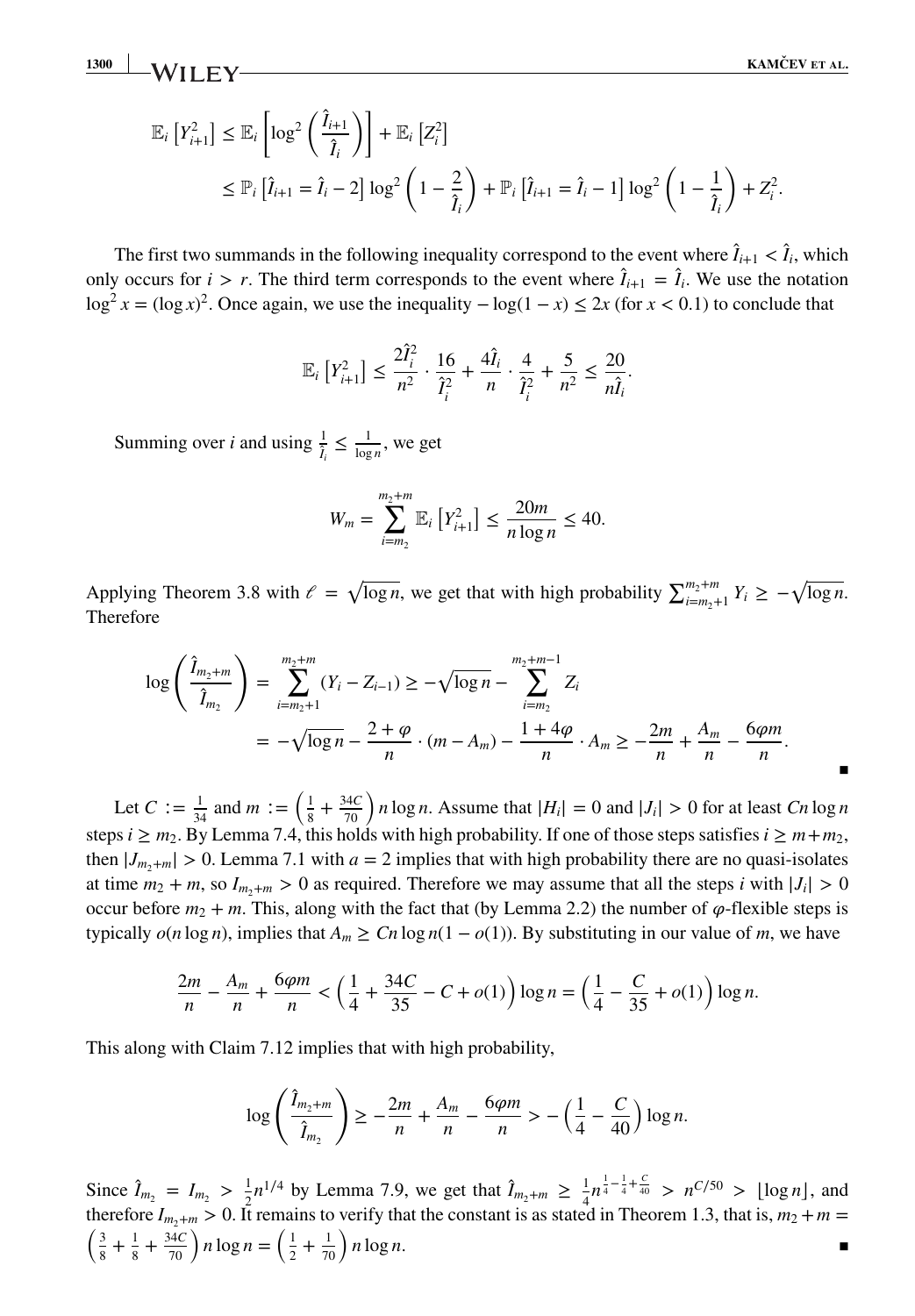# **8 CONCLUDING REMARKS AND OPEN PROBLEMS**

In this paper we studied the random graph process which at every step maintains the property that the matching and cover number of the current graph coincide. We have made progress in understanding the properties of the graph obtained at various stages of this process. Yet several interesting problems remain open. Theorems 1.2 and 1.3 give us bounds on the typical appearance of a perfect matching in  $G_m$ . We have a heuristic argument which suggests the threshold is  $(1 + o(1))\frac{3}{4}n \log n$  and we wonder if this can be made rigorous.

**Question 8.1.** What is the threshold for appearance of a perfect matching in *Gm*?

Lemma 2.2 says that with high probability, most of the time when  $m \geq cn \log n$  for a small constant  $c > 0$ , the union of optimal covers  $D_m$  has  $\frac{n}{2}(1 + o(1))$  vertices. We wonder if this holds *all the time*.

**Question 8.2.** Is it true that, with high probability, the union of optimal covers  $D_m$  have  $\frac{n}{2}(1 + o(1))$ vertices *for all*  $m \geq cn \log n$  for a small positive constant *c*?

In light of Theorem 1.2, it would also be interesting to determine precisely when *Gm* has a unique optimal vertex cover and to determine the correct order of the number of vertex pairs that are not present in  $G_N$  (in particular, whether it is sublinear in *n*). In order to get precise bounds for any of the properties discussed above, we believe it is necessary to analyze more carefully the earlier stages of the process (before  $m = \frac{3}{5}n \log n$ ). We have made essentially no attempt to do this.

Another direction of research could be to study a corresponding random Kőnig hypergraph process. Here we fix  $r \ge 3$  and *n* such that  $r|n$ . Let  $N := \binom{n}{r}$ .  $e_1, \ldots, e_N$  be a uniformly random ordering of the edges of the complete *r*-uniform hypergraph on *n* vertices. Let  $G_0$  be an independent set of *n* vertices. For  $i = 0, ..., N - 1$  we define  $G_{i+1} := G_i + e_i$  if  $\tau(G_i + e_i) = \nu(G_i + e_i)$ , and  $G_{i+1} := G_i$  otherwise. As in the graph process, we expect to reach a hypergraph *G*, where  $\tau(G) = \nu(G) = \frac{n}{2}$ . We also expect *V*(*G*) = *T* ∪ *I*, where  $|T| = \frac{n}{r}$ , nearly all edges touching *T* are present and *I* is independent. It seems that the hypergraph process will require a different set of tools, as there is no concept analogous to alternating paths.

Finally, it is also interesting to study random graph processes preserving other global properties, for example the property of being a perfect graph.

### **ACKNOWLEDGEMENTS**

Part of this research was done when the second and third authors visited ETH Zürich and the fourth author visited Tel Aviv University. We want to thank both institutions for their hospitality. The third author would also like to thank the London Mathematical Society for making this visit possible. The first author would like to thank Matthew Kwan and Vincent Tassion for helpful discussions.

We are grateful to the anonymous referee for their valuable comments, which improved the presentation of the paper.

#### **REFERENCES**

- 1. T. Bohman, *The triangle-free process*, Adv. Math. **221** (2009), 1653–1677.
- 2. T. Bohman and A. Frieze, *Avoiding a giant component*, Random Structures Algorithms. **19** (2001), 75–85.
- 3. T. Bohman and P. Keevash, *The early evolution of the H-free process*, Invent. Math. **181** (2010), 291–336.